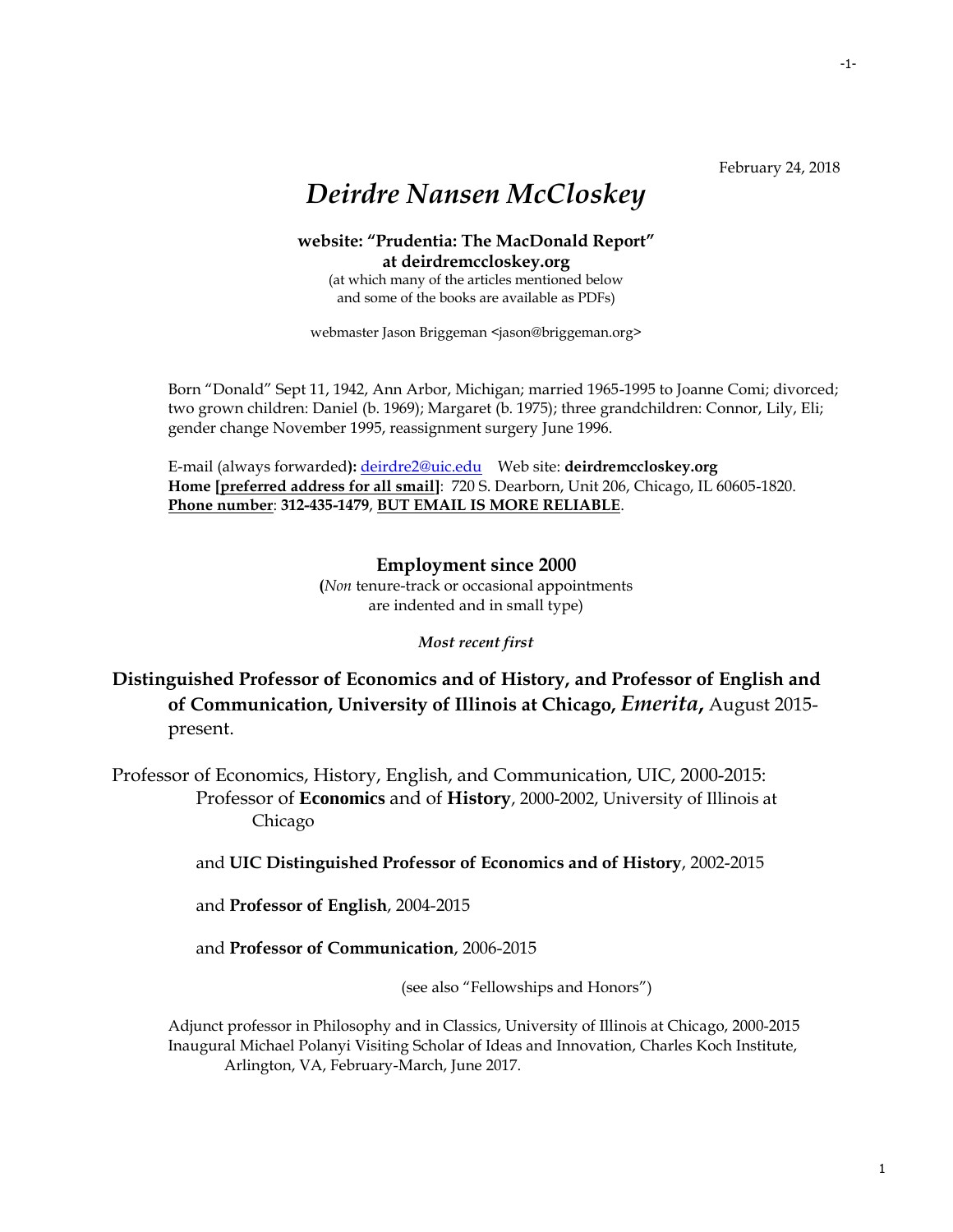- Distinguished Affiliated Fellow, F.A. Hayek Program for Advanced Study in Philosophy, Politics, and Economics, Mercatus Institute, George Mason University, 2016-2021. Resident two weeks in November 2017
- Regular Faculty, week-long Summer School of EDAMBA (European Doctoral Programmes Association for Management and Business Administration), on the philosophy of the social sciences. Held near Auch and then in Sorèze, southern France, and now (2014, 2015, 2016) in Athens, late July annually, 1997-present except and 2010 and 2017. Lectures on The Rhetoric of Management; The Fallacies of Statistical Significance; Writing in Business Studies.
- Visiting Fellow, Institute for Advanced Sustainability Studies, Potsdam, and visitor, Wissenschaftskolleg, Berlin, two months, fall 2014
- Visiting Professor, Scuola Superiore Sant'Anna, Pisa, seminar in economic methodology, a week in May 2013
- Visiting Professor of Economic History, School of Business, Economics and Law, University of Gothenburg, Sweden, five years, 2009-2013, regularly a month in summer.
- Extraordinary [that is, "temporary"] Professor, University of the Free State, Bloemfontein, South Africa, 2007-09 (in residence three weeks, twice).
- Gasthooglerares, May-June annually for five years, Erasmusuniversiteit Rotterdam, of Philosophy, and of Art and Cultural Studies; beginning 2001 two months each year; and then full academic year 2005-06.
- Laura C. Harris Visiting Distinguished Professor, Denison University, Feb-Mar 2003, in Women's Studies and Economics.
- Professor, short session, Summer School of Criticism and Theory, Cornell University, 16-20 July, 2001.
- Visitor, Institute of the Humanities, University of California, Riverside, spring 2000.

### **Teaching and Research Appointments before 2000**

#### *Backward chronology*

- Professor, Amsterdam-Maastricht Summer University at Felix Meritus in the economics of art, annually (*see* Teaching, below, 1998, 1999, 2000).
- Tinbergen Professor of Economics and of Art and Cultural Studies, Erasmusuniversiteit Rotterdam, Jan-Dec 1996.

#### **John F. Murray Chair in Economics, University of Iowa, 1984-99 Professor of History, University of Iowa, 1980-99 Professor of Economics, University of Iowa, 1980-99**

Honorary Simon Fellow, Department of History, University of Manchester, England, May-June 1992. Fellow, Bellagio Study Center, Rockefeller Foundation, July 14-August 16, 1991: writing on English open field agriculture, 13th-18th centuries.

Visiting Lecturer, Department of Economics, University of York, England, May-June 1985 and 1986. Fellow, Institute for Advanced Study, Princeton, academic 1983-1984.

Fellow, Research School of Social Sciences, Australian National University (rhetoric of economics; open field agriculture in medieval England); visiting Lecturer, Department of Economic History, Faculties, ANU, May-August, 1982.

**Associate Professor of History, University of Chicago, 1979-1980, tenured. Associate Professor of Economics, University of Chicago, 1973-1980; tenured 1975.**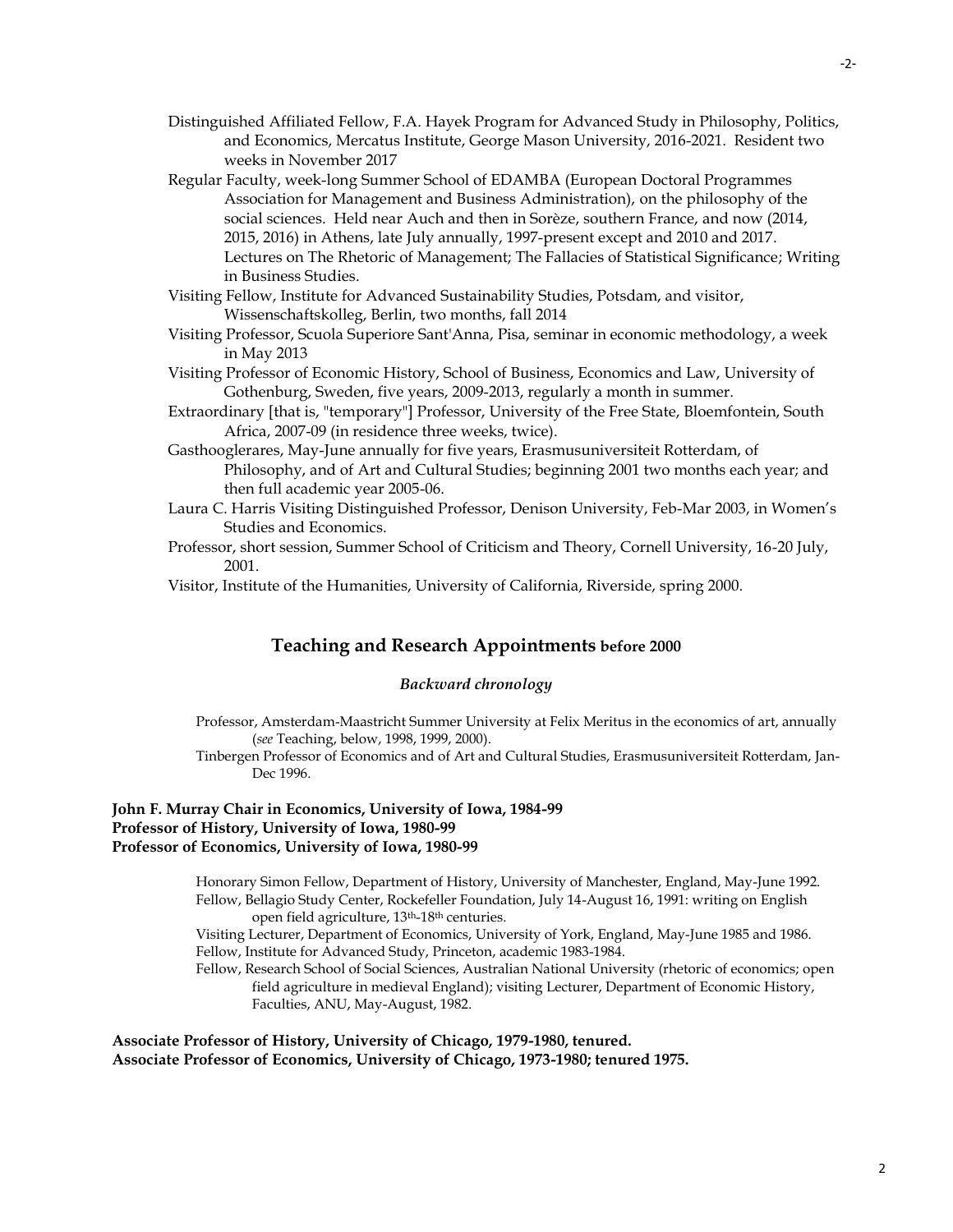Honorary Research Fellow, Department of History, Birkbeck College, University of London, and Academic Visitor, London School of Economics, Sept, 1975-July, 1976. Visiting Assistant Professor of Economics, Stanford University, spring 1972.

**Assistant Professor of Economics, University of Chicago, 1968-1973.**

### **Education**

#### **B.A. Economics, Harvard College, 1964 m.c.l. Ph.D. Economics, Harvard University, 1970**

Summer School of Criticism and Theory, Hanover, NH, 1988. Summer School in Law for Economics Professors (Henry Manne's program), Hanover, NH, 1990.

Dutch and Afrikaans: feeble reading knowledge. Small Latin and less Greek. Smatterings of French, Italian. Pathetic, really.

### **Honorary Degrees**

(most recent first)

- Honorary Doctorate for Scientific Excellence, Vrije Universiteit Brussel, Belgium, May 23, 2017.
- Honorary Academic Membership, Universidad Adolfo Ibañez, Santiago, Chile, October 6, 2016.
- Honorary Degree of Humane Letters, Denison University, and commencement address. May 16, 2015.
- *Doctor honoris causa*, Jönköping University, Sweden, September 28, 2012.
- Honorary Doctorate, Universidad Francisco Marroquin, Guatemala, August 16, 2012.
- Honorary Degree of Humane Letters, Southern Illinois University, Carbondale, May 12, 2012.
- *Doctor honoris causa* in the History of Capitalism, Copenhagen Business School, April 19, 2012.

*Doctor honoris causa*, National University of Ireland, Galway, June 2008.

*Doctor honoris causa*, University of Gothenburg, Sweden, October 2007.

### **Other Fellowships and Honors**

(most recent first)

**Hayek Book Prize, for** *Bourgeois Equality***, Manhattan Institute,** June 13, 2017, \$50,000 for the best book on Hayekian themes in the previous two years

Edmund Burke Medal, Burke Society, Trinity College, Dublin, November 2016

**Bruno Leoni Prize** of the Istituto Bruno Leoni, November, 2016 in Milan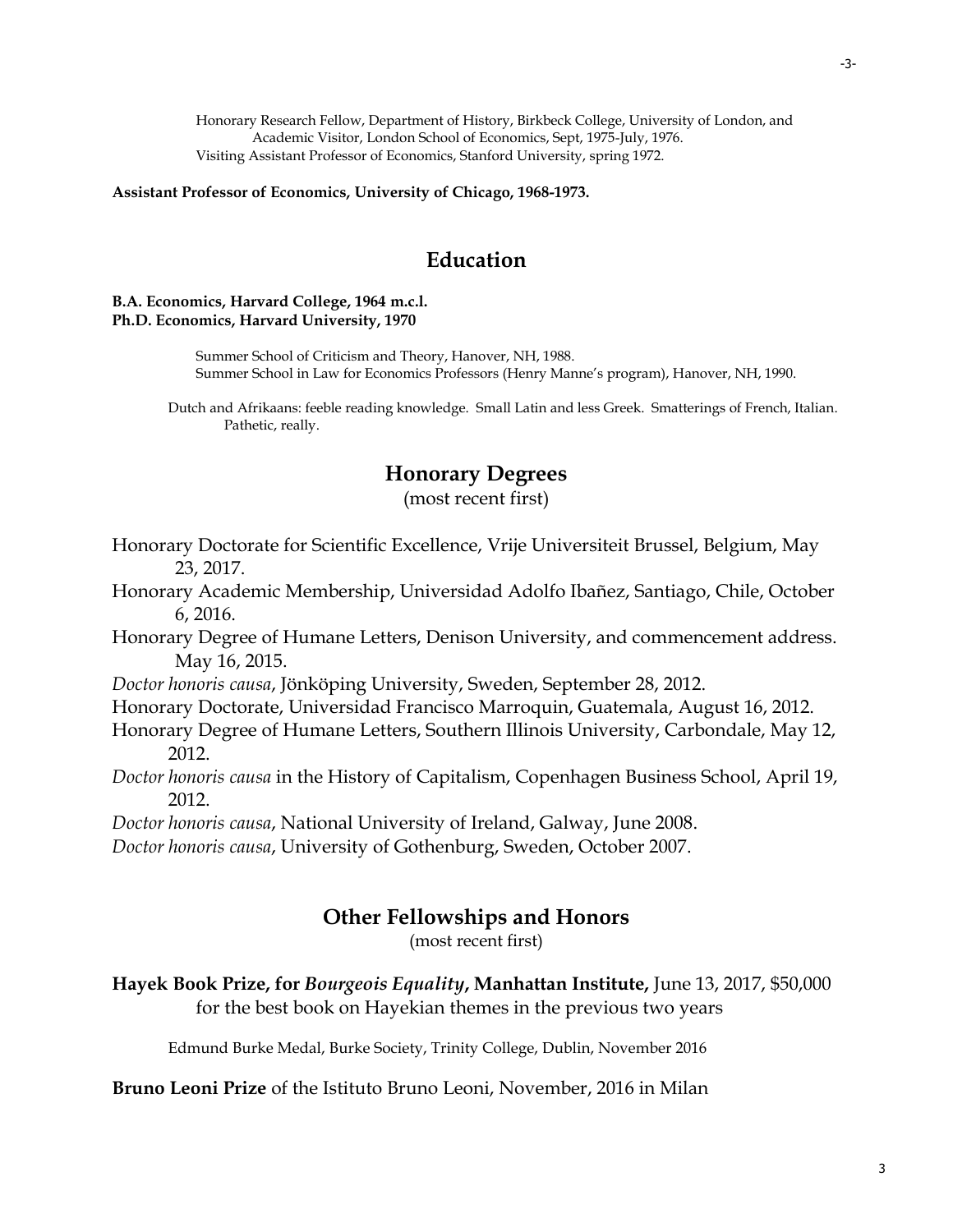### **Upton Scholar, Beloit College**, November 2016

Board of Visitors, Ralston College, Savannah, 2016-

**Adam Smith Prize,** awarded by the Association for Private Enterprise Education, April, 2015 in Cancun, Mexico.

Non-resident Faculty, Mercatus Center, George Mason University, 2014-

### **Hayek Lifetime Achievement Award,** from the Hayek Institut**,** Vienna, Oct. 28, 2014.

Institute for Economic Affairs, London, Honorary Fellow, 2014-

**Economic Society of Australia Eminent Speaker for 2013**, Nov. 25-Dec 28 (speaking in Brisbane, Sydney, Adelaide, Canberra, Perth)

**Julian Simon Prize**, Competitive Enterprise Institute, June 27, 2013

```
Fellow of the American Association for the Advancement of Science, 2012- [elected
```
Member-at-Large of the Section on Social, Economic and Political Sciences, Feb 2017-Feb 2021]

Fellow of the Cliometric Society, 2012

Profesora Honoraria, La Universidad Francisco Marroquin, Guatemala, August 2012

Liberální Institut Annual Award, 2009, for a contribution to the spread of liberal thinking, Czech Republic

Fellowship, May, 2008, at STIAS (Stellenbosch Institute for Advanced Study [*Stellenbosch Instituut vir Gevorderde Navorsing*]), Stellenbosch, South Africa

Distinguished Visiting Faculty Fellow, Center for Ideas and Society, University of California at Riverside, Jan-June 2000.

Distinguished Visiting Professor of the Humanities, University of Illinois at Chicago, Aug-Dec 1999.

### **Phi Beta Kappa Lecturer**, 1992-93.

May Brodbeck Fellowship in the Humanities (internal University of Iowa), 1987-1988. National Endowment for the Humanities fellowship, 1984.

### **Guggenheim Fellowship**, 1983.

*Other* academic activities, such as teaching, service, grants, are listed **at the end**

**[**Upon my death, which we all hope is not soon, my lectures, correspondence, notes, and other material of whatever interest to historians of economics and economic history will be deposited at the David M. Rubenstein Rare Book and Manuscript Library at Duke University Libraries, Durham, NC, in collaboration with the Center for the History of Political Economy at the Department of Economics at Duke.]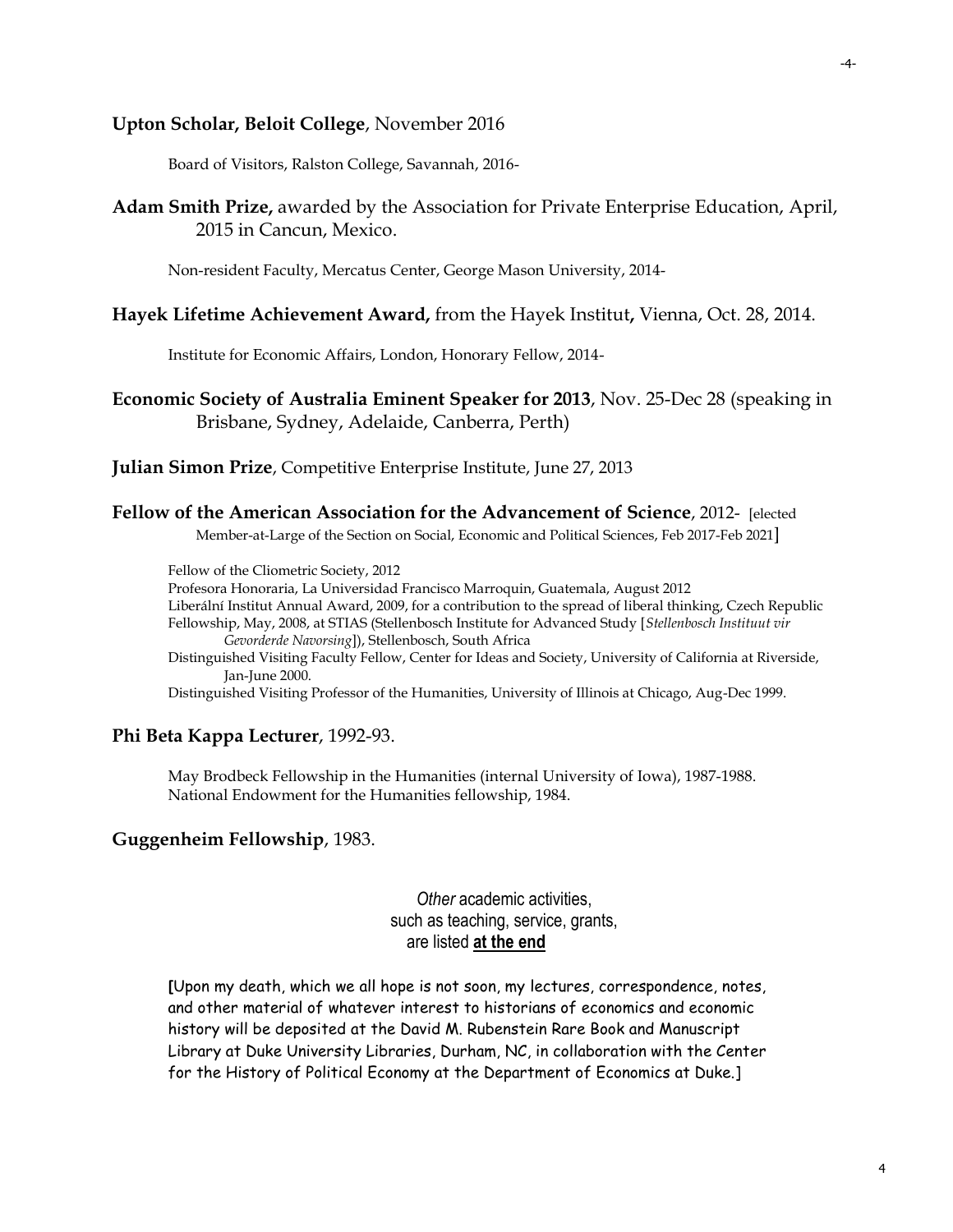-5-

# **Publications**

through February 24, 2018 *(Many of these are available in draft or as PDFs at deirdremccloskey.org)*

> { } = drafted and available but not published;  $\{\{\}\}$  = not fully drafted.

(Some reprints and some short items are doubtless missed)

### **BOOKS WRITTEN and PUBLISHED:**

**Most recent first, backwards to the earliest, 18 sole authored, 1 co-authored** [For *Books in Preparation and Projected*: see the end of Publications]

> (• = Short books and long pamphlets are indented**;**   $[$   $] =$  in press)

[[(18.) *How to be a Humane Libertarian: Essays for a New Liberalism***.** New Haven: Yale University Press, in review, complete manuscript in hand, forthcoming if all goes well early 2019.]**]**

*Brief essays by McCloskey over the past couple of decades drifting towards "liberalism" in the root sense, Adam Smith's "liberal plan of equality, liberty, and justice."*

(17.) *Bourgeois Equality: How Ideas, Not Capital or Institutions, Enriched the World***. [**Vol. 3 of the trilogy "The Bourgeois Era"] University of Chicago Press, **2016**, 787 + xlii pp. Simplified [that is, Mainland] **Chinese** translation, China CITIC [中信] Press Corporation, 2017?]. **Polish** translation 2017. **Audio-book** 2017 on Amazon, Gildan Media. **Hayek Book Prize, Manhattan Institute, June 13, 2017**, for the best book on Hayekian themes in the previous two years.

> *The book explores the reputational rise of the bourgeoisie, that is, a Bourgeois Revaluation overtaking Holland and then Britain from Shakespeare's time to Adam Smith. It made the modern world by giving a reason for ordinary people to innovate. The material changes—empire, trade—were shown in* Bourgeois Dignity *(2010) to be wholly inadequate to explain the explosion of incomes 1800 to the present. What pushed the world into frenetic innovation were the slowly changing ideas 1600-1848 about the urban middle class and about their material and institutional innovations. A class long scorned by barons and bishops, and regulated into stagnation by its very own guilds and city councils and state-sponsored monopolies, came to be treasured—at least by the standard of earlier, implacable scorn—from 1600 to the present, first in Holland and then in Britain and then the wider world. And when the Amsterdamers after 1600 or so, and the Londoners and Bostonians after 1700 or so, commenced innovating, more people commenced admiring them. The new valuation of the bourgeoisie, a new dignity and liberty for ordinary people was a change*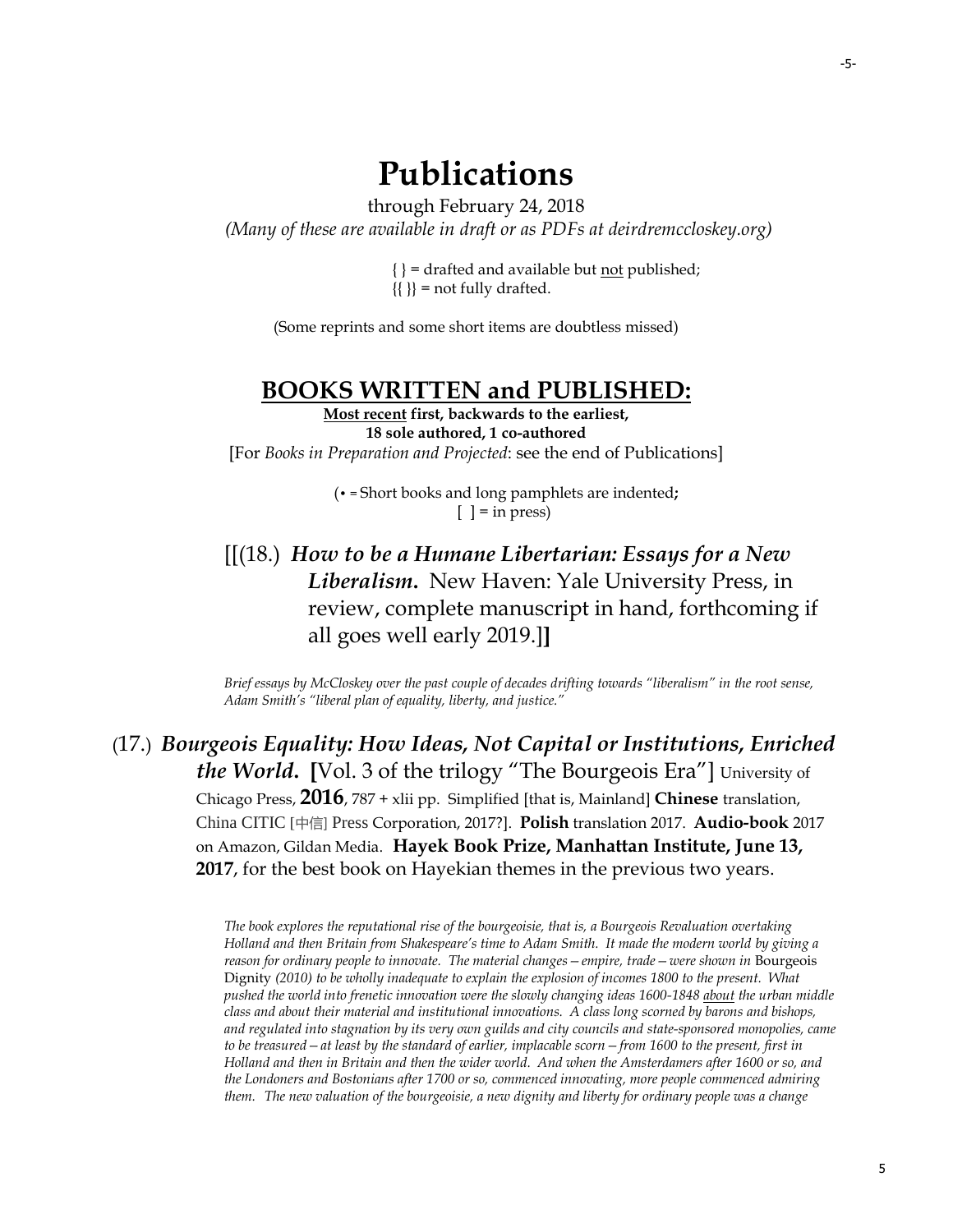-6-

*peculiar to northwestern Europe in how people applied to economic behavior the seven old words of virtue prudence, justice, courage, temperance, faith, hope, and love. With more or less good grace the people around the North Sea began to accept the outcome of trade-tested betterment. Then people did so in Europe generally and its offshoots, and finally in our own day in China and India. Most came for the first time to regard creative destruction as just, and were courageous about responding to it, and hopeful in promoting it. Most people, with the exception of the angry clerisy of artists and intellectuals (and even them only after 1848), stopped hating the bourgeoisie as much as their ancestors had for so very long before. Many started loving it. In consequence during a century or two the northwest Europeans became shockingly richer in goods and in spirit. That is, not economics but "humanomics" explains our riches.*

### (16.) *Bourgeois Dignity: Why Economics Can't Explain the Modern World*. **[**vol. 2 of the trilogy "The Bourgeois Era"**] 2010,** University of Chicago Press, 571 + xvi pp., **Chinese**, March 2017, translated by Lu Shen. **Russian** translation Novoe Izdatelstvo forthcoming c. 2018. **Polish** translation by Marcin Zieliński (Wroclawiu: Instytut Misesa) 2018.Audio**-book 2017 on Amazon, Gildan Media.**. Winner of Business and Economics category at th[e Sharjah International Book Fair,](http://www.facebook.com/pages/Sharjah-International-Book-Fair/104036462968599) 2011 **معرض في تشارك الطفل لكتاب اتصاالت جائزة بوك إكسبو أميركا;**

*What made us modern, and rich, was a change in ideology, or "rhetoric." First in little Holland and then in Britain a new dignity and liberty for the middle class freed innovation. A unique wave of gadgets, and then a tsunami, raised incomes from \$3 a day to \$30 a day and beyond. In her brilliant, engaging survey of what we thought we knew about the shocking enrichment since 1776, McCloskey shows that the usual materialist explanations don't work—-coal, slavery, investment, foreign trade, surplus value, imperialism, division of labor, education, property rights, climate, genetics. Ranging from Adam Smith to the latest theories of economic growth, she details what went wrong with the routine explanations. The most important secular event since the domestication of plants and animals depended on more than routine. It arose from liberties around the North Sea achieved in the civil and anti-imperial wars from 1568 to 1688, and above all from a resulting revaluation of bourgeois life. In recent decades China and then India have revalued their business people, and have thereby given hundreds of millions of people radically fuller lives. The modern world began in northwestern Europe, in the same way: ideas led. Bourgeois Dignity reshapes our thinking about economic history. It will require a reshaping of a good deal of other history as well, turning the story of our times away from the materialism typical of Marxist or economic approaches. It introduces a humanistic science of the economy—"humanomics"—directing attention to meaning without abandoning behavior, using literary sources without ignoring numbers, combining the insights of the human and the mathematical sciences.* 

# (15.) [co-authored with Stephen T. Ziliak] *The Cult of Statistical Significance: How the Standard Error Costs Us Jobs, Justice, and Lives***.** University of

Michigan Press, **2008**. Chps. 14-16 revised appear as "The Unreasonable Ineffectiveness of Fisherian 'Tests' in Biology, and Especially in Medicine." *Biological Theory* 4(1) 2009: 1-10. Widely reviewed; basis of "[Brief for Statistics Experts Professors Deirdre M. McCloskey and](http://www.abanet.org/publiced/preview/briefs/pdfs/09-10/09-1156_RespondentAmCu2Profs.pdf)  Stephen T. Ziliak [in Support of Respondent](http://www.abanet.org/publiced/preview/briefs/pdfs/09-10/09-1156_RespondentAmCu2Profs.pdf)" before the US Supreme Court, Matrixx v Siracusano, Nov 12, 2010, No. 09-1156, oral argument Jan 10, 2011. http://www.americanbar.org/content/dam/aba/publishing/preview/publiced\_preview\_b riefs\_pdfs\_09\_10\_09\_1156\_RespondentAmCu2Profs.authcheckdam.pdf

*Existence, arbitrary statistical significance, philosophical possibilities uncalibrated to the sizes of important effects in the world are useless for science. Yet in medical science, in population biology, in much of sociology, political science, psychology, and economics, in parts of literary study, there reigns the spirit of the Mathematics or Philosophy Departments (appropriate in their own fields of absolutes). The result has been a catastrophe for such sciences, or former sciences. The solution is simple: get back to seeking oomph. It would be foolish, of course, to abandon mathematics or statistics. But they need every time to be put into a context of How Much, as they are in chemistry, in most biology, in history, and in engineering science.*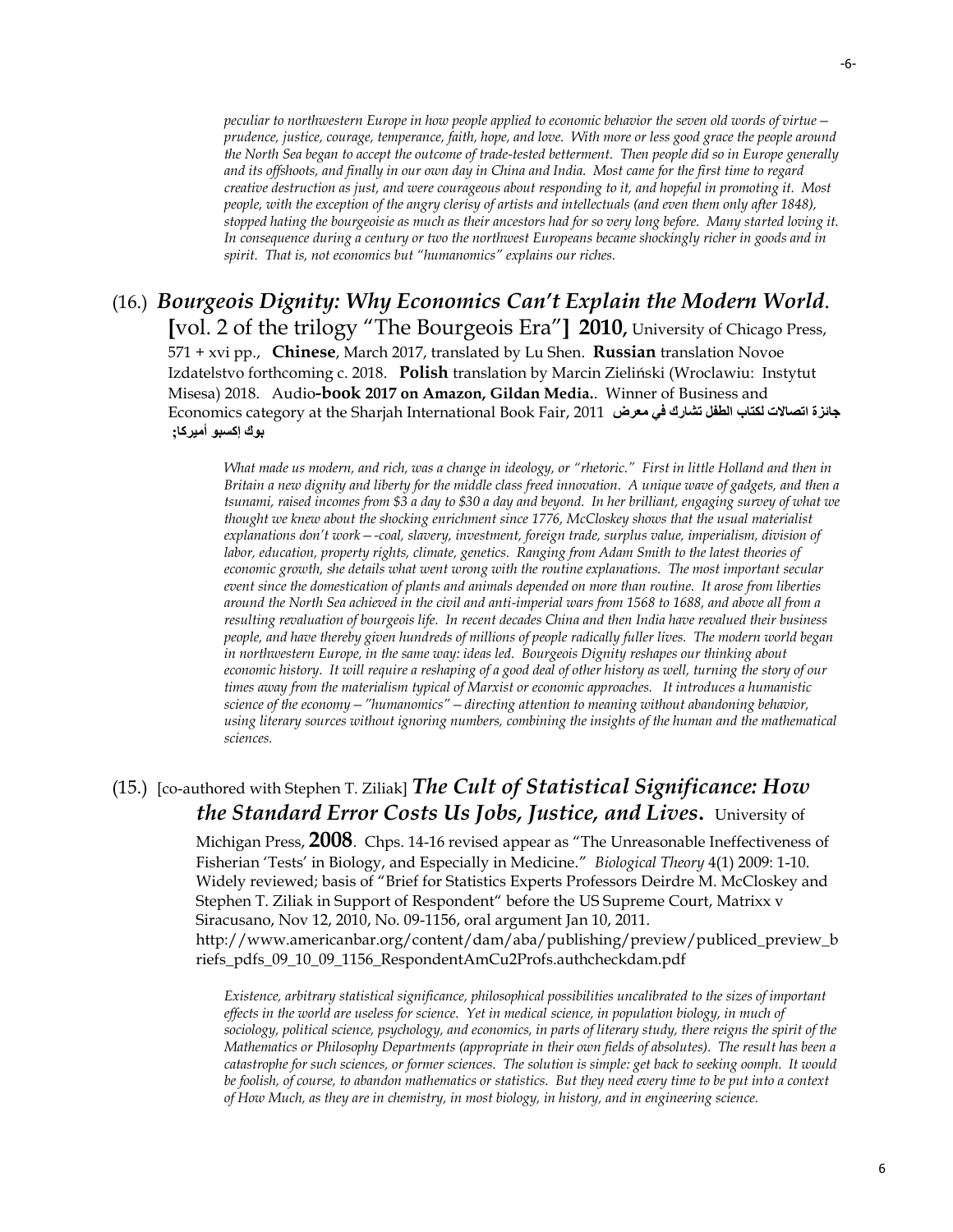# (14.) *The Bourgeois Virtues: Ethics for an Age of Commerce [***Vol. 1 of the**

**trilogy "The Bourgeois Era"]** 616 + xviii pp. University of Chicago Press, **2006**, as a trade book (reviewed *Wall Street Journal*, July 22, 2006; *NY Times Sunday Book Review,* July 30; *Times Literary Supplement,* November; *New York Review of Books,* Dec. 21). Honorable Mention in Finance and Economics, Professional & Scholarly Publishers Division of the Assn. of American Publishers, 2006. The volume 3 (Vol. 2 is *Bourgeois Dignity* mentioned above), is also under contract to the Press. **Spanish** translation *Las virtudes burguesas* (2015), Fondo de Cultura Económica (FCE, Fondo), Mexico City. **Chinese** translation licensed to Zhejiang University Press in 2013, still being translated in 2016, by Liang Zhou, expected publication 2017. Chapter 8 and 9 are **reprinted** with minor revisions as "Kärleken och bourgeoisie," pp. 113-154 in Niclas Berggren, ed., *Marknad och moral* (Stockholm: Ratio Förlag, 2008). **Russian** translation, Gaidar Institute for Economic Policy, about 2018. **Audio-book** 2017 on Amazon, Gildan Media, narrated by Marguerite Gavin.

*The story of "The Bourgeois Era" (the trilogy of which this is the first volume) is of the rise of a prudential rhetoric in the Netherlands and England in the 17th century, its triumph in the Scottish Enlightenment and American colonial thought in the 18th century, and its decline after 1848 from, as Shaw once called it, the Great Conversion. An ethics of the virtues, as old as Aristotle and as new as feminist ethics, provides a way out of the growing self-hatred of the bourgeoisie. "Bourgeois virtue" is not a contradiction in terms. Economists are recognizing that virtue underlies a market economy; economic historians have long understood so in the lives of Quakers and the vital few. What the social sciences have not recognized since the 18th century and its notion of doux commerce is that a market economy can underlie the virtues. Not all virtues. Some virtues—in fact the ones we celebrate in philosophy and myth—are pagan or Christian, aristocratic and plebeian. We need new philosophies and myths, new readings of the ancient virtues, to suit a world in which we are all now bourgeois.*

(13.) *The Secret Sins of Economics.* Prickly Paradigm Pamphlets (Marshall

Sahlins, ed.). University of Chicago Press*.* **2002.** 60 pp. Trans. into **Persian**, 2006. Translated into **Japanese**, 2009? by Chikuma Shobo, Ltd.? **French** edition 2017, Geneva: Éditions Markus Halle**r. Portuguese** edition **Ubu Editora, Brazil, 2017. Available in English on line in its entirety**. Google it.

*It's not its abstraction or its mathematics or its statistics or its conservative slant that are the sins of economics. The two real and mortal sins are: (1.) Use of mere existence theorems and (2.) use of mere "statistical significance" (t tests at the 5% level, for example) to draw conclusions about the economic world. (1.) is especially prevalent in the highest-prestige journals; (2.) is rampant everywhere. Neither makes any scientific sense—they are literally nonsense—-and both have diverted economics from serious scientific work.*

(12.) [edited by Stephen T. Ziliak, with an introduction by him and a short Preface by McCloskey]. *Measurement and Meaning in Economics: The Essential Deirdre McCloskey*. Brighton: Elgar. Economists of the Twentieth Century Series. **2001**.

> *Selection of the best articles and chapters by McCloskey down to 2001 on historical economics and the rhetoric of economics.*

(11.) *How to Be Human\* \*Though an Economist***.** Ann Arbor: University of Michigan Press, **2000**.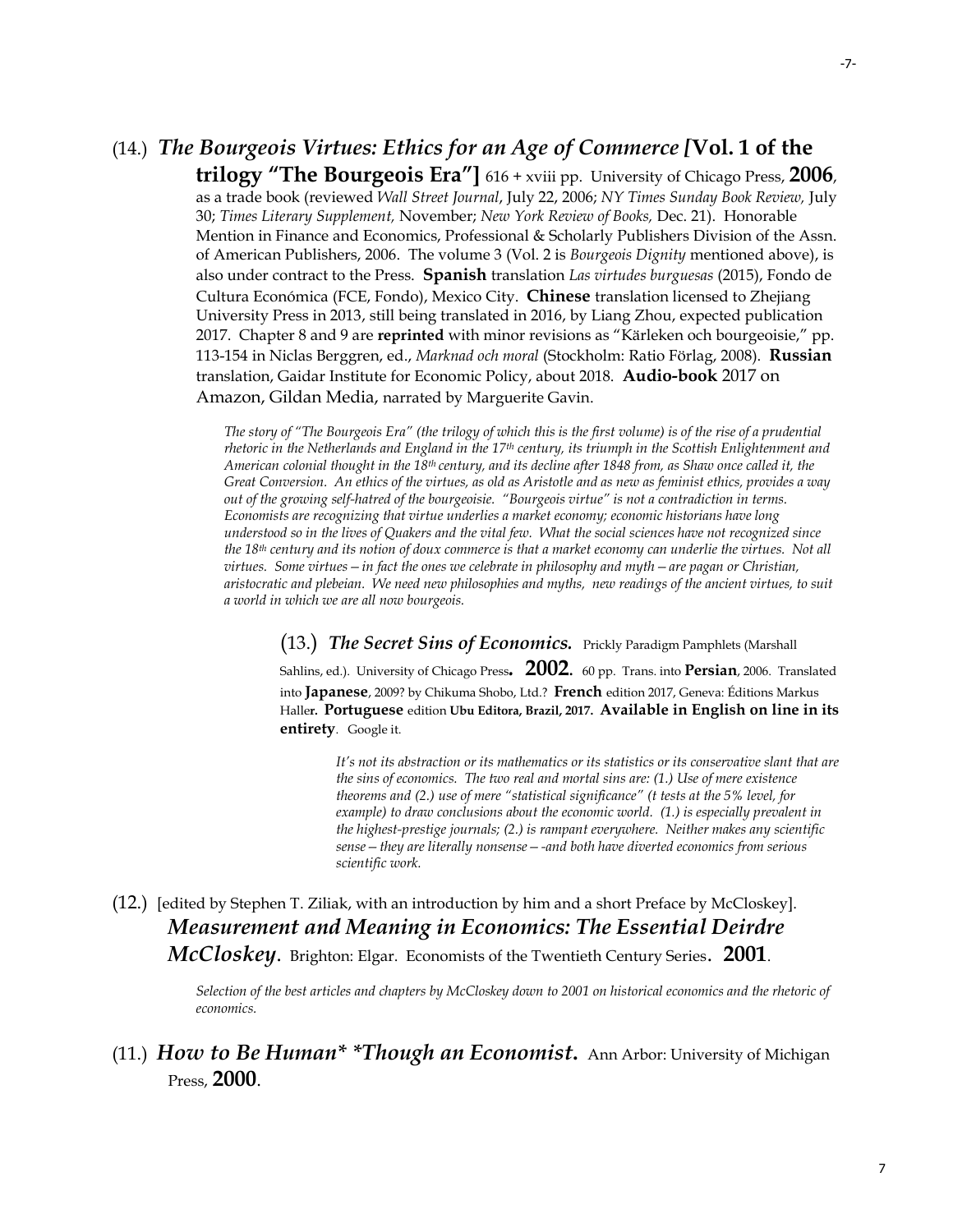-8-

*Advice to young economists about maintaining morale and integrity—-and getting the scientific task done while retaining one's common sense.* 

(10.**)** *Crossing: A Memoir*. University of Chicago Press, **1999**. Named December 1999 among the *New York Times "*Notable Books of 1999." Finalist, Lambda Literary Awards, 1999. Excerpts **reprinted** in *Reason* magazine (December 1999); in *Chicago Tribune Sunday Magazine*, Jan 30, 2000. Excerpt ("Yes, Ma'am"). **Reprinted** pp. 173-178 in Lynn Bloom and Louise Smith, eds., *Arlington Reader*, 2nd ed., 2008. Excerpts published in J. Ames. ed., *Sexual Metamorphosis* (New York: Vintage 2005); in Kessler, ed., *Voices of Wisdom*: *A Multicultural Philosophy Reader* 6 th and subsequent eds., (Belmont, CA: Wadsworth/Thomson, 2006). **Japanese** translation, Bungie Shunju Ltd. 2001. **Italian** translation Transeuropa Libri. License for a **Turkish** translation, Eflatun Yayinevi publisher, issued February 2010. Published?

*An account of McCloskey's gender change, 1995-1997.*

(9.) *The Vices of Economists; The Virtues of the Bourgeoisie*. University of Amsterdam Press and University of Michigan Press, **1997**. **Dutch** translation, 1997, Harry van Dalen; **Japanese** translation, with new preface for Japanese readers by McCloskey, Tokyo: Chikuma Shobo, Ltd., 2002, **reprinted** in second - 5000 press run 2009, with a new Preface, "A Liberal Economic Science in a Liberal Society" (1000-word essay). **Italian** translation, IBL Libri (Istituto Bruno Leoni), 2014,

> *Not its liberal slant or its calculative ambition, which are virtues, but existence theorems and statistical "significance" and an ambition for detailed social engineering are the characteristic vices of economists.*

### (8.) *Knowledge and Persuasion in Economics.* Cambridge University Press **1994**. 446 pp.

*Knowledge is persuasion, that is, knowledge is rhetorical. McCloskey marshals (somewhat) technical epistemology to show that the positivist program in economic lacks foundations (if one cares, which one should not) and should be abandoned, in favor (she realized a decade and more later) of "humanomics," an economic*  science walking on both feet. She answers directly many of the conventionally Methodological critics of The Rhetoric of Economics*.*

### (7.) *If You're So Smart: The Narrative of Economic Expertise.* University of

Chicago Press, **1990**. **Spanish** translation *Si eres tan listo: La narrativa de los expertos en economía*  (Madrid: Alianza 1993), trans. Graciela Sylvestre and Victoriano Martin. Simplified **Chinese** Translation 2016 or so, Guangxi University Press via Andrew Nurnberg Associates International. (Chapter 11 **reprinted** in Daniel Klein, ed., *What Do Economists Contribute?,* Macmillan Press 1998 and New York University Press 1999).

*Human affairs are deeply unpredictable for one powerful reason: if they were not, fortunes could be made trivially easily. McCloskey here pursues the logic of rational expectations and modern finance and Austrian economics into its wider cultural implications, showing that storytelling is fundamental to economics, but strictly limited by the principle of what she calls the American question, If You're So Smart. . . Why Aren't You Rich? The book is the narrative mate to the metaphorical* The Rhetoric of Economics*. Economists are novelists, as the other book said they are poets. The two logics mutually limit what economics can do by way of social engineering, and recommend a more modest and more humanistic science.*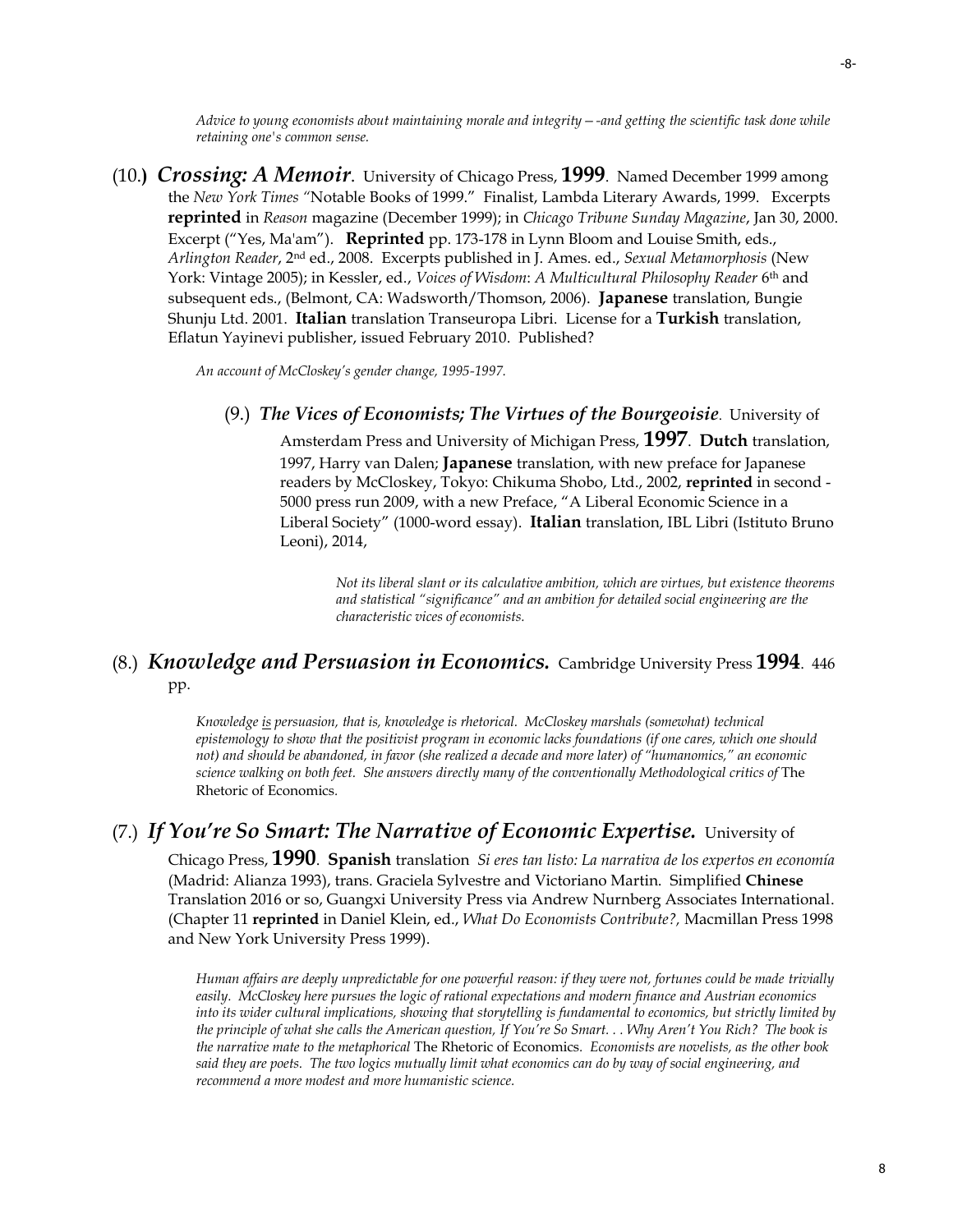*The then"new," or "cliometric," history is here surveyed, explained, and defended.*

(5.) *The Rhetoric of Economics.* Madison: University of Wisconsin Press, **1985**. Over 50 reviews, as in *New York Review of Books, Village Voice,* and numerous scholarly journals. British edition: Wheatsheaf 1986. **Italian** translation: *La Retorica dell' Economia: Scienza e letturatura nel discorso economico,* with an introduction by Augusto Graziani (Torino: Giulio Einaudi, 1988; trans. Bianca Maria Testa; series Nuovo Politecnico no. 165); **Spanish** (Alianza, 1990); **Japanese** (Harvest Sha 1992). Second Revised Edition, **1998**. **Russian** translation, 2015. **Chinese** translation in progress, Guangxi Normal University Press Group Co., LTD.

> *Economists are poets / But don't know it. Economic modeling uses metaphors, not as mere ornaments or elucidations but as the very meat of the science (just as in physics or history). In her famous book McCloskey illustrates the point with trenchant wit.*

(4.) *The Writing of Economics.* NY: Macmillan, **1986**, a 90-page libellus from the article "Economical Writing" below. **Second Revised Edition as** *Economical Writing*, Prospect Heights, Ill.: Waveland Press, **1999**. **Translated** into **Chinese**, China Renmin University Press, 2015. [**Third** revised edition forthcoming, University of Chicago Press, **2018**.]

> *"Be clear." But how exactly? McCloskey, in a widely used textbook concerning writing in the social sciences, reveals with wit and brevity the secrets of the trade*.

### (3.) *The Applied Theory of Price.* Macmillan**, 1982**; **second** revised edition, **1985**.

*Available complete in a pdf file at deirdremccloskey.org.* International student edition 1985; **Spanish** trans. *Teoria de Precios Aplicada* (Mexico: CECSA: Compania Editorial Continental, S. A.), 1990. **Czech** trans. *Aplikovaná Teorie Ceny* (Praha: Státni pedagogické, 1993). **Chinese** translation forthcoming 2017 from Guangxi Normal University Press Group Co., LTD. {A **new graduatestudent edition** from the University of Chicago Press giving economics since 1985 and "humanomics" their due is contemplated, to be finished late 2018, published if so in 2019.}

*Still regarded as one of the classic microeconomic texts of the Chicago School (with books by Alchian, Friedman [*pêre et fils]*, Stigler, Becker, Barzel, and Landsburg), it proved to be "too difficult" for undergraduate use, but has been used freely since then to set problems for courses that try actually to teach the art of economic thinking, and to prepare for graduate comprehensive exams. Its difficulty is not the formal mathematical kind, as in the standard graduate textbooks, but its insistence that the student actually learn to think like an economist.*

# (2.) *Enterprise and Trade in Victorian Britain: Essays in Historical*

*Economics.* Allen and Unwin, **1981**; **reprinted** 1993 by Gregg Revivals (Godstone, Surrey, England); **reprinted** again 2003 by Routledge (Oxford).

*The methods of international and industrial economics are here applied to the British case, the first work of its kind. A pioneering study.*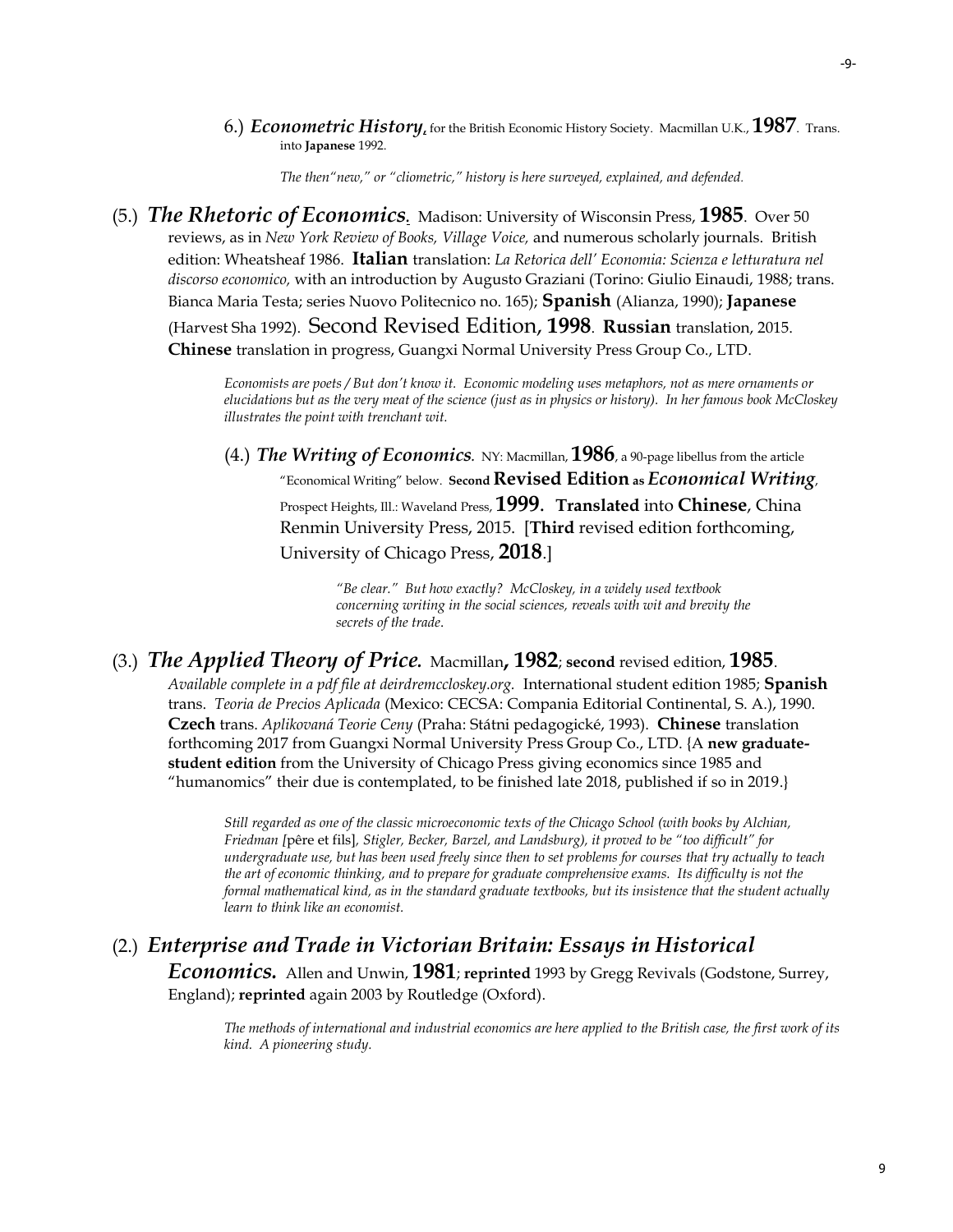# (1.) *Economic Maturity and Entrepreneurial Decline: British Iron and Steel,*

*1870-1913.* Harvard Economic Studies. Harvard University Press, **1973**. (David A. Wells Prize 1970.)

*The first book in the bringing of "cliometrics" to Britain, and among the first to use the Solow residual (and the price dual) for an industry study, it shows that British businessmen in the iron and steel industry did not "fail" in the late nineteenth century. On the contrary, they continued to lead the world.*

# **BOOKS EDITED:**

**2 SOLE EDITOR; 7 CO-EDITED (in chronological order)**

#### **Economic History, ed.:**

- **1.)** *Essays on a Mature Economy: Britain after 1840.* Methuen, **1971**; and Princeton University Press, 1971. **Reprinted** Routledge, 2006**.**
- **2.)** [with George Hersh, Jr.] *A Bibliography of Historical Economics to 1980.* Cambridge University Press, **1990**
- **3.)** [with Roderick Floud] *The Economic History of Britain, 1700-Present.* 2 vols. Cambridge University Press, **1981**.
- 4**.)** [with Roderick Floud] *The Economic History of Britain, 1700-Present.* **Second revised edition** (3 vols.). Cambridge University Press, **1994**.
- **5.)** *Second Thoughts: Myths and Morals of U.S. Economic History.* Oxford University Press, **1992**.

#### **Rhetoric of Inquiry and Economic Method, ed.:**

- **6.)** [ed., with John Nelson and Allan Megill]. *The Rhetoric of the Human Sciences: Language and Argument in Scholarship and Public Affairs.* University of Wisconsin Press, **1987**. Translated into **Korean** by Korean University Press, 2003, Seoul; **Italian** edition, Lavoro, Societa Editrice Il Lavoro, 1998; **Chinese** chapters, adapted and translated by Po-Keung Hui as a special issue of *Cultural and Social Studies*, Volume 2, Hong Kong, Oxford University Press, 1997.
- **7.)** [with Arjo Klamer and Robert Solow]. *The Consequences of Economic Rhetoric.* Cambridge University Press, **1988.**
- 8.) {with E. Bonet, B. Czarniawska, and H. S. Jensen]. *[Second conference on rhetoric and narratives in](http://proxymy.esade.edu/gd/facultybio/publicos/13051944676622nd_RNMR_Conference_Management_and_persuasion.pdf)  [management research: Management and persuasion](http://proxymy.esade.edu/gd/facultybio/publicos/13051944676622nd_RNMR_Conference_Management_and_persuasion.pdf)*. Barcelona: ESADE., **2011**
- 9.) [with George DeMartino, **who did the great bulk of the work]**. *Handbook on Professional Economic Ethics: Considerations on Professional Economic Ethics: Views from the Economics Profession and Beyond,* Oxford University Press, 2016. [See also, with George F. DeMartino, "The Intellectual Responsibilities of Orthodoxy: Reply to Anne Krueger" {concerning her review in the *Journal of Economic Literature}*, forthcoming *EconJournal Watch,* early 2018.]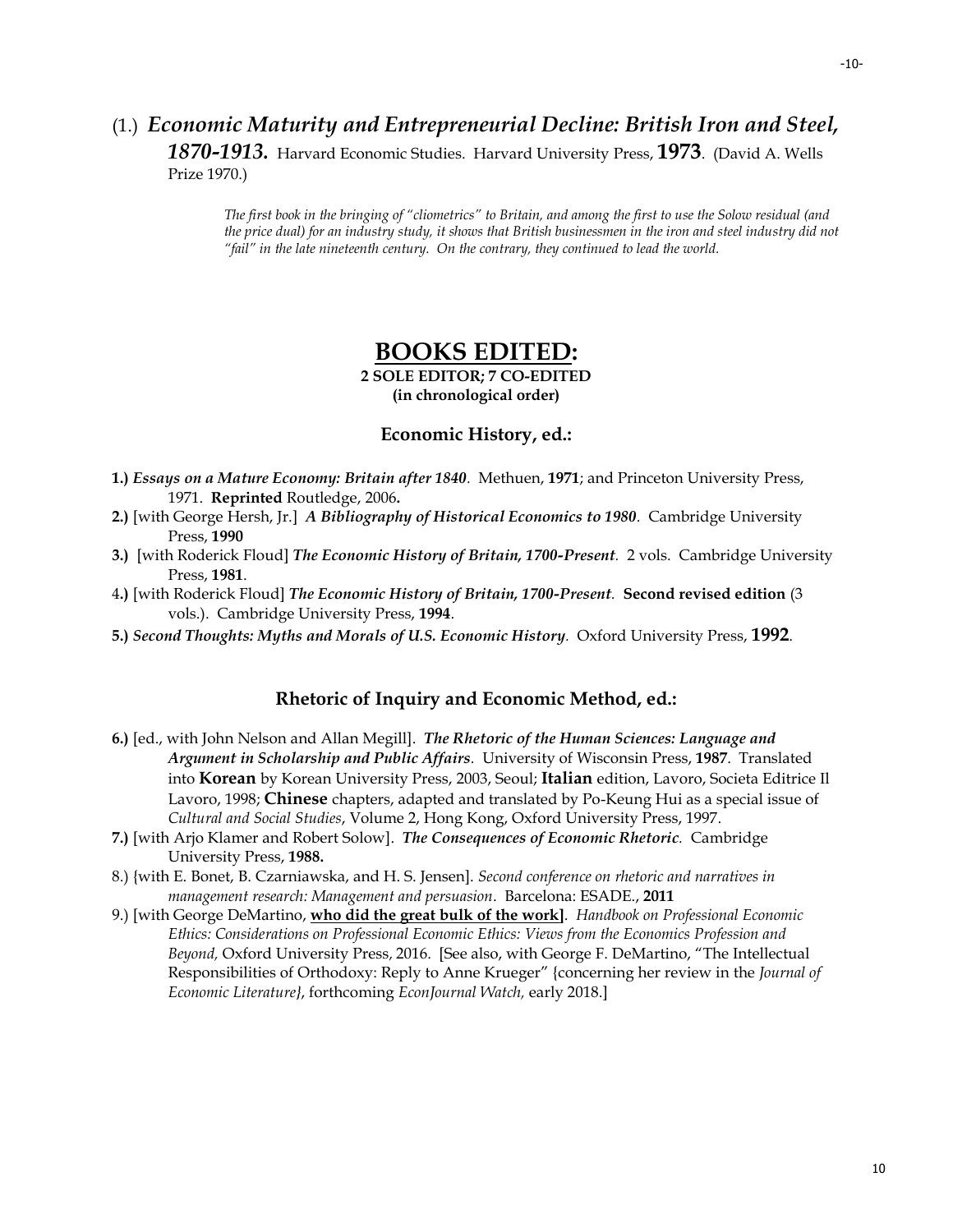### **ARTICLES PUBLISHED OR IN PRESS**

#### *(MANY OF THESE ARE AVAILABLE AS PDFS AT DEIRDREMCCLOSKEY.ORG)*

Statistics as of February 2016 About **370 articles**, of which:

- About **119 full-length** scientific pieces, of which 17 were co-authored; 57 of the 102 self-authored pieces were refereed, 45 were invited (in edited volumes, for example)
- And:  $\bullet$  indented and small type = about 215 short scientific (replies, reviews, and the like; 8 of these co-authored) and **39** journalistic pieces

Of all these articles, long and short, scientific and journalistic, 38 were **reprinted** in English (excluding self-reprinting, so to speak, in my own books) and 27 **reprinted** in **translations** into Dutch, German, French, Italian, Polish, Russian, Turkish, Chinese.

The categories in sequence below reflect the rough chronology of my developing interests, from the 1960s to the present. I continue to have an interest in, and continue to write in, earlier fields, such as economic history (categories 1-6)—my 2010 book, for example, Bourgeois Dignity: Why Economics Can't Explain the Modern World, tests the explanations for the Industrial Revolution and its aftermath; and the third and final volume of the trilogy, *Bourgeois Equality: How* Ideas, Not Capital or Institutions, Enriched the World**,** 2016, is heavily economic history, though also social and literary in keeping with my trudge towards a "humanomics."

### **(1.) British Enterprise in the 19th Century**

(See also the book *Economic Maturity and Entrepreneurial Decline: British Iron and Steel, 1870-1913.* [1973]).

"Productivity Change in British Pig Iron, 1870-1939," *Quarterly Journal of Economics* 82 (May 1968): 281-96.

- "Review of Birch's *British Iron and Steel*," *Business History Review* 43 (Fall 1969): 412-14.
- "The British Iron and Steel Industry," summary of dissertation, *Journal of Economic History* 29 (Mar 1969): 173- 75.

*"*Did Victorian Britain Fail?" *Economic History Review* 23 (Dec 1970): 446-59. **Reprinted** 2010 in Lars Magnusson, ed*. Twentieth-Century Economic History: Critical Concepts in Economics* (Oxford: Routledge).

- "Victorian Growth: A Rejoinder [to Derek Aldcroft]," *Economic History Review* 27 (May 1974): 275-77
- "No It Did Not: A Reply to Craft [to his Comment on 'Did Victorian Britain Fail'?]" *Economic History Review* 32 (Nov 1979): 538-41.
- "A Counterfactual Dialogue with William Kennedy on Late Victorian Failure or the Lack of It," pp. 119-126 in McCloskey, *Enterprise and Trade in Victorian Britain* 1981 [1993].
- "Discussion" (of William Kennedy and William Phillips), *Journal of Economic History* 42 (Mar 1982): 117-118.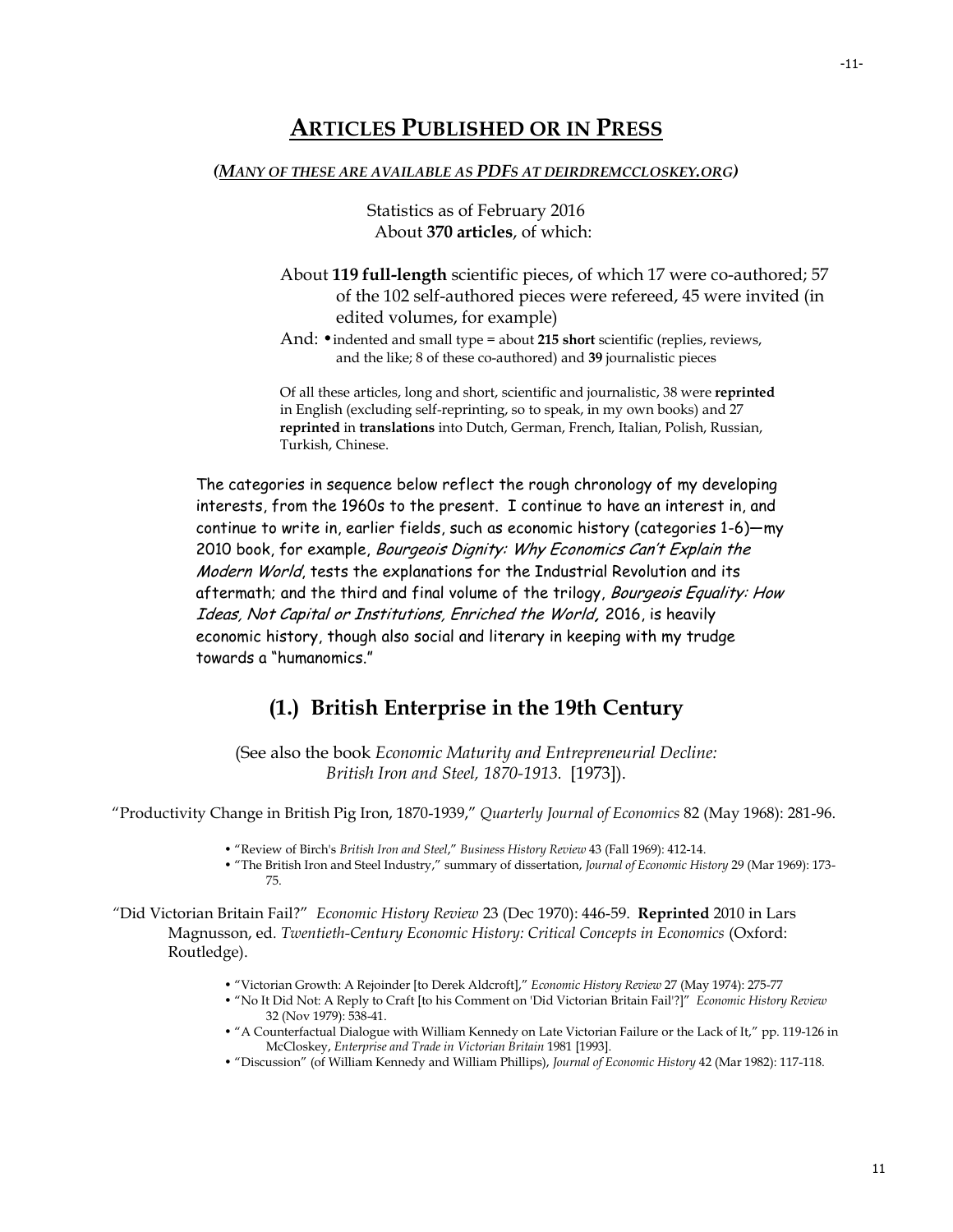"International Differences in Productivity? Coal and Steel in America and Britain Before World War I," in *Essays on a Mature Economy* (1971), cited above, Chapter. 8, pp. 285-304.

• "An Exchange with David Landes," pp. 305-309, in *Essays on a Mature Economy* (1971).

[co-authored with L. G. Sandberg] "From Damnation to Redemption: Judgments on the Late Victorian Entrepreneur," *Explorations in Economic History* 9 (Fall 1971): 89-108.

- "Review of Sandberg's *Lancashire in Decline,*" *Journal of Political Economy* 84 (Feb 1976): 198-200.
- "Review of Hannah's *The Rise of the Corporate Economy: The British Experience*," *American Historical Review* 82 (Dec, 1977): 1258-59.
- "Review of Matthews, Feinstein, and Odling-Smee, *British Economic Growth 1855-1973*," *Times Literary Supplement* 462 (May 6, 1983):
- "Review of Kennedy's *Industrial Structure, Capital Markets, and the Origins of British Economic Decline,*" *Economic History Review* 42 (Feb 1989): 141-143.
- "Is America in Decline?" *Des Moines Register*, Sept 1990. A revised version in *The Key Reporter*, 60 (2, Winter 1994-1995): 1-3. Trans. and distributed by United States Information Service in Bangladesh.
- "Review of "Thurow's *The Zero-Sum Solution*," *Des Moines Register*, Jan 9, 1986.
- "Competitiveness and the Anti-Economics of Decline," pp. 167-173 in McCloskey, ed., *Second Thoughts: Myths and Morals of U.S. Economic History* (Oxford 1992).

### **(2.) British Foreign Trade in the 18th and 19th Centuries**

(See also the book *Enterprise and Trade in Victorian Britain: Essays in Historical Economics* [1981 and reprints]

"Britain's Loss from Foreign Industrialization: A Provisional Estimate," *Explorations in Economic History* 8 (Winter 1970-71): 141-52.

"Magnanimous Albion: Free Trade and British National Income, 1841-1881," *Explorations in Economic History* 17 (July, 1980): 303-320; **reprinted** Forrest Capie, ed. *Protectionism in the World Economy* (Cheltenham: Edward Elgar, 1992).

• "Reply to Peter Cain," *Explorations in Economic History* 19 (Apr 1982): 208-210.

"From Dependence to Autonomy: Judgments on Trade as an Engine of British Growth." Pp. 139-154 in McCloskey, *Enterprise and Trade in Victorian Britain* (1981) (1993).

[co-authored with R. P. Thomas] "Overseas Trade and Empire, 1700-1820," Chapter 4 in Floud and McCloskey, *The Economic History of Britain, 1700-Present* (1981), Vol. 1, pp. 87-102.

[co-authored with C. K. Harley] "Foreign Trade: Competition and the Expanding International Economy, 1820-1914," Chapter 17 in Floud and McCloskey, *The Economic History of Britain, 1700-Present* (1981), Vol. 2, pp. 50-69; reworked in the second edition; Harley used it in the third edition by Floud and Johnson, eds.

# **(3.) The History of International Finance**

• "Review of Ramsey's *The Price Revolution in 16th Century England*," *Journal of Political Economy* 80 (Nov/Dec, 1972): 1332-35.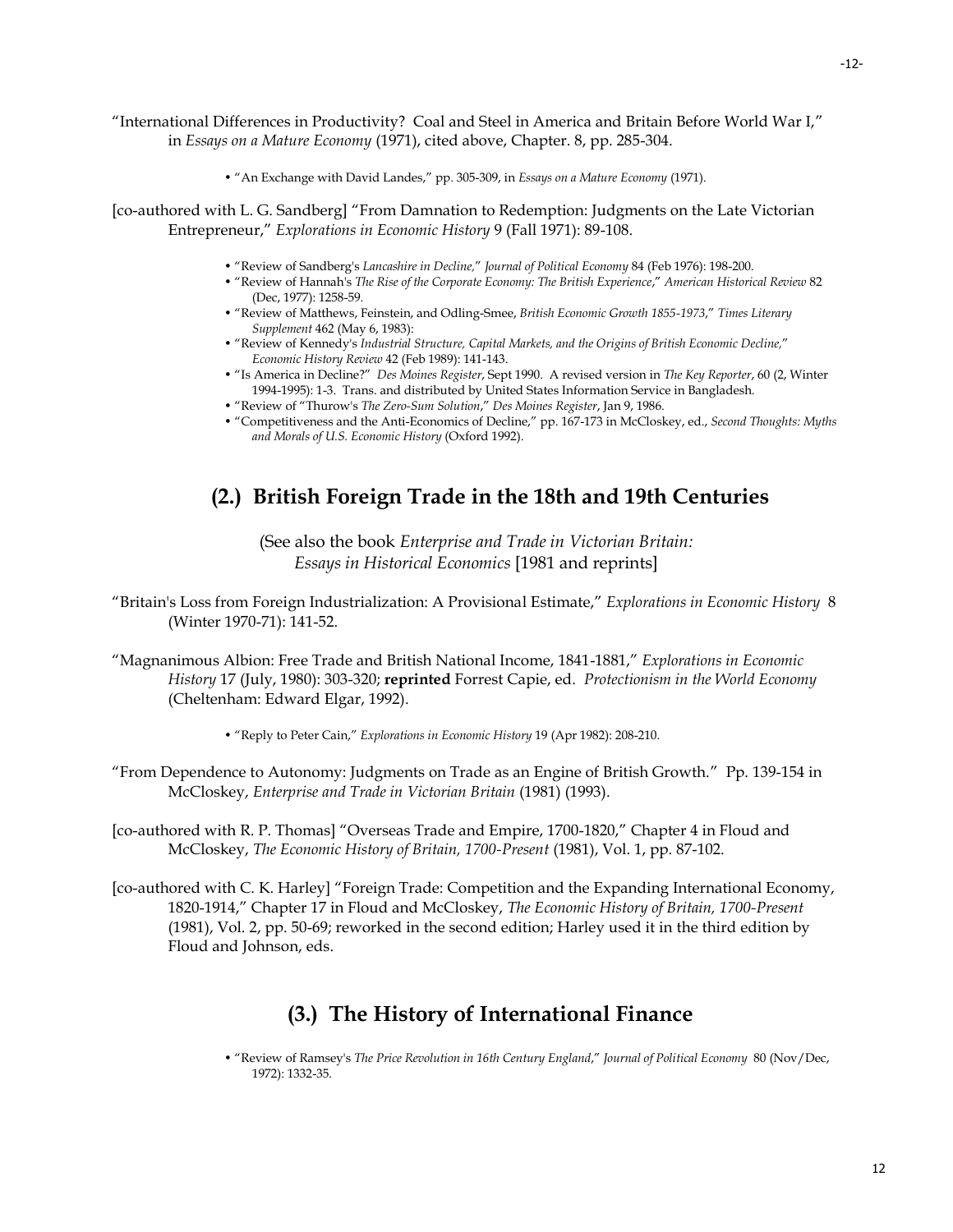- [co-authored with Joseph Richard Zecher] "How the Gold Standard Worked, 1880-1913," in J.A. Frenkel and H. G. Johnson, eds., *The Monetary Approach to the Balance of Payments* (Allen and Unwin, 1976), pp. 357-385; **reprinted** as pp. 63-80 in B. Eichengreen, ed., *The Gold Standard in Theory and History* (Methuen, 1985).
- [co-authored with Joseph Richard Zecher] "The Success of Purchasing Power Parity: Historical Evidence and Its Implications for Macroeconomics," in Michael Bordo and Anna J. Schwartz, eds., *A Retrospective on the Classical Gold Standard 1821-1931*(NBER, University of Chicago Press, 1984), pp. 121-150.
	- "Mars Collides with Earth, review of Volcker and Gyohten's *Changing Fortunes: The World's Money and the Threat to American Leadership*," *Reason*, 24 (10, Mar 1993): 60-62.
- {"The Extent of the Market: Market Integration in World History." For Lerici Conference on the Market in History, Apr 1993, unpublished.}
	- "The Gulliver Effect," *Scientific American* (Sept 1995): 44. Used as a text in the Law School Aptitude Test (LSAT).
	- "Review of Gray's *False Dawn* and Friedman's *The Lexus and the Olive Tree,*" *Minnesota Journal of Global Trade* 9(1), Winter 2000.
	- "Review of Niall Ferguson, *The Cash Nexus*." *The American Scholar*. Spring 2001.
	- **•** Brief preface, "Globalization and the Money Market," for an edited volume of the Athenian Policy Forum Conference (N. Lash, ed.); 2001.

# **(4.) Open Fields and Enclosure in England**

{I intend, beginning in 2017 and publishing perhaps in 2018/19, to gather these and some unpublished research into a book, *The Prudent and Faithful Peasant}*

- "The Enclosure of Open Fields: Preface to a Study of Its Impact on the Efficiency of English Agriculture in the Eighteenth Century," *Journal of Economic History* 32 (1, Mar, 1972): 15-35.
	- "Review of Williams' *Draining of the Somerset Levels*," *Journal of Economic History* 32 (4, Dec, 1972): 1021-23.
- "The Persistence of English Common Fields," in Eric L. Jones and William Parker (eds.), *European Peasants and Their Markets: Essays in Agrarian Economic History* (Princeton University Press, 1975), pp. 73- 119.
- "The Economics of Enclosure: A Market Analysis," in Jones and Parker, as cited, pp. 123-160.

"English Open Fields as Behavior Towards Risk," *Research in Economic History* 1 (Fall 1976): 124-170.

- "Fenoaltea on Open Fields: A Comment," *Explorations in Economic History* 14 (Oct 1977): 402-404.
- "A Reply to Professor Charles Wilson," *Journal of European Economic History* 8 (Spring 1979): 203-207.
- "Another Way of Observing Open Fields: A Reply to A. R. H. Baker," *Journal of Historical Geography* 5 (Oct 1979): 427, 427-29.
- "Scattering in Open Fields: A Comment on Michael Mazur's Article," *Journal of European Economic History* 9 (Spring, 1980): 209-214.
- "Review of Popkin's *The Rational Peasant* and Macfarlane's *The Origins of English Individualism*," *Journal of Political Economy*, 89 (August 1981): 837-40 [**reprinted** in UCLA Writing Program and in Ellen Strenski, ed., *Cross-Disciplinary Conversations about Writing* (NY: St. Martin's Press, 1989)].
- "Comment on Petras and Havens' 'Peasant Behavior and Social Change—Cooperatives and Individual Holdings.'" Pp. 226-231 in Clifford S. Russell and N.K. Nicholson, eds. *Public Choice and Rural Development*, Washington, D.C., 1981.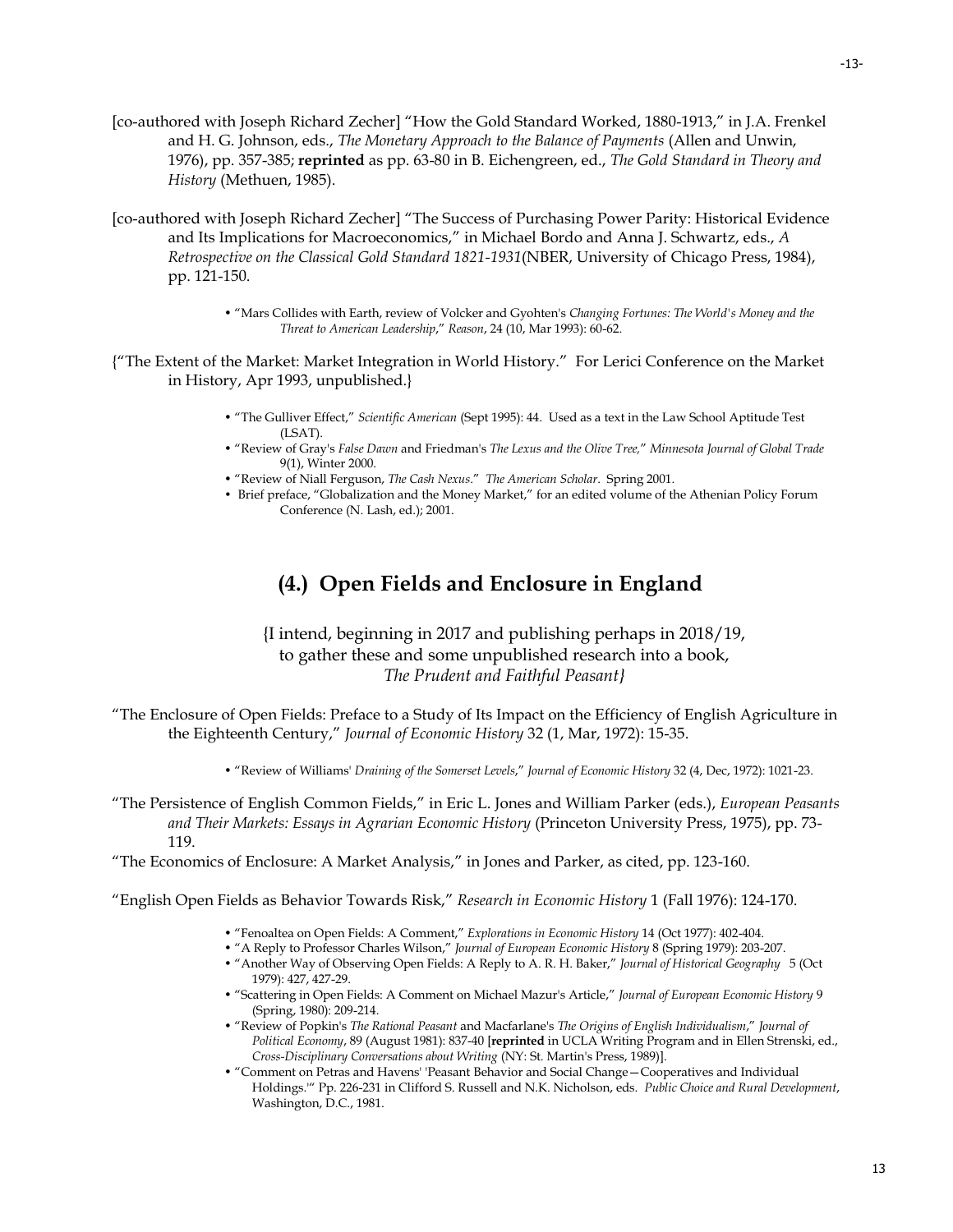- "Theses on Enclosure," pp. 56-72 in *Papers Presented to the Economic History Society Conference at Canterbury, 1983.* Agricultural History Society.
- [co-authored with John Nash] "Corn at Interest: The Extent and Cost of Grain Storage in Medieval England," *American Economic Review* 74 (Mar 1984): 174-187.
	- "Conditional Economic History: A Reply to Komlos and Landes," *Economic History Review* 44 (1, Feb 1991): 128-132.
	- "Review of Turner's, *English Enclosures*," *Journal of Economic History* 1982
	- "Open Field System," brief entry in Eatwell, Milgate, and Newman, eds. *The New Palgrave: A Dictionary of Economic Thought and Doctrine* (Macmillan U.K., 1987).
- "The Open Fields of England: Rent, Risk, and the Rate of Interest, 1300-1815," in David W. Galenson, ed., *Markets in History: Economic Studies of the Past* (Cambridge: Cambridge University Press, 1989), pp. 5-51.
- "The Prudent Peasant: New Findings on Open Fields." *Journal of Economic History* 51 (2, June 1991): 343- 355.
- {"Allen's *Enclosure and the Yeoman:* The View from Tory Fundamentalism." Unpublished}
- {{Other draft chapters in a long unfinished book on the subject, begun in the 1970s—and to be finished, as I said, perhaps in 2018 or so}}

### **(5.) The Industrial Revolution and the Great Enrichment**

(see also: the second volume of the trilogy, The Bourgeois Era, *Bourgeois Dignity: Why Economics Can't Explain the Modern World*, 2010; and the concluding volume, *Bourgeois Equality: How Ideas, Not Capital or Institutions, Enriched the World*, 2016)

- "Review of Hohenberg's *Economic History of Europe*," *Kyklos* (Nov 1971): 147.
- "Review of Hawke's *Railways and Economic Growth in England and Wales, 1840-1870*," *Economic History Review* 24 (Aug 1971): 493-95
- "Review of Hughes' *Industrialization and Economic History: Theses and Conjectures,*" *Journal of Modern History* 44 (Mar 1972): 97-8.
- "Review of Davis, Easterlin, Parker et al., *American Economic Growth: An Economist's History of the United States*," *Journal of Economic History* 32 (Dec 1972): 963-66.
- "Review of Williamson's *Late Nineteenth-Century American Development,*" *Times Literary Supplement* (Dec 12, 1975):
- "Review of David's *Technology and Nineteenth-Century Growth*," *Economic History Review* 29 (May 1976): 340-42.
- "Review of Reed's *Investment in Railways in Britain*," *American Historical Review* 82 (Feb 1977): 102.
- "Review of Coleman's *The Economy of England, 1450-1750*," *Journal of Economic Literature* 16 (Mar, 1978): 108- 110.

"The Industrial Revolution, 1780-1860: A Survey," Chapter 6 in Floud and McCloskey eds., *The Economic History of Britain, 1700-Present* (1981), Vol. 1, pp. 103-127, **reprinted** in J. Mokyr, ed. *Economic History and the Industrial Revolution* (Rowman and Littlefield, 1985).

- "Review of Rosenberg and Birdzell's *How the West Grew Rich," New York Times Sunday Book Review,* Feb 1986.
- "Beyond the Margin," review of Joel Mokyr's *The Lever of Riches: Technological Creativity and Economic Progress." Reason* 22 (10, Mar 1991): 56-57.
- "Review of Robert Reich's *The Work of Nations*." *Chicago Tribune Book World*, Mar 10, 1991, p. 3.

"The Industrial Revolution: A Survey," a new essay, in Floud and McCloskey, eds., *The Economic History of Britain, 1700-Present*, 2nd ed., 1994.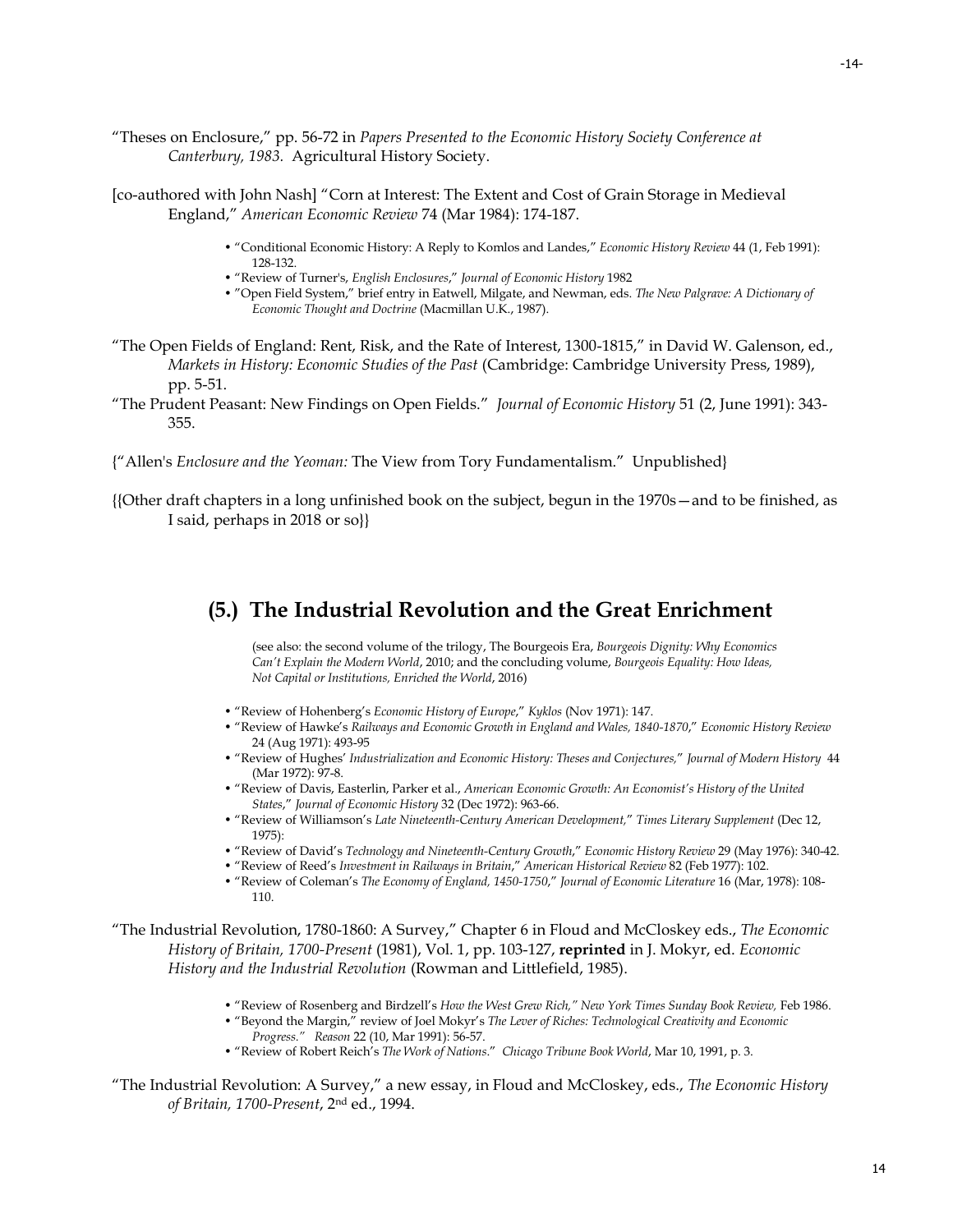- "Once Upon a Time There was a Theory," *Scientific American* (Feb 1995): 25.
- "Squashing the Politically Correct in History (review of David Landes, *Wealth and Poverty of Nations*)," *Reason*, June 1998
- "1066 and a Wave of Gadgets: The Achievements of British Growth," in Penelope Gouk, ed., *Wellsprings of Achievement: Cultural and Economic Dynamics in Early Modern England and Japan* (Variorum, 1995).
	- "Industrial Revolution," 2000-word essay in Ronald Hamowy, ed., *Encyclopedia of Libertarianism.* 2008; 2017 in electronic form at Cato's *Libertarianism.org.*
	- "You Know, the Rich Are Different: A Comment on Clark's *Farewell to Alms," European Economic History Review,* 2008
- "The Prehistory of American Thrift." Pp. 61-87 in Joshua J. Yates and James Davidson Hunter, eds., *Thrift and Thriving in America: Capitalism and Moral Order from the Puritans to the Present*. New York: Oxford University Press, 2011.

"Thrift as a Virtue, Historically Criticized." *Revue de Philosophie Economique* (Dec 2007):

- "Review of Joel Mokyr's *The Enlightened Economy*." *History Today*, May 2010
- "Tunzelmann, Schumpeter, and the Hockey Stick." *Research Policy* 42 (March 2013): 1706-1715. (With material from *Bourgeois Equality*.)
- "Why Economics Cannot Explain the Modern World." *Economic Record* 89 (June, 2013; Supplement S1): 8- 22. (With material from *Bourgeois Dignity.*)
	- Review of Ian Morris. *Foragers, Farmers, and Fossil Fuels: How Human Values Evolve. Wall Street Journal,* July 6, 2015.
	- "Why the West (and the Rest) Got Rich," 2,000 words, *Wall Street Journal,* cover story, Weekend Journal, May 21, 2016.
	- "Business is as ethical as it has ever been", 1000 words, *Financial Times,* 16 June, 2016.
	- "Review of Joel Mokyr, *A Culture of Growth: The Origins of the Modern Economy* (2106), September 15, 2016, *Prospect* magazine. London.
	- **"**Interview on economic growth in *Magyar Nara* (a weekly magazine in Budapest. translated into Hungarian, "Kedvesem, a GDP ōrōkre velűnk marad"), September 2016.
	- "The Formula for a Richer World? Equality, Liberty, Justice." *New York Times*, Sept 2, 2016, Economic View, Business section. **Reprinted**, *Gartman Letter*, 9/6/2016.
	- Review of Niall Ferguson, *The Square and the Tower*. *Wall Street Journal*, January 15, 2018

# **(6.) Other Historical Subjects**

"New Perspectives on the Old Poor Law," *Explorations in Economic History* 10 (Summer 1973): 419-436.

- "Review of "Wrigley's (ed.), *Nineteenth Century Society* and Singer's and Small's *The Wages of War, 1816-1965*," *Journal of the American Statistical Association* (Mar, 1974):
- "A Mismeasurement of the Incidence of Taxation in Britain and France, 1715-1810," *Journal of European Economic History* 7 (1, Spring 1978): 209-10.
- "Comment on Hartwell's 'Taxation During the Industrial Revolution'," *Cato Journal* 1 (1, Spring 1981): 155- 159.
- "Little Things Matter," review of Robert W. Fogel, *Without Consent or Contract,*" *Reason* 2 (2, June 1990): 51-53.

"Women's Work in the Market, 1900-2000," in Ina Zweiniger-Bargielowska, ed., *Women in Twentieth Century Britain: Economic, Social and Cultural Change.* London: Longman/Pearson Education, 2001 **[**also in Feminist Economics, below]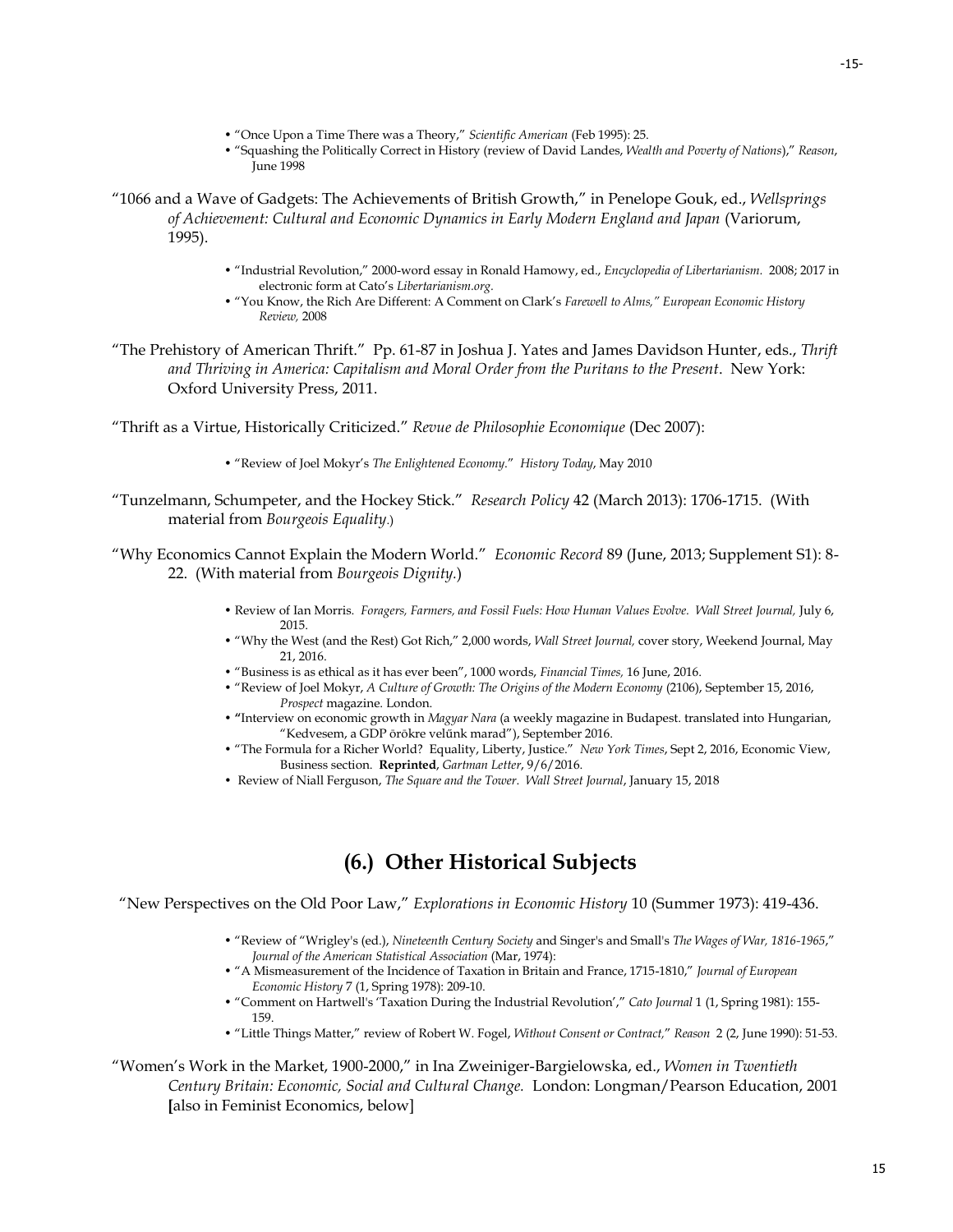- "Review of Anne Goldgar, *Tulipmania: Money,* Honor, and Knowledge in the Dutch Golden Age." *Business History Review* 82 (Special issue 4, 2008): 891-894.
- "*Keukentafel* Economics and the History of British Imperialism." *South African Economic History Review* 21 (Sept, 2006): 171-176.
- "Blockchains are Not Historically Unique." Interview in *Serious Science* website. August 2017.

"Measured, Unmeasured, Mismeasured, and Unjustified Pessimism: A Review Essay of Thomas Piketty's *Capital in the Twenty-First Century*." *Erasmus Journal for Philosophy and Economics,* Vol. 7, Issue 2, Autumn 2014.

*Translated* into:

- **Spanish** by Luis Mireles Flores for *Estudios* (journal of the faculty of Humanities at ITAM [Instituto Tecnológico Autónomo de México], 2016?)
- **Romanian** April 2015 for the Free Market Road Show.
- **Russian** December 2015 for vol 71 of *Comparative Studies.*
- **Chinese,** *Journal of Comparative Studies***, Dec., 2015.**
- **Swedish** by Timbro, Stockholm, 2016.

#### Piketty journalism:

- **Abbreviated version** of Piketty review in *Cato Policy Report*, summer 2015.
- "Interview on Piketty." In *wprost* [Polish weekly magazine, in Polish], August 2015.
- [a separate] "Interview on Piketty." In *IE (Inequality)*, a magazine for secondary schools from the Institute for Economic Affairs, London, fall 2015.
- "The Duel: Is inequality the root of all social ills?" Debate with Zoe Williams. P*rospect* blog, August 201

# **(7.) Teaching Economics**

[See also the economics textbooks, *The Applied Theory of Price* 1983, 1985, available complete as pdf at deirdremccloskey.org, and perhaps a third edition; and (co-authored with Klamer and T. Ziliak) *The Economic Conversation*, endlessly forthcoming; and in Section 7 above, "The Economics of Choice" in Rawski, ed., 1995]

- "Review of 9th Edition of Samuelson's Economics," *Challenge* 16 (Sept/Oct 1973): 65-66.
- [with John Siegfried, Robin Bartlett, W. Lee Hansen, Allen Kelley, and Thomas Tietenberg] "The Status and Prospects of the Economics Major," *Journal of Economic Education* 22 (3, Summer 1991): 197- 224.

[with John Siegfried, W. Lee Hansen, Robin Bartlett, Allen Kelley, and Thomas Tietenberg] "The Economics Major: Can and Should We Do Better than a B-?" *American Economic Review* 81 (2, May 1991): 20-25. **Reprinted** *Revista Asturiana de Economia* 2008.

- "Why Economics is Tough for Ten-Year-Olds," *Social Studies Review* (American Textbook Council) 10 (Fall 1991): 8-11.
- "The Natural," *Eastern Economic Review* 18 (2, Spring 1992): 237-239. Also in *Eastern* columns below.
- "Contribution to Special Book Section on books to recommend to undergraduate economics Students," *Reason* 26 (7, Dec, 1994): 42.
- "Yes, there is Something Worth Keeping in Microeconomics." 2002. *Post-Autistic Economics Review* no. 16 4 Sept. **Reprinted** in a **German** translation, *"*Ja, es gibt etwas Behaltenswertes an der Mikroökonomik," in T. Dürmeier, T. v. Egan-Krieger, H. Peukert ,eds., *Die Scheuklappen der Wirtschaftswissenschaft*: *Postautistische Ökonomik für eine pluralistische Wirtschaftslehre* (October 2006)
- [with Arjo Klamer and Stephen T. Ziliak] "Is There Life after Samuelson's *Economics*? Changing the textbooks." *Post-Autistic Economics Review* 42, 18 May 2007: 2-7.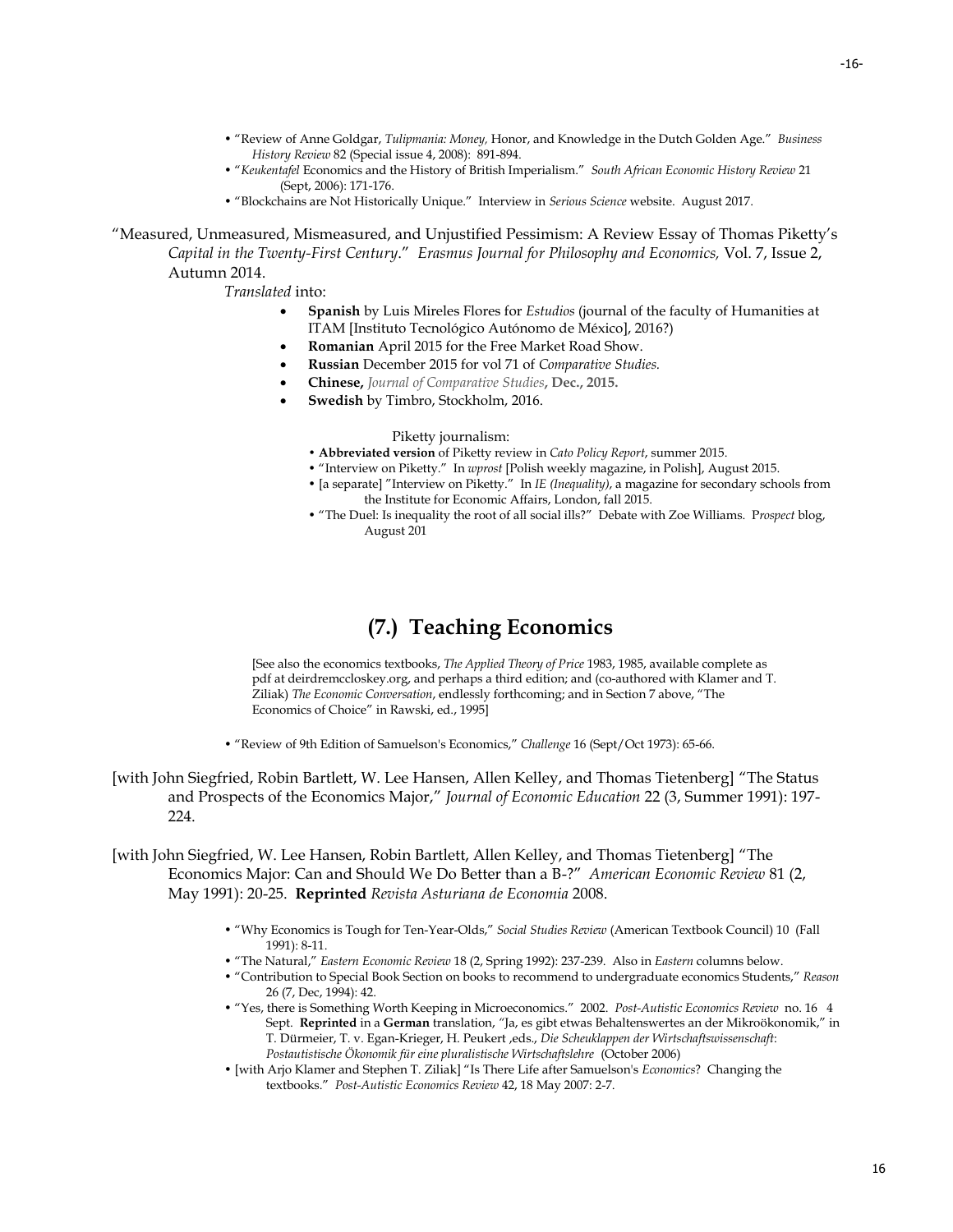- [with Helen Roberts] "What Economics Should We Teach Before College, If Any?" *Journal of Economic Education* summer, 2012.
- **{ "**Gladly Would He Learn and Gladly Teach: Friedman as a Teacher of the Good Old Chicago School." Liberty Fund conference, Chicago, March 2015, and a conference volume, as yet I believe unpublished.}

# **(8.) Writing in Economics**

(See also *Economical Writing* 1986, 1999, 2018)

"Economical Writing," *Economic Inquiry* 24(2) (Apr 1985): 187-222 [**reprinted** in UCLA Writing Program {Ellen Strenski, ed.}, *Cross-Disciplinary Conversations about Writing* (NY: St. Martin's Press, 1989)]; **reprinted** with revisions as *The Writing of Economics* (in second ed., *Economical Writing*, 1999; **third edition** University of Chicago Press forthcoming, 2018).

- a.) "Reply to Jack High", *Economic Inquiry*, late 1980s
- b.) "Writing as a Responsibility of Science: A Reply to Laband and Taylor," *Economic Inquiry* 30 (Oct 1992): 689-695.

# **(9.) Criticism in History and Economic History**

- "The New Economic History: An Introduction," *Revista Storica Italiana* (Mar, 1971: 5-22; **translated** in Italian); and **translated** *Revista Espanola de Economia* (May-Aug 1971) in Spanish).
	- "Introduction" to special issue of *Explorations in Economic History* 11 (Summer, 1974): 317-324.
	- "The New Economic History in Britain" (**translated** into Italian), *Quaderni Storici* 31 (Dec 1976): 401-08.
- *"*Does the Past Have Useful Economics?" *Journal of Economic Literature* 14 (June 1976): 434-61. Translated into **Russian** for *Thesis 1* (1, Spring 1993): 107-136. **Reprinted** in Diana Betts and Robert Whaples, eds. *Readings in American Economic History*, 1994. **To be translated** into Korean, 2016.

"The Achievements of the Cliometric School," *Journal of Economic History* 38 (1, Mar, 1978): 13-28.

- *"*The Problem of Audience in Historical Economics: Rhetorical Thoughts on a Text by Robert Fogel," *History and Theory* 24 (1, 1985): 1-22. **Reprinted** in *Tidskrift för Skandinavisk Retorikforskning* 53 (2010): 12-35.
	- "Review of Boland's The Foundations of Economic Method," *Journal of Economic Literature* 23 (June 1985): 618- 19.

[co-authored with Allan Megill] "The Rhetoric of History." Pp. 221-238 in Nelson, Megill, and McCloskey, eds. *The Rhetoric of the Human Sciences* (University of Wisconsin Press, 1987).

- "Counterfactuals," article in Eatwell, Milgate, and Newman, eds. *The New Palgrave: A Dictionary of Economic Thought and Doctrine* (Macmillan, 1987).
- *"*Continuity in Economic History," article in *The New Palgrave: A Dictionary of Economic Thought and Doctrine* (Macmillan, 1987), pp. 623-626.

"The Storied Character of Economics," *Tijdschrift voor Geschiedenis* 101 (4, 1988): 543-654.

• "Reply to Professor Klein." *Tijdschrift voor Geschiedenis* 102 (1989): 66-67.

"History, Differential Equations, and the Problem of Narration," *History and Theory* 30 (1, 1991): 21-36.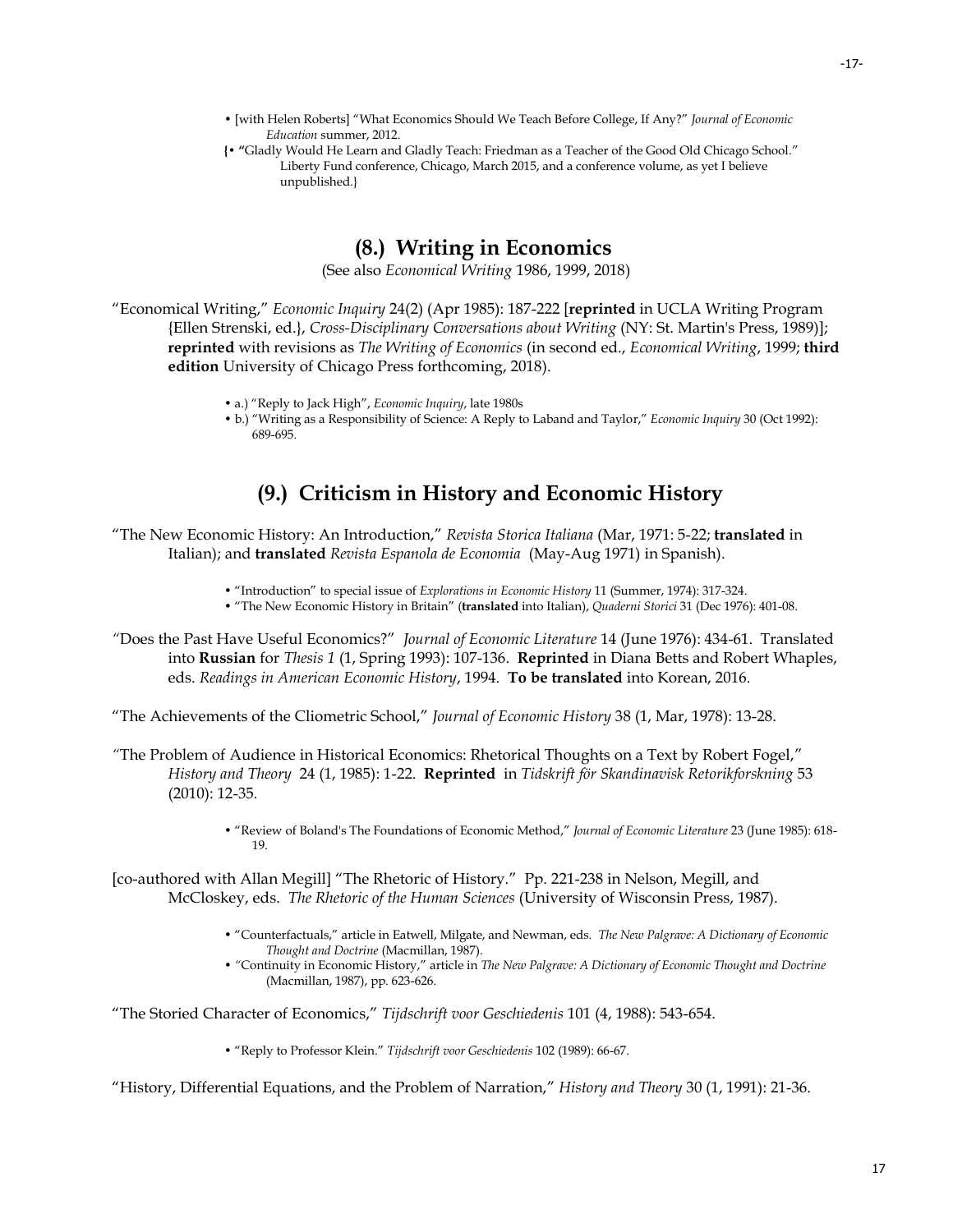- "Ancients and Moderns" [presidential address, Social Science History Association, Washington, D.C., 1989]. *Social Science History*, 14 (3, Jan 1991): 289-303.
	- "Introduction" to McCloskey and Hersh, eds. *A Bibliography of Historical Economics to 1980*, Cambridge University Press, 1991, pp. ix-xii.
- "Kinks, Tools, Spurts, and Substitutes: Gerschenkron's Rhetoric of Relative Backwardness," Chapter 6 in Richard Sylla and Gianni Toniolo, eds. *Patterns of European Industrialization: The Nineteenth Century* (London: Routledge, 1991).
	- "Looking Forward into History." Introduction (pp. 3-10) to McCloskey, ed., *Second Thoughts: Myths and Morals of U.S. Economic History* (Oxford, 1992).
- "The Economics of Choice: Neoclassical Supply and Demand," in Thomas Rawski, ed., *Economics and the Historian* (Berkeley and Los Angeles: University of California Press, 1995): 122-158.

[co-authored with Santhi Hejeebu] "The Reproving of Karl Polanyi," *Critical Review* 13 (Summer/Fall 1999): 285-314.

- [co-authored with Santhi Hejeebu] "Polanyi and the History of Capitalism: Rejoinder to Blyth." *Critical Review*. 16(1). 2004: 135-142.
- "Review of Floud and Johnson, *The Cambridge Economic History of Modern Britain*, *Times Higher Education Supplement* 15 January 2004.
- "One More Thing: An Amiable Reply to Whaples." *Historically Speaking.* April 2010. November 9, 2012
- "The Poverty of Boldizzoni: Resurrecting the German Historical School." In *[Investigaciones de Historia](http://www.elsevierciencia.com/es/revista/investigaciones-historia-economica-328)  [Económica](http://www.elsevierciencia.com/es/revista/investigaciones-historia-economica-328)*, Feb, 2013
- "The Captivating Fogel." 300-word Letter, *Intellectual Capital (*Chicago Booth School of Business publication), fall, 2013.

# **(10.) Rhetorical Criticism in Economics**

[ See also Replies to Reviews of *The Rhetoric of Economics,* below; and *The Rhetoric of Economics* 1985 (1998), *If You're So Smart* 1990, *Knowledge and Persuasion in Economics* 1994, *The Vices of Economists* 1997, *How to Be Human\* \*Though an Economist* 2000, *The Secret Sins of Economics* 2002]

"The Rhetoric of Economics," *Journal of Economic Literature* 31 (June 1983): 482-517;

#### *Reprinted* in

- B. J. Caldwell, ed., *Appraisal and Criticism in Economics* (Allen and Unwin, 1985);
- Daniel Hausman, ed. *The Philosophy of Economics, Readings*, 1st and 2nd eds. [reprint of] "The Rhetoric of This Economics," Chp. 4, pp. 38-52 in McCloskey, *Knowledge and Persuasion in Economics* (1994), for Daniel Hausman, ed. *the Philosophy of Economics, Readings*, 3rd ed., 2007.
- P. Atkinson and S. Delamont. eds., *Representing Ethnography* London: SAGE Publications, 2008.

#### *Translated* into

- **Japanese**, *Contemporary Economics* 61 (Spring 1985), pp. 156-184;
- **French** by F. Regard, as pp. 63-126 in Ludovic Frobert, *"Si vous êtes si malins. . ." McCloskey et la rhétorique des economists*. Lyon: ENS Éditions 2004 for École normale supérieure Lettres et sciences humaines. Lyon;
- **Hungarian** for the journal *Replika*, apparently late 2006;
- **Russian** "Istoki" ("Headwaters"), Higher School of Economics, 2009.
- **Russian again**, "Ritorika ekonomicheskoy teorii "// Avtonomov V. , Ananyin O., Boldyrev I., Vasina L., Makasheva N. (eds.) *ISTOKI*: sociokulturnaya sreda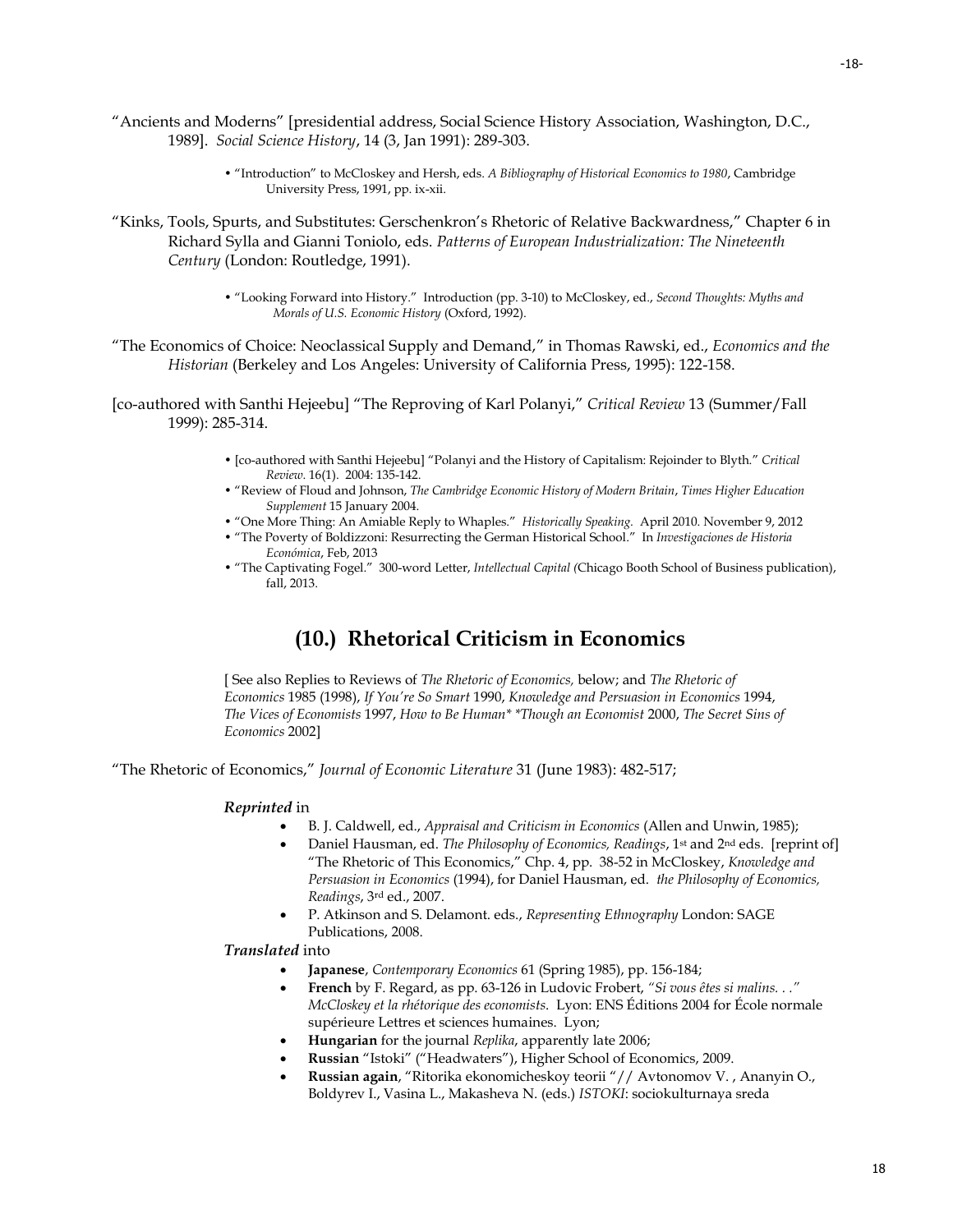ekonomicheskoy deyatelnosti i ekonomicheskogo poznaniya. Moscow: Higher School of Economics Press, 2011. pp. 252-320.

- "Reply to Caldwell and Coats," *Journal of Economic Literature* 22 (June 1984): 579-80.
- "Sartorial Epistemology in Tatters: A Reply to Martin Hollis," *Economics and Philosophy* 1 (Apr 1985): 134-137.
- "The Character of Argument in Modern Economics: How Muth Persuades," in *Proceeding of the Third Summer Conference on Argumentation*, sponsored by the Speech Communication Association and the American Forensic Association, Annandale, Va., Fall 1983, revised for *The Rhetoric of Economics.*
- "The Literary Character of Economics," *Daedalus* 113 (3, Summer 1984): 97-119. Three pages **reprinted** as pp. 20-22 in Mary M. Gergen and Kenneth J. Gergen, *Social Construction: A Reader* (London and Thousand Oaks: Sage, 2003).
	- "A Conversation with McCloskey About Rhetoric" *Eastern Economic Journal*, (Oct-Dec 1985): 293-296.
	- "The Rhetoric of Economics," *Social Science* 71 (2/3, Fall 1986): 97-102 (prepared by Frank Moore from a talk at the Institute in Social Science, University of North Carolina, Jan 1986).
	- "Economics as a Historical Science." Pp. 63-69 in William Parker, ed. *Economic History and the Modern Economist* (NY: Basil Blackwell, 1986; **Italian** translation, 1988, Liters Editore).
	- "Rhetoric," in *The New Palgrave: A Dictionary of Economic Thought and Doctrine* (Macmillan, 1987).
	- "The Rhetoric of Economic Development: Rethinking Development Economics," *Cato Journal* 7 (Spring/Summer 1987): 249-54; **reprinted** with minor revisions in James Dorn and A. A. Walters, eds. *The Revolution in Development Economics,* 1993.
- "Towards a Rhetoric of Economics," pp. 13-29 in G. C. Winston and R. F. Teichgraeber III, eds., *The Boundaries of Economics*, Murphy Institute Studies in Political Economy. Cambridge University Press, 1988.
- "Thick and Thin Methodologies in the History of Economic Thought." Pp. 245-257 in Neil de Mari, ed., *The Popperian Legacy in Economics* (Cambridge University Press, 1988).
- [co-authored with Arjo Klamer] "Economics in the Human Conversation," pp. 3-20 in Klamer, McCloskey, and Solow, eds., *The Consequences of Rhetoric* (Cambridge University Press, 1988).
- "The Consequences of Rhetoric," pp. 280-294 in Klamer, et al. eds., *The Consequences of Rhetoric,*  Cambridge University Press, 1988 [**reprinted** in *Fundamenta Scientiae* 9 (2/3, 1988): 269-284 (a Brazilian journal)].
- "Their Blackboard, Right or Wrong: A Comment on Contested Exchange." *Politics and Society* 18 (2, June 1990): 223-232.
- "Storytelling in Economics." Pp. 5-22 in Christopher Nash and Martin Warner, eds., *Narrative in Culture* (Routledge 1990); and pp. 61-75 in Don C. Lavoie, ed. *Economics and Hermeneutics* (Routledge 1990). An earlier version, with discussion, appeared in Orace Johnson, ed. *Methodology and Accounting Research: Does the Past Have a Future (Proceedings of the 8th Annual Big Ten Accounting Doctoral Consortium*, May, 1987: 69-76). **Reprinted** as "Telling Stories Economically," *The Ludwig von Mises Lecture Series: Economic Education:* 22: 83-107. **Translated** into Rumanian for Catalin Partenie, ed., *In Fiction We Trust* (Bucharest: Polirom, 2016).
- "Formalism in Economics, Rhetorically Speaking," *Ricerche Economiche* 43 (1989), 1-2 (Jan-June): 57-75. **Reprinted** with minor revisions in *American Sociologist* 21 (1, Spring, 1990): 3-19.
	- "Reply to Peter Mueser," *American Sociologist* 21 (1, Spring 1990): 26-28.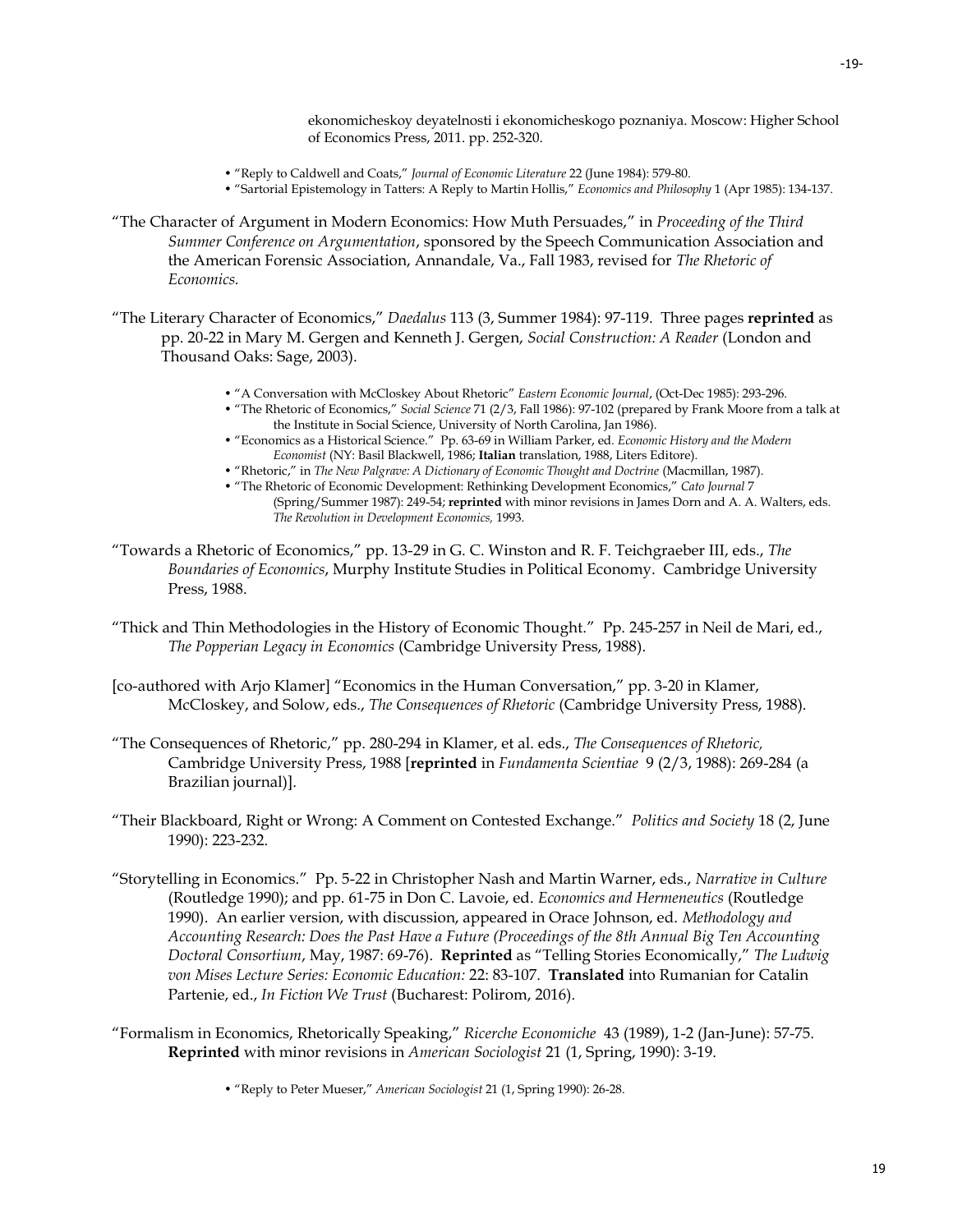- [co-authored with Arjo Klamer] "The Rhetoric of Disagreement," *Rethinking Marxism* 2 (Fall 1989): 140- 161. **Reprinted** in D. H. Prychitko, ed. *Why Economists Disagree*, Albany: SUNY Press, 1998.
- [co-authored with Arjo Klamer] "Accounting as the Master Metaphor of Economics," *European Accounting Review* 1 (1, May, 1992): 145-160.
- "Agon and Ag Ec: Styles of Persuasion in Agricultural Economics," *American Journal of Agricultural Economics* 72 (Dec 1990): 1124-1130.
- "The Rhetoric of Economic Expertise." Pp. 137-147 in Richard H. Roberts and J. M. M. Good, eds., *The Recovery of Rhetoric: Persuasive Discourse and Disciplinarity in the Human Sciences*. 1993. Charlottesville: University of Virginia Press, 1993. **Translated** into French as "La rhétorique de l'expertise économique" in Vincent de Coorebyter, ed., *Rhétorique de la Science* Paris: Presse Universitaires de France, in the series "L'interrogation philosophique," M. Meyer, ed., pp 171- 188.

"Mere Style in Economics, 1920 to the Present," *Economic Notes* 20 (1, 1991): 135-148.

- "Economic Science: A Search Through the Hyperspace of Assumptions?" *Methodus* 3 (1, June 1991): 6-16. **Reprinted** as pp. 73-84 in Craig Freedman and Rick Szostak, eds., *Tales of Narcissus—The Looking Glass of Economic Science,* New York: Nova Science, 2003. **Reprinted** in Geoffrey M. Hodgson, ed., *Mathematics and Modern Economics*. Cheltenham: Edward Elgar, 2012
	- "The Arrogance of Economic Theorists" [**German** translation as "Die Arroganz der Wirtschaftstheorie: Okonomische Rechenkunste im Zwielicht"], *Neue Zurcher Zeitung*, 31 August/ 1 Sept 1991, p. 85, in the series Themen und Thesen der Wirtschaft, **reprinted** (in English) in *Swiss Review of World Affairs* 41 (no. 7, Oct 1991): 11-12.
	- "Les Métaphores de la Science Economique." *Le Monde*, Apr 28, 1992, p. 39.
	- "The Rhetoric of Finance," for the *New Palgrave Dictionary of Money and Finance*, 1992: 350-352.
	- "Review of de Marchi and Blaug, eds., *Appraising Economic Theories.*" *Journal of Economic Literature* 31 (1, Mar 1993): 229-231.
	- "Review of Samuels, ed. *Economics as Discourse*." *Journal of Economic History* 53 (1, Mar 1993): 204-206
	- "Review of Rosenberg's *Economics: Mathematical Politics?*" *Isis* 84 (4, Dec 1993): 838-39.
- "How to Do a Rhetorical Analysis of Economics, and Why," in Roger Backhouse, ed., *Economic Methodology*. London: Routledge, 1994: 319-342. **Reprinted** John B. Davis, ed. *Recent Developments in Economic Methodology* (Cheltenham: Edward Elgar, 2006).
- "Economics and the Limits of Scientific Knowledge," in Robert Goodman and Walter Fisher, eds., *Rethinking Knowledge: Reflections Across the Disciplines* (Albany: State University of New York Press, 1995).
	- "Fun in Econ 101, review of John Kenneth Galbraith's *A Journey Through Economic Time: A Firsthand View*," *Chicago Tribune Book World*, Sept 25, 1994, Sec. 14, p. 4.

"How Economists Persuade," *Journal of Economic Methodology 1* (1, June 1994): 15-32.

- "The Discreet Charm of the Bourgeoisie, comment on Sandra Harding's 'Can Feminist Thought Make Economics More Objective?'," *Feminist Economics* 1 (3, Fall 1995): 119-124.
- "Metaphors Economists Live By," *Social Research* 62 (2, Summer 1995): 215-237. Trans. into **German** in Diaz-Bone, Rainer, and Gertraude Krell, eds. *Diskurs und Ökonomie: Diskursanalytische Perspektiven auf Märkte und Organisationen.* 2008 VS-Verlag Wiesbaden; 2nd ed. 2015.
	- "Ask What the Boys in the Sandpit Will Have," (London) *Times Higher Education Supplement*, 1996.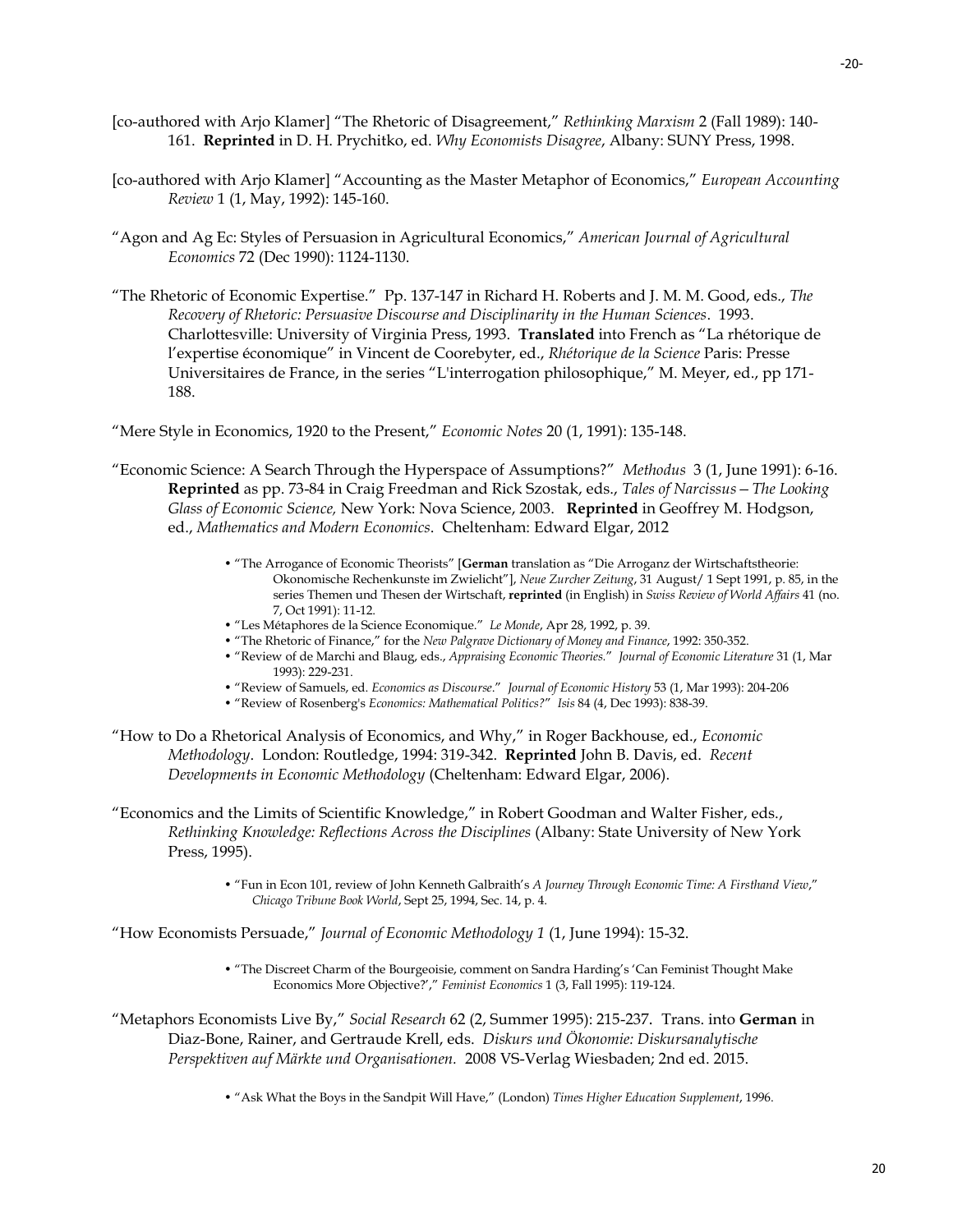• "Simulating Barbara," *Feminist Economics* 4 (3, Fall, 1998): 181-186.

- "The Genealogy of Postmodernism: An Economist's Guide." Pp. 102-128 in Stephen Cullenberg, Jack Amariglio, and David F. Ruccio, eds. *Postmodernism, Economics and Knowledge*. New York and London: Routledge, 2001.
	- Comment on Daniel Klein's "A Plea to Economists Who Favor Liberty," Institute for Economic Affairs (2001)
	- "Personal Knowledge." Preface to Stephen T. Ziliak, ed. *Measurement and Meaning in Economics: The Essential Deirdre McCloskey*. Brighton: Elgar. Economists of the Twentieth Century Series. 2001. (see Books)
- "You Shouldn't Want a Realism if You Have a Rhetoric." 2002. In Uskali Maki, ed. *Fact and Fiction in Economics: Models, Realism and Rhetoric.* Cambridge: Cambridge University Press.
- "The Demoralization of Economics: Can We Recover from Bentham and Return to Smith?" in Martha Fineman and Terence Dougherty, eds., *Feminism Confronts Homo Economicus: Gender, Economics, and the Law*. Ithaca: Cornell University Press, 2005.
- "The Trouble with Mathematics and Statistics in Economics," *History of Economic Ideas* 13 (3,2005): 85-102, delivered to MUIR-PRIN project *The role of mathematics in the history of economics*, Venice, January 28, 2005, with replies by Dardi, Egidi, Marchionatti, and Fontana.
	- ["Ethics, Milton Friedman, and the Good Old Chicago School," presented to the History of Economics Society, meetings of the ASSA, Chicago, 2007], unpublished
	- "Sliding Into PoMo-ism from Samuelsonianism: Comment on Ruccio and Amariglio, *Postmodern Moments in Modern Economics*," *Rethinking Marxism: A Journal of Economics, Culture & Society* 24 (3, 2012): 255-259.
	- "Preface" to Lukas Kovanda, ed. *The Story of a Perfect Storm and Talks with Nobel Laureates (and others) about the Financial Crisis*. Prague: Mediacop, 2010
	- "Love: Love Has No Function in Samuelsonian Economics." Translated into German for *The European: Das Debaten-Magazin,* Vol. 1, No. 1 (2012), pp. 127-128 as "Liebe: Liebe hat keine Funktion"
- "What Went Wrong with Economics? A Quarter Century On*."* Pp. 574-586 in Wilfred Dolfsma and Stefan Kesting, eds., *Interdisciplinary Economics: Kenneth E. Boulding's Engagement in the Sciences*. London & New York: Routledge (Routledge series Critical Assessments of Contemporary Economists), 2013.
- "Why Economics is on the Wrong Track." Pp. 211-242 in Alessandro Lantieri and Jack Vromen, eds. *The Economics of Economists: Institutional Settings, Individual Incentives, and Future Prospects*. Cambridge: Cambridge University, 2014.
	- "Austrians, Anti-Samuelson, and the Rhetoric of Quantification: A Comment on Daniel Klein's *Knowledge and Coordination*." *Studies in Emergent Order* 6 (2013): 1-15.
	- "Comment on 'Putting Integrity into Finance: A Purely Positive Approach' (by Werner Erhard and Michael C. Jensen)." *Capitalism and Society* 12 (2017):1-12. (Columbia University Center on Capitalism).
	- "Interview on the State of Economics" for *Köz-Gazdaság*, a Hungarian journal of opinjon, Nov 2017.
- "The Two Movements in Economic Thought, 1700-2000: Empty Economic Boxes Revisited," forthcoming *History of Economic Ideas* 2017.

# **(11.) Invited replies to reviews of** *The Rhetoric of Economics* **and other works on the Rhetoric of Economics**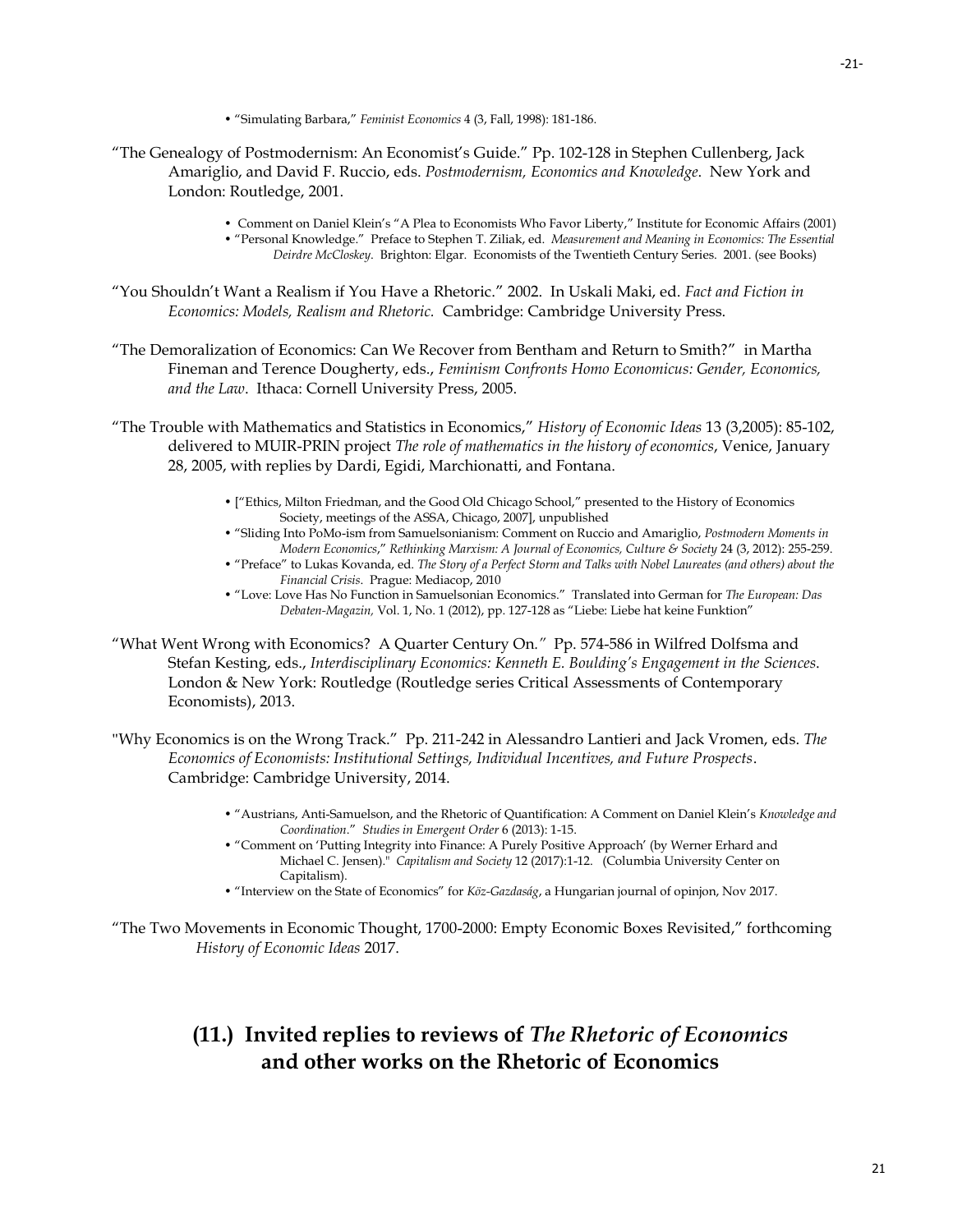[See also *Knowledge and Persuasion in Economics* 1994, in which many of these are **reprinted**.]

- "The Two Cultures and Methodology [A Reply to Mark Blaug]," *Critical Review* 1 (3, Summer 1987): 124-127.
- "Responses to My Critics: A Mild Response to William Butos; An Agreeable Reply to A. W. Coats; A Disagreeable Reply to Steven Pressman," *Eastern Economic Journal* 13 (July-Sept 1987): 308-311.
- "Two Replies and a Dialogue on the Rhetoric of Economics" [: Rosenberg, Rappaport, and Mäki] *Economics and Philosophy* 4 (1988): 150-166.
- "Rhetoric as Morally Radical: Reply to Klamer, Stewart, and Gleicher," *Review of Radical Political Economy* 19 (3): 87-91. Translated into **Spanish**, *Estudios Economicos* [El Colegio de Mexico].

"Splenetic Rationalism: Hoppe's Review of Chapter 1 of The Rhetoric of Economics." *Market Process* 7 (1) (Spring 1989): 34-41, **reprinted** in Peter J. Boettke and David L. Prychitdo, eds. *The Market Process: Essays on Contemporary Austrian Economics* (Edward Elgar, 1994) pp. 187-200.

"Commentary [on Rossetti and Mirowski]." Pp. 261-271 in Neil de Macchi, ed. *Post-Popperian Methodology of Economics*. *Recovering Practice*. Boston: Kluwer, 1992.

- "Reply to Munz," *Journal of the History of Ideas* 51 (1, Jan/Mar 1990): 143-147.
- "Modern Epistemology Against Analytic Philosophy: A Reply to Mäki," *Journal of Economic Literature* 33 (Sept, 1995): 1319-1323.
- "Review of Mirowski's *Natural Images in Economic Thought: 'Markets Read in Tooth and Claw*'," *Isis*, 1996.

# **(12.) The Rhetoric of Inquiry**

• "Exchange of Letters on The Consequences of Pragmatism," *Times Literary Supplement,* August 26, 1983.

[co-authored with Allan Megill and John Nelson] "Rhetoric of Inquiry." Pp. 3-18 in Nelson, Megill, and McCloskey, eds. *The Rhetoric of the Human Sciences* (University of Wisconsin Press, 1987).

"The Limits of Expertise: If You're So Smart, Why Ain't You Rich?" *The American Scholar* 57 (3) (Summer 1988): 393-406. **Noted** *Best American Essays* by Assay: A Journal of Non-Fiction Studies. **Reprinted** as pp. 92-111 in J. Lee Auspitz, W. W. Gasparski, M. K. Mlicki, and K. Szaniawski, eds. *Praxiologies and the Philosophy of Economics*. **Spanish translation** as "Si de verdad eras tan listo . . . (I)" in *Revista de Occidente* 83 (Apr 1988): 71-86. **Reprinted** in B. J. Caldwell, ed. *The Philosophy and Methodology of Economics*, Vol. II (Edward Elgar: 1993).

> • "The Very Idea of Epistemology: A Comment on Hausman and McPherson's 'Standards'" *Economics and Philosophy* 5 (Spring 1989): 1-6.

- "The Dismal Science and Mr. Burke: Economics as a Critical Theory," pp. 99-114 in H. W. Simons and T. Melia, eds. The Legacy of Kenneth Burke (Wisconsin: University of Wisconsin Press, 1989).
- "Why I Am No Longer a Positivist." *Review of Social Economy* 47 (3, Fall, 1989): 225-238. **Reprinted** as pp. 189-202 in Craig Freedman and Rick Szostak, eds., *Tales of Narcissus—The Looking Glass of Economic Science,* New York: Nova Science, 2003**.**
	- "Review of Allan Bloom's *Giants and Dwarfs: Essays, 1960-1990*," *Chicago Tribune Book World*, Oct 1990.
- "Platonic Insults: 'Rhetorical'." *Common Knowledge* 2 (2, Fall 1993): 23-32.
- "Keeping the Company of Sophisters, Economists, and Calculators," in Fred Antczak, ed., *Keeping Company: Rhetoric, Pluralism and Wayne Booth.* (Columbus: Ohio State University Press, 1994).
	- "An Economic Uncertainty Principle," *Scientific American* (Nov 1994): 107.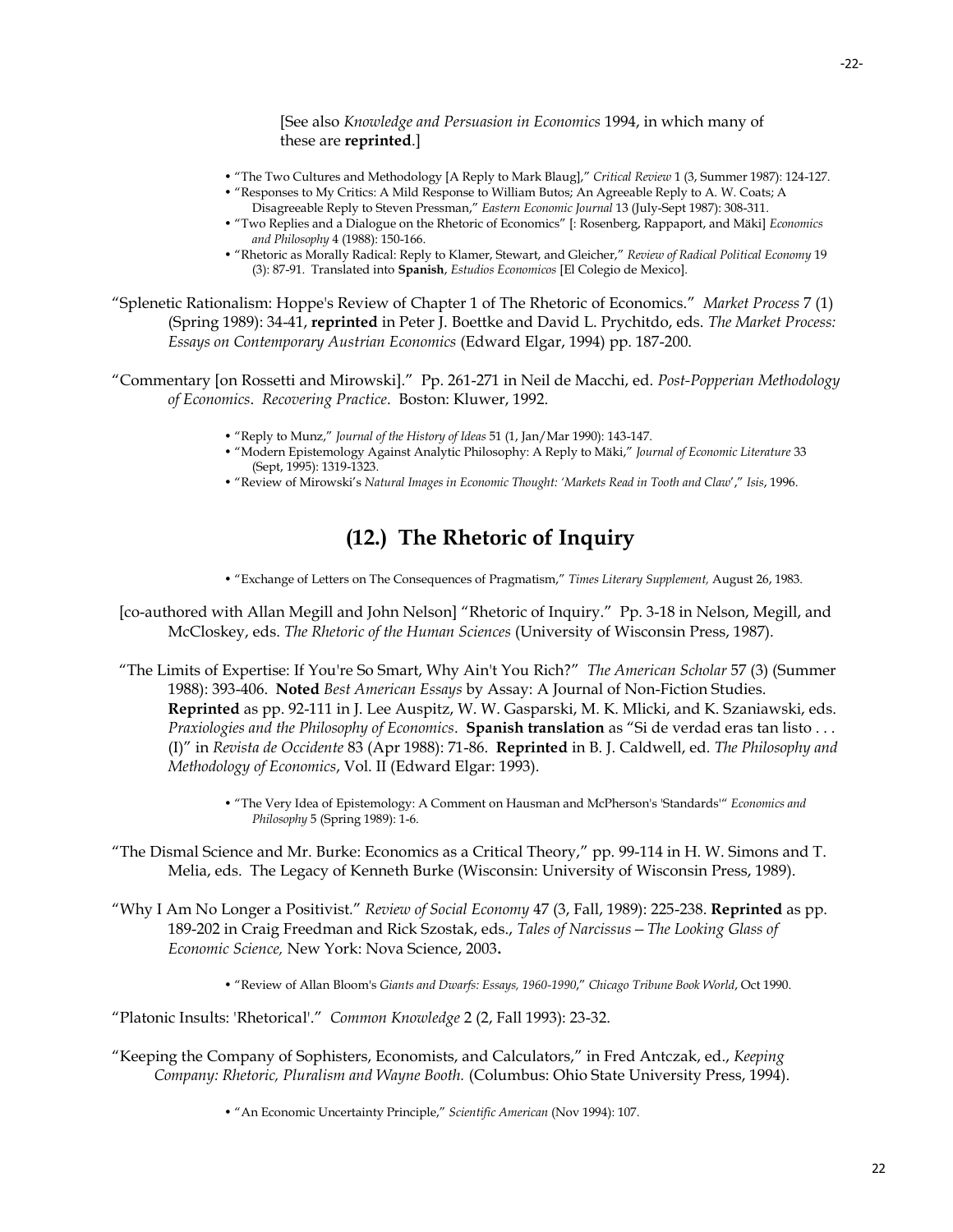- "Computation Outstrips Analysis," *Scientific American* (July 1995): 26.
- "The Unquashed Masses, review of John Carey, *The Intellectuals and the Masses: Pride and Prejudice among the Literary Intelligentsia 1880-1939,*" *Reason*, 26 (3, July 1994): 60-61.
- "Big Rhetoric, Little Rhetoric: Gaonkar on the Rhetoric of Science," in Alan G. Gross and William M. Keith, ed., *Rhetorical Hermeneutics, Invention and Interpretation in the Age of Science*, (Albany: State University of New York Press, 1997): pp 101-112.

"Rhetoric, Economics, and Nature," Chp. 9 in Simon Schaffer, et al., eds., *Aesthetics of Universal Knowledge*. London: SpringerNature, 2017, and discussion.

{{Someday I'll write: "Seeing is Believing: The Philosophical Significance of the Infinitive and Participle of Indirect Doscourse in Plato." Plato was misled by the distinction in Attic Greek between the {certain, admired, actual} seeing-form of indirect discourse "I saw John going downtown" and the {merely, rhetorical, easy-to-dismiss} hearing-form "I heard that John is going downtown."}}

# **(13.) The Rhetoric of Significance Testing and Econometrics**

(see also chapters in *The Rhetoric of Economics* (Chps 8 and 9 in the 2nd ed, 1998), Chp. 2 in *The Vices of Economists; The Virtues of the Bourgeoisie* 1996, pp. 187-208 in *How to Be Human\* \*Though an Economist* (2000), and certain pages of *The Secret Sins of Economics* 2002, available on line. **And especially see T. Ziliak and McCloskey,** *The Cult of Statistical Significance: How the Standard Error Costs Jobs, justice, and Lives,* University of Michigan Press, 2008)

- "The Loss Function Has Been Mislaid: The Rhetoric of Significance Tests," *American Economic Review*, Supplement 75 (2, May 1985): 201-205.
- "Why Economic Historians Should Stop Relying on Statistical Tests of Significance, and Lead Economists and Historians into the Promised Land," *Newsletter of the Cliometric Society*. 2 (2, Nov 1986): 5-7.
- "Rhetoric Within the Citadel: Statistics," pp. 485-490 in J.W. Wenzel at al., eds., *Argument and Critical Practice: Proceedings of the Fifth SCA/AFA Conference on Argumentation* (Annandale, Va.: Speech Communication Association, 1987); **reprinted** in C. A. Willard and G. T. Goodnight, eds., *Public Argument and Scientific Understanding* (1993).
- "The Bankruptcy of Statistical Significance," *Eastern Economic Journal* 18 (Summer 1992): 359-361 (also in Other Brief Academic Items, [156] (2) below).

"The Art of Forecasting, Ancient to Modern Times," *Cato Journal* 12 (1, Spring/Summer 1992): 23-43.

- "The Insignificance of Statistical Significance," *Scientific American* (Apr 1995): 32-33.
- "Aunt Deirdre's Letter to a Graduate Student" *Eastern Economic Journal* 23 (2, Spring 1997): 241-244.
- "Cassandra's Open Letter to Her Economist Colleagues" *Eastern Economic Journal* 25 (3, Summer 1999):
- {"Two Vices: Proof and Significance," unpublished paper presented at a large AEA session in Chicago, Jan 3, 1998.}
- "Beyond Merely Statistical Significance." Statement of editorial policy, *Feminist Economics*, 2000.
- [co-authored with Stephen T. Ziliak] "The Standard Error of Regression." *Journal of Economic Literature*, 34 (March, 1996): 97-114.
- [co-authored with Stephen T. Ziliak] "Size Matters: The Standard Error of Regressions in the *American Economic Review* during the 1990s." *Journal of Socio-Economics* 33: 527-546. It was the subject of a symposium, pp. 547-664 with comments by Arnold Zellner, Clive Granger, Edward Leamer, Joel Horowitz, Erik Thorbecke, Gerd Gigerenzer, Bruce Thompson, Morris Altman, and others (from a presentation at the American Economic Association annual convention, January 2004, Kenneth Arrow presiding).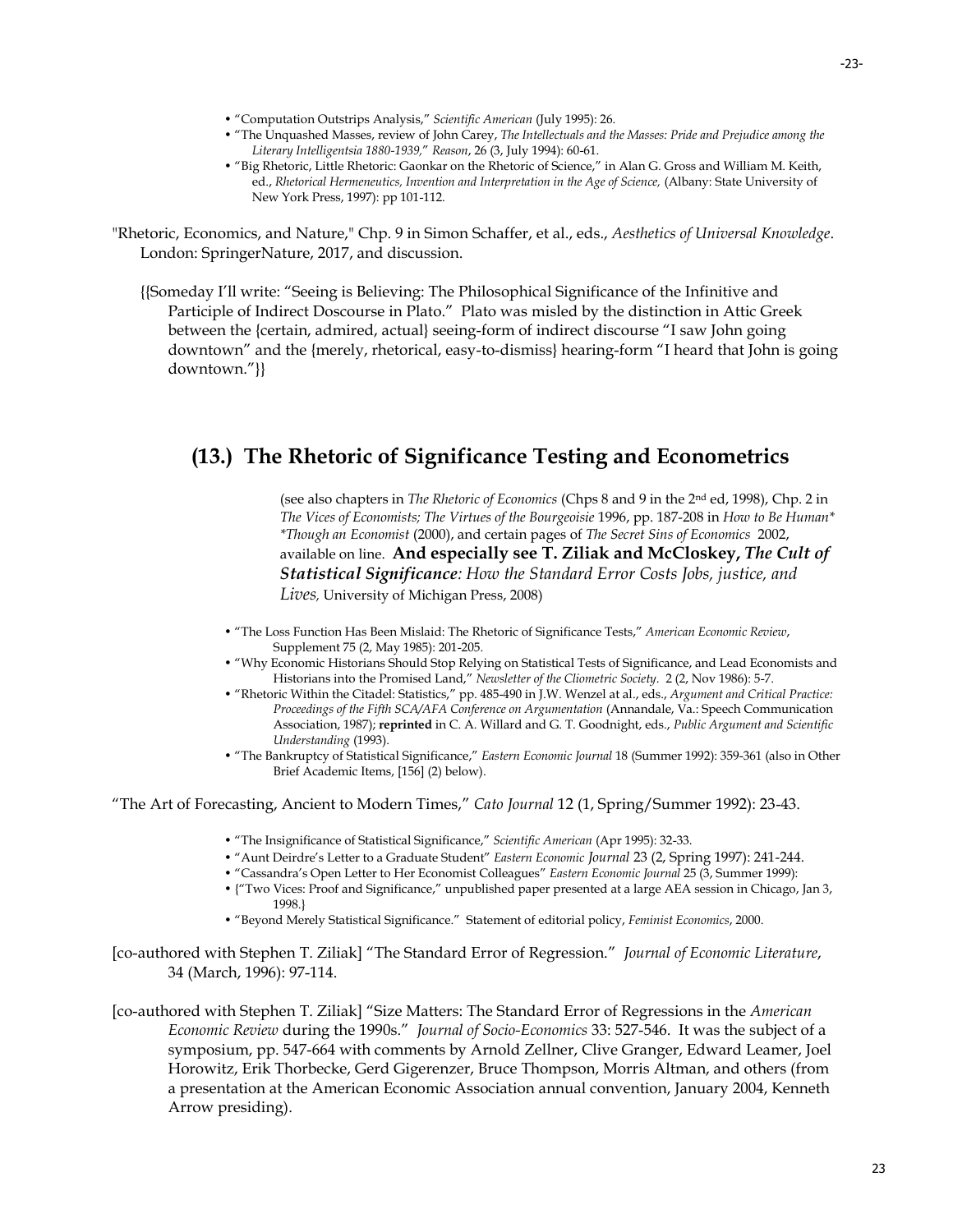- [co-authored with Stephen T. Ziliak] "Significance Redux," pp. 665-675 of the symposium issue. • [co-authored with Stephen T. Ziliak], "A Final Word, in the symposium issue.
- [co-authored with Stephen T. Ziliak] "Signifying Nothing: A Reply to Hoover and Siegler," March, 2008, *Journal of Economic Methodology*
- [co-authored with Stephen T. Ziliak] "The Unreasonable Ineffectiveness of Fisherian 'Tests' in Biology, and Especially in Medicine." *Biological Theory* 4(1) 2009: 1-10. From Chps. 14-16 in *The Cult of Statistical Significance.*
- [coauthored with Allan Ingraham of the law firm of Labaton Sucharow LLP, who was the principal drafter, and Stephen. T. Ziliak] "Brief of Amicus Curiae for the Respondents" before the U.S. Supreme Court, Matrixx Initiatives, Inc., et al., *Petitioners*, v. James Siracusano and NECA-IBEW Pension Fund, *Respondents*, on writ of certiorari to the U.S. Court of Appeals for the Ninth Circuit, Nov. 12, 2010, No. 09-1156. The case was decided in spring 2011 by a 9-0 vote in favor of our position.
	- [co-authored with Stephen T. Ziliak] "Statistical Significance in New Tom and Old: A Reply to Thomas Mayer on Statistical Significance," *EconJournalWatch,* fall 2012
	- [co-authored with Stephen T. Ziliak] "We Agree That Statistical Significance Proves Essentially Nothing: A Rejoinder to Thomas Mayer." *EconJournalWatch,* January 2013
	- Interview for web seminar *Inter-university Consortium for Political and Social Research*, October 2013.

[coauthored with Stephen T. Ziliak] "Lady Justice v. Cult of Statistical Significance: Oomph-less Science and the New Rule of Law." In George DeMartino and D. N. McCloskey, eds. *Oxford Handbook on Professional Economic Ethics*. New York and Oxford: Oxford University Press, 2015.

# **(14.) Rhetoric of Law**

• "The Rhetoric, Economics, and Economic History of Michelman's 'Republican Tradition: A Commentary'," *Iowa Law Review* 72 (5, July 1987): 1351-1353.

"The Rhetoric of Law and Economics," *Michigan Law Review* 86 (4, Feb 1988): 752-767.

- [co-authored with John Nelson] "The Rhetoric of Political Economy," pp. 155-174 (Chapter 8) in James H. Nichols, Jr. and Colin Wright, eds. *Political Economy to Economics—And Back?* (San Francisco: Institute for Contemporary Studies Press, 1990).
- "The Essential Rhetoric of Law, Literature, and Liberty" [review of Posner's *Law as Literature*, Fish's *Doing What Comes Naturally* and White's *Justice as Translation*], *Critical Review* 5 (1, Spring 1991): 203-223.
	- "Minimal Statism and Metamodernism: A Reply to Jeffrey Friedman," *Critical Review* 6 (1, Dec 1992): 107-112.
- "The Lawyerly Rhetoric of Coase's 'The Nature of the Firm'." *Journal of Corporation Law* 18 (2, Winter 1993): 424-439.

"The Rhetoric of Liberty." *Rhetoric Society Quarterly* 26 (1, 1996): pp. 9-27.

- "Review of Gaskins on Law and Rhetoric," *Social Services Review* 70 (3, Sept 1996): 482-489.
- "Law, Gender, and the University," *Journal of Gender, Race and Justice* 2 (1, Fall, 1998): 77-85. Also in (19.) Gender.
- "Procedural Justice," 500 words, pp. 509-510, for *Blackwell Encyclopedic Dictionary of Business Ethics* 1998; new edition 2004.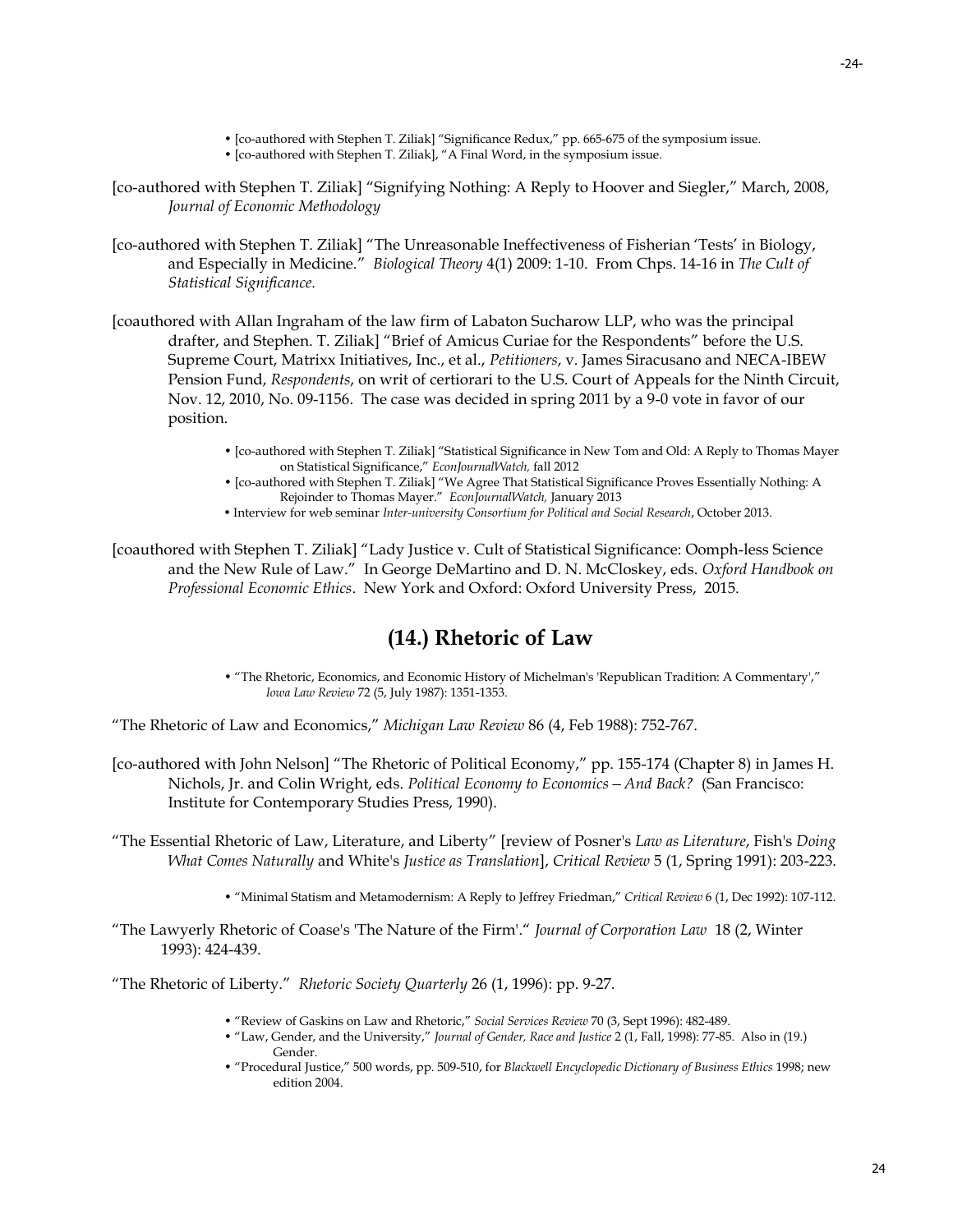- [repeating as above, "Rhetoric of Significance Testing**,"** coauthored with Stephen T. Ziliak, attorney Allan Ingraham of Labaton Sucharow LLP, principal drafter, and "Brief of Amicus Curiae for the Respondents" before the U.S. Supreme Court, November 2011.]
- "Irish (and England and American) Poets, Learn Your Trade: Law and Economics in Poetry." In Martha Nussbaum and NNN, eds. *Power, Prose, and Purse: Law, Literature, and Economic Transformation.*  New York and Oxford: Oxford University Press, forthcoming 2018.

# **(15.) Academic Policy**

"The Theatre of Scholarship and the Rhetoric of Economics," *Southern Humanities Review* 22 (Summer, 1988): 241-249.

- "The Poverty of Letters: The Crushing Case Against Outside Letters for Promotion," *Change*, 20 (5, Sept 1988), pp. 7-9. Also the *Chronicle of Higher Education* item below in 2002.
- "The Invisible Colleges and Economics: An Unacknowledged Crisis in Academic Life," *Change* 23 (6, Nov/Dec 1991): 10-11, 54.
- "A Small College Aura for Large Institutions," *Chronicle of Higher Education* 38 (5, Sept 25, 1991): p. B3.
- "Bowen and Rudenstine's *In Pursuit of the PhD:* A Review Article." *Change* 26 (1, Jan/Feb 1994) and *Economics of Education Review* 4 (1993): pp. 359-365.
- "The Public Research University in the Next Century: The Role of the Department of Communication," *Planning*, 1996.
	- "The Insanity of Letters of Recommendation," *Chronicle of Higher Education*, Jan 2002.

# **(16.) Intellectual Biography**

- "Review of Robert Skidelsky's *John Maynard Keynes: Hopes Betrayed, 1883-1920*," *Washington Post Book World*, May 25, 1986.
- "Earl Hamilton," in *The New Palgrave: A Dictionary of Economic Thought and Doctrine* (Macmillan, 1987).
- "Charles P. Kindleberger," in *The New Palgrave,* 1987.

"Robert William Fogel: An Appreciation by an Adopted Student," pp. 14-25 in Claudia Goldin and Hugh Rockoff, eds., *Strategic Factors in Nineteenth-Century American Economic History: A Volume to Honor Robert W. Fogel.* Chicago and London: University of Chicago Press, 1992.

"Alexander Gerschenkron: By a Student," *The American Scholar* 61 (2, Spring, 1992): 241-246.

- "Review of James Buchanan's *Better Than Plowing.*" *Constitutional Political Economy,* 1993.
- "Fogel and North: Statics and Dynamics in Historical Economics," *Scandinavian Journal of Economics* (2, 1994): .
	- "The Nobel Prize." *Economic History Newsletter*, Nov 19, 1993.
	- "The Persuasive Life, review of *Hayek on Hayek,* edited by Stephen Kresge and Leif Wener," *Reason*, 26 (4, August/Sept, 1994): 67-70.
	- "Chicago School of Economics," *Encyclopedia of Chicago History*, Spring 1999.
	- "Persuade and Be Free: Review of Ebenstein's *Friedrich Hayek." Reason* October 2001
	- "Humility and Truth in Economics, pp. 173-177 in Jack High, ed., *Humane Economics: Essays in Honor of Don Lavoie*. Cheltenham: Edward Elgar, 2006 (also in Religious Economics below).
	- "Learning to Think Like an Economist: On Meeting Steven N. S. Cheung in 1968." Chinese journal, *Man and Society*, 2016.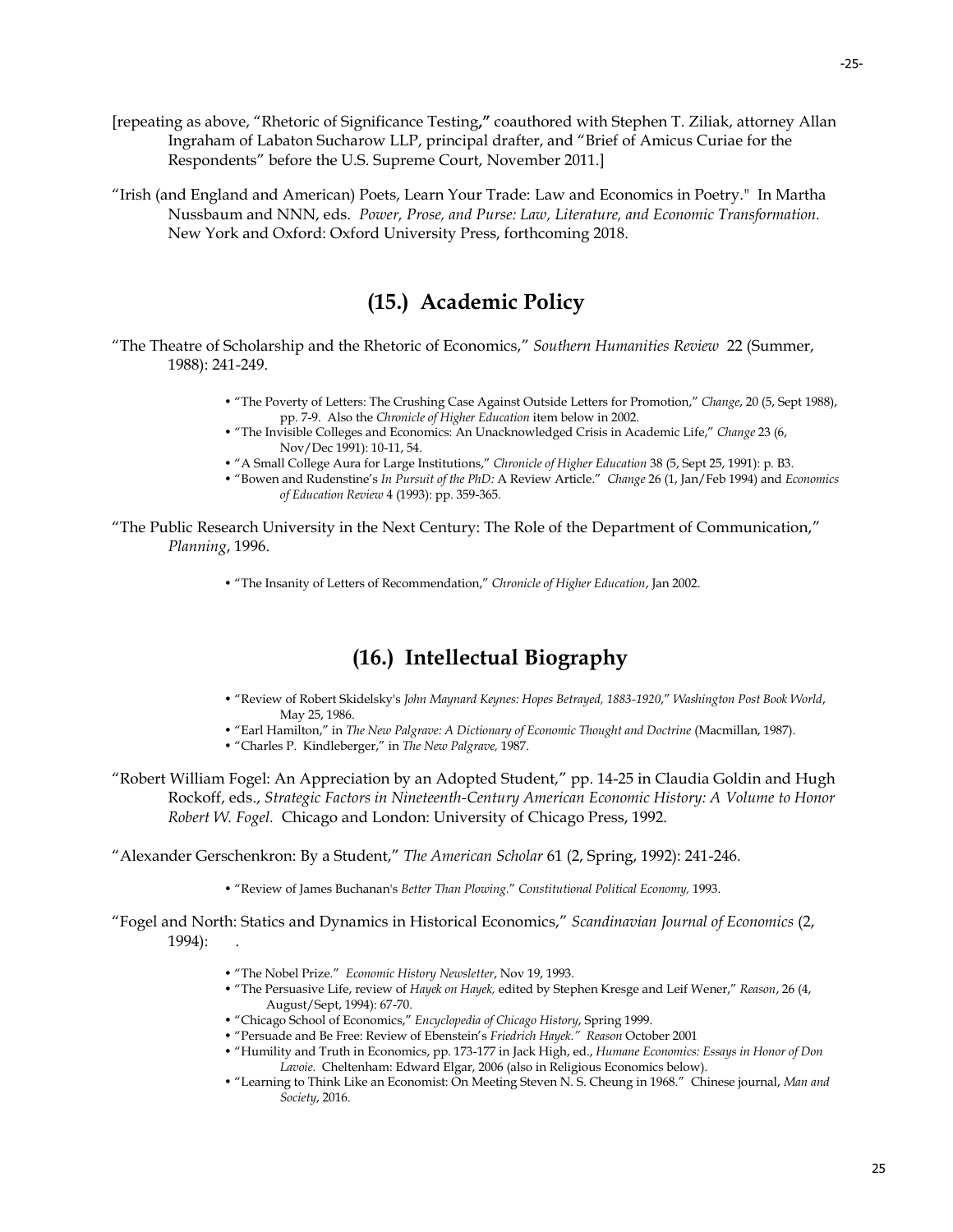"Getting Over Naïve Scientism c. 1950: What Fogel and North Got Wrong." For the session of the Cliometrics Society at the ASSA meetings on: Cliometrics in Historical Perspective: In Remembrance of Robert Fogel and Douglass North, January 7, 2017, forthcoming *Cliometrica* 12 (2018, September).

["Schumpeter the Incomplete Rhetorician"' Forthcoming, 2018 *Critical Review*]

### **(17.) Sociology of Science**

[see also rhetoric, categories 9-13, and 16. Intellectual Biography above]

- "A Post-Modern Rhetoric of Sociology" (review of D. W. Fiske and R. A. Shweder, *Metatheory in Social Science*) *Contemporary Sociology* 15 (6, Nov 1986):
- "Review of Michael Mulkay's *The Word and the World: Explorations in the Form of Sociological Analysis*," *American Journal of Sociology* 93 (Sept 1987): 467-69.
- "A Strong Programme in the Rhetoric of Science" (review of H. M. Collins, *Changing Order: Replication and Induction in Scientific Research*), *Journal of Economic Psychology* (1986): 128-133.
- "Review of M. C. LaFollete's *Stealing into Print*," *Journal of Economic Literature*, 32 (Sept, 1994): 1226-29.
- {see also as cited above "My Eureka Moment: Prudence, You No Longer Rule the World," *Times Higher Education* [*THE*], 14 January 2010,

http://www.timeshighereducation.co.uk/story.asp?storycode=409967}

### **(18.) Feminist Economics**

"Some Consequences of a Conjective Economics." Pp. 69-93 in Julie Nelson and Marianne Ferber, eds., *Beyond Economic Man: Feminism and Economics*. Chicago: University of Chicago Press, 1993. The book was translated into **Spanish** *Más Allá del Hombre Económico: Economía y Teoría Feminista* in Ediciones Cátedra in its "Feminismos" series in 2004.

{{"What Did You Say? A Postmodern Feminism of Economics." Unpublished}}

- "The Discreet Charm of the Bourgeoisie, comment on Sandra Harding's 'Can Feminist Thought Make Economics More Objective?'," *Feminist Economics* 1 (3, Fall 1995): 119-124. [Also in part (8.) above].
- "Love and Money: A Comment on the Markets Debate," *Feminist Economics* 2 (2, Summer 1996): 137-140.
- "Femmes Fiscales" (book review of *Women and Economics*), *Times Higher Education Supplement*, May 31, 1996.
- {"May Days: Part of a Polylogue on Feminist Economics," A conversation on the FEMECON-L net, June 1994.}
- "Simulating Barbara," *Feminist Economics* 4 (3, Fall, 1998): 181-186. (Also in part (8.) above).
- "Post-Modern Free-Market Feminism: A Conversation with Gayatri Chakravorty Spivak." *Rethinking Marxism* Winter 2000 (12 [4]): 23-37.
- "Women's Work in the Market, 1900-2000," in Ina Zweiniger-Bargielowska, ed., *Women in Twentieth-Century Britain: Economic, Social, and Cultural Change*. London: Longmans, 2001. [Also in Section 6 above.]
	- "Cupid is no Stranger to Mammon" (review of Viviana Zelizer, *The Purchase of Intimacy*), *Times Higher Education Supplement* Oct 14, 2005: 24-25.
	- "Mr. Max U and the Substantive Error of Manly Economics." Comment on Jonung and Ståhlberg "On Gender Balance in the Economics Profession," *EconJournalWatch*, 5 (2, May 2008): 32-35.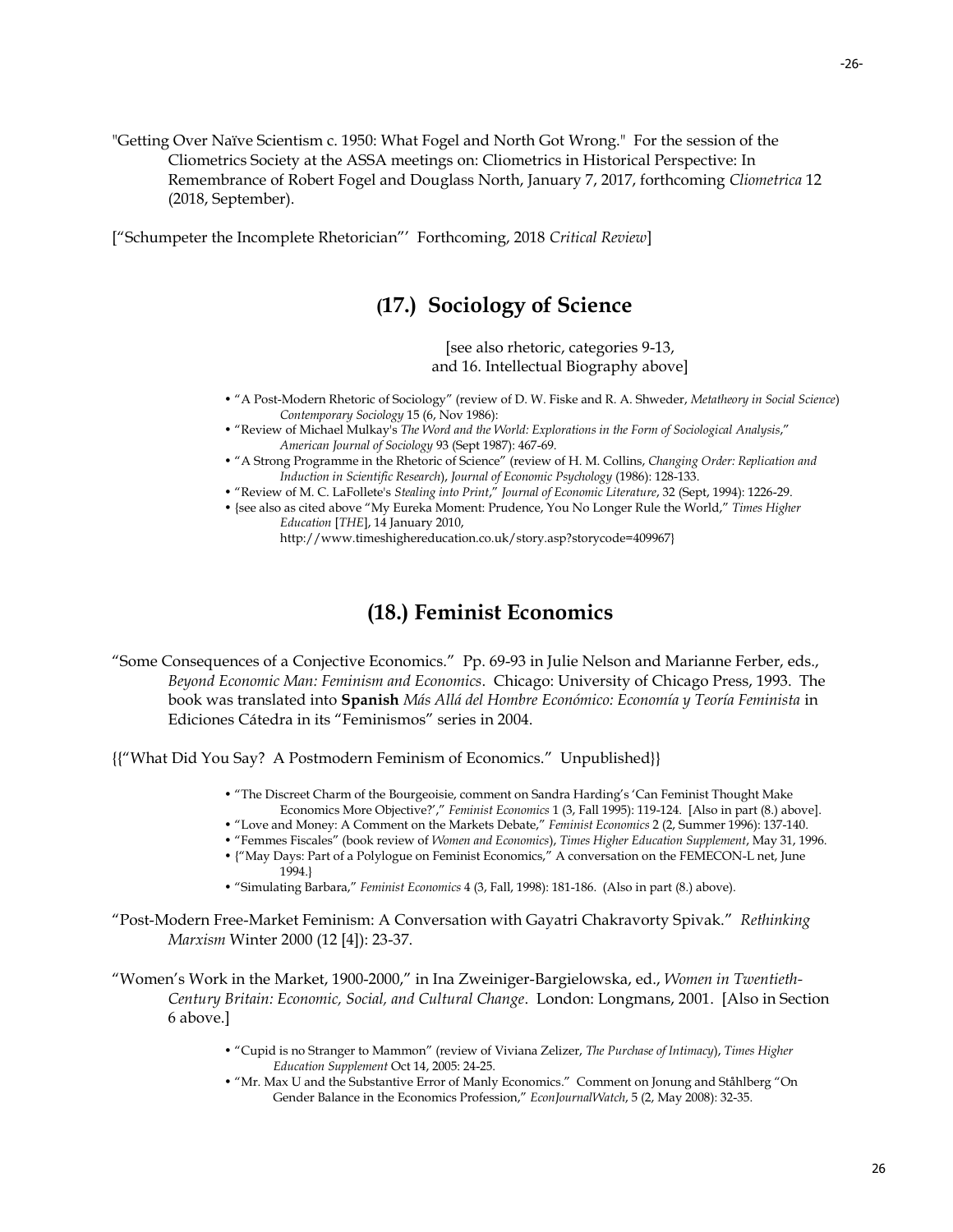# **(19.) Gender Crossing**

[See also *Crossing: A Memoir*, 1999]

- "Some News That At Least Will Not Bore You," *Eastern Economic Journal* 21 (4, Fall 1995): 551-553; **reprinted** in *Lingua Franca*, early spring 1996; shortened version in *Harper's*, July 1996.
- "It's Good to be a Don if You're Going to be a Deirdre," *Times Higher Education Supplement*, August 23, 1996, 1 page.
- "Transformation," *Iowa Alumni Quarterly,* Summer 1997, p. 49.
- "Becoming Stories." Pp. 112-117 in Linda Roodenburg, eds., *Photowork(s) in Progress/Constructing Identity.*  Rotterdam, The Netherlands, 1997. (Dutch section, pp. 118-123).
- {"Caring for Gender: Sister, Psychiatrists, and Gender Crossing," Cleis Press? I'm not sure if this piece actually came out. A manuscript is available at the website, deirdremccloskey.org, and it seems to have some sort of samizdat life.}

"Happy Endings: Law, Gender, and the University," *Journal of Gender, Race and Justice* 2 (1, Fall, 1998): 77- 85 (also in [13.] The Rhetoric of Law.)

- Excerpts from *Crossing: A Memoir* (1999): *Reason* magazine, Dec 1999; *Chicago Tribune Sunday Magazine*, Jan 30, 2000.
- "*Slate* Diary, Nov 29, 1999-Dec 3, 1999" [invited week of five diary entries, focusing on gender], slate.com., and archived, **reprinted** in J. Kantor, C. Krohn, and J. Shulevitz, eds., *The Slate Diaries*. NY: PublicAffairs, 2000.
- "Crossing Economics." *The International Journal of Transgenderism* [a peer-reviewed electronic journal, [http://www.symposium.com/ijt\]](http://www.symposium.com/ijt) 4 (3), July-Sept 2000.
- "Review of Bailey's The Man Who Would Be Queen." *Reason* November 2003 (**reprinted** in Independent Gay Forum¸ November 2003).
- "Letters on The Man Who Would Be Queen," *Chicago Reader* Jan 2004.
- "Introduction: Queer Markets," pp. 83-87 in Kevin G. Barnhurst, ed., *Media/Queered: Visibility and its Discontents.* New York: Peter Lang, 2007.
- "Gender Crossings," invited op-ed piece, *Toronto Globe and Mail*, 800 words, September 2007.

"Politics in Scholarly Drag: Alice Dreger's Assault on the Critics of Bailey's *The Man Who Would Be Queen," Archives of Sexual Behavior* 2008, June (in 2015 the 10th most cited article for sexology since 2008 in Mir Siadaty-BioMedLib index).

- "Let Manning be Chelsea." *The New Republic* web edition, August 2013.
- "Before Bruce Jenner: When I went from Donald to Deirdre" *Des Moines Register*, 740 words, June 4, 2015.
- "Been There, Done That," *Chronicle of Higher Education*, October 18, 2015 (1000 words).
- "My Transgender Transition: When Donald Became Deirdre." *Wall Street Journal*, June 3, 2016.
- "Adventures in the Non-Sex Trade." *Reason*, March 2017.
- "Straight Man to Queer Woman, By Way of Economic Liberty." *Newsletter of the American Economic Associaition GLBTQ Group*, August 2017.

# **(20.) Ethics, Bourgeois Equality, and Economics**

(see also the books The Bourgeois Virtues, 2006, Bourgeois Dignity, 2010, and Bourgeois Equality, 2016)

• "Review of Wayne Booth, *The Company We Keep: An Ethics of Fiction*," *Chicago Tribune Book World*, Dec 25, 1988, Sec. 14, p. 5.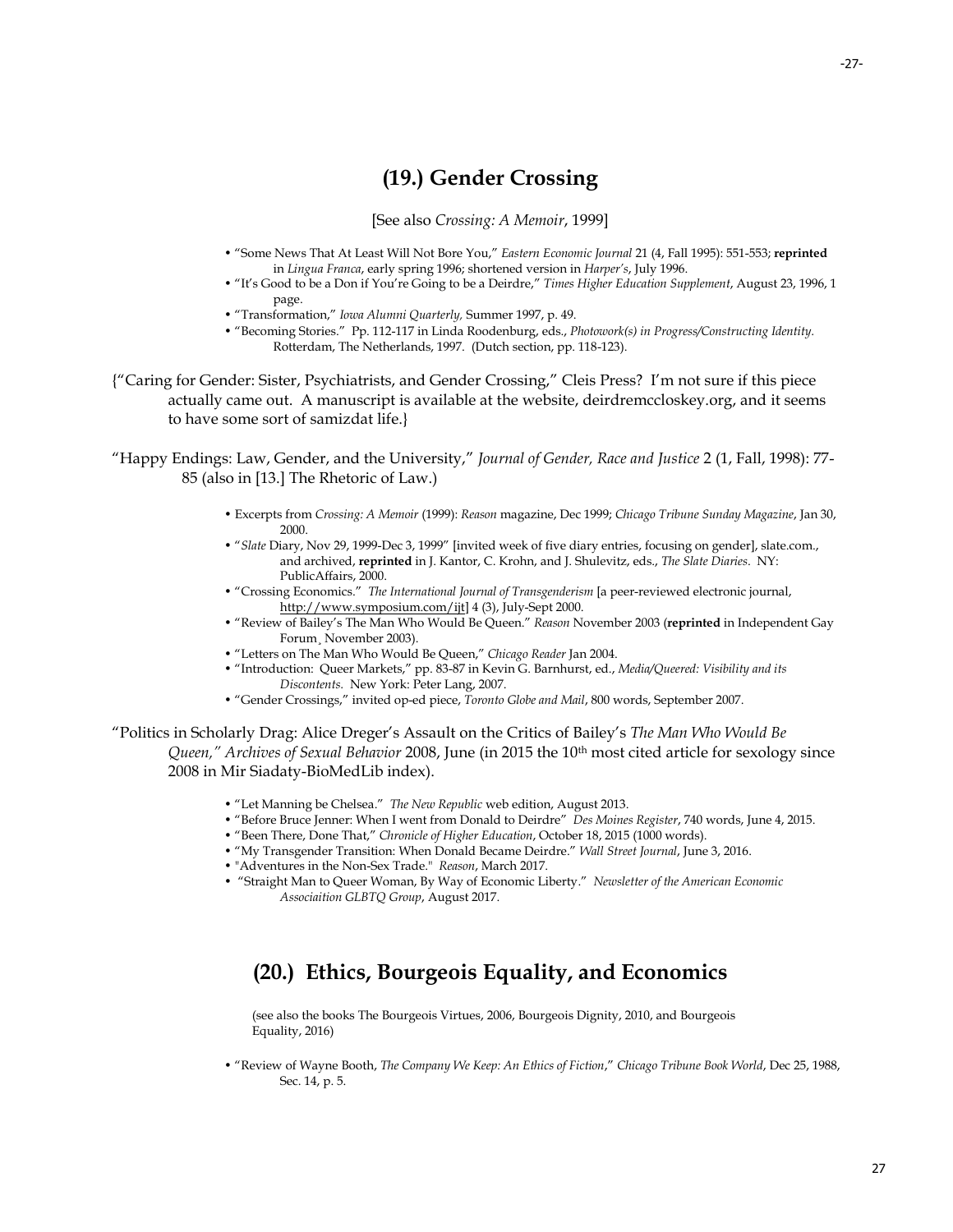- "Bourgeois Virtue," *The American Scholar* 63 (2, Spring 1994): 177-191. **Noted** *Best American Essays* by Assay: A Journal of Non-Fiction Studies. **Reprinted** in Occasional Papers of the Centre for Independent Studies, New South Wales (short version **reprinted** in the *Phi Beta Kappa Key Reporter*, Fall 1994). **Reprinted** in Eugene Heath, ed., *Morality and the Market* (McGraw-Hill, 2001)
	- "Bourgeois Blues," *Reason* 25 (1, May 1993): 47-51. **Reprinted** in Parth J. Shah, ed. *Morality of Markets*. Academic Foundation/ Centre for Civil Society (India). **Reprinted** in Ted Lardner and Todd Lundberg, eds., *Exchanges: Reading and Writing About Consumer Culture* (Longman, 2001).
	- "Bourgeois Virtue," 1000 words, pp. 44-46 in Patricia Werhane and E. R. Freeman, eds. *Blackwell Encyclopedic Dictionary of Business Ethics,* Blackwell: Malden, MA and London, 1997.; **reprinted** in second edition. **Reprinted** 2014 in 3rd edition, the book having been renamed meanwhile the Wiley Encyclopedia of Management. New York: John Wiley & Sons
	- "Breakthrough Books: The Market," *Lingua Franca*, July/August 1995.
- {"Eighteenth-Century Virtues: Smith and Franklin." Presented to conferences in Australia, and New Zealand in summer 1996; a version appears as five chapters in *Bourgeois Equality*, 2016}
- "Missing Ethics in Economics." Pp. 187-201 in Arjo Klamer, ed. *The Value of Culture on the Relationships Between Economics and Arts.* Amsterdam: Amsterdam University Press, 1996.
- "Bourgeois Virtue and the History of *P* and *S*," Presidential Address, presented at the Economic History Association, New Brunswick, NJ, Sept 1997, published in *The Journal of Economic History* 58 (2, June 1998): 297-317.

"The Bourgeois Virtues." *World Economics* 5, (July-September 2004): 1-16.

- "Review of Samuel Cameron. *The Economics of Sin: Rational Choice or No Choice at All? Time Higher Education Supplement,* January 2004.
- "Not by *P* Alone: A Virtuous Economy," in Irene van Staveren, ed., special issue on ethics in economics for the *Review of Political Economy,* 20 (2, 2008): 181-197, and chosen in July, 2013, as **one of the 25 best articles** published in the review over the past 25 years; **reprinted** in Wilfred Dolfsma and Irene van Staveren, eds., *Ethics and Economics: New Perspectives*. Routledge, 2009. Slightly revised and **reprinted** in: In: *Cash on the Table: Anthropological Engagements with Economics and Economies*, ed. Edward F. Fischer and Peter Benson. Santa Fe: School of Advanced Research Press, 2013.
	- "The Bourgeois Virtues," *History Today* (56, Sept, 2006): 20-27.
	- "Bourgeois Virtues?" a 3100-word essay selected from *The Bourgeois Virtues*, quite different in emphasis from the previous item, *Cato Policy Report*, June, 2006.
- "Adam Smith, the Last of the Former Virtue Ethicists." *History of Political Economy* 40 (1, 2008): 43-71; also in Jeffrey Young, ed., *The Elgar Companion to Adam Smith*, 2010. **Reprinted** 2009 in *Social Science Library: Frontier Thinking in Sustainable Development and Human Well-Being*, a 2,000-article set of CDs made available to 5,000 universities in poor countries.
	- ["Reply to David Wootton" (for his review of *The Bourgeois Virtues*, in the *Time Literary Supplement*, October, 2006. (not intended for publication, but available on my website, deirdremccloskey.org)] • "Interview with Deirdre McCloskey, by Peter Babiak, "Saint, Sweet Talkers and the Madwoman in the Economics Department," *subTerrain* 45 (5, Fall, 2006): 35-38.
- "Sacred Economics, Part I: Wage Slavery" and "Sacred Economics, Part II: The Rich" (from *The Bourgeois Virtues*, 2006) in Sandra Peart and David Levy, eds., *Street Porter and Philosopher* (2008, University of Michigan Press).}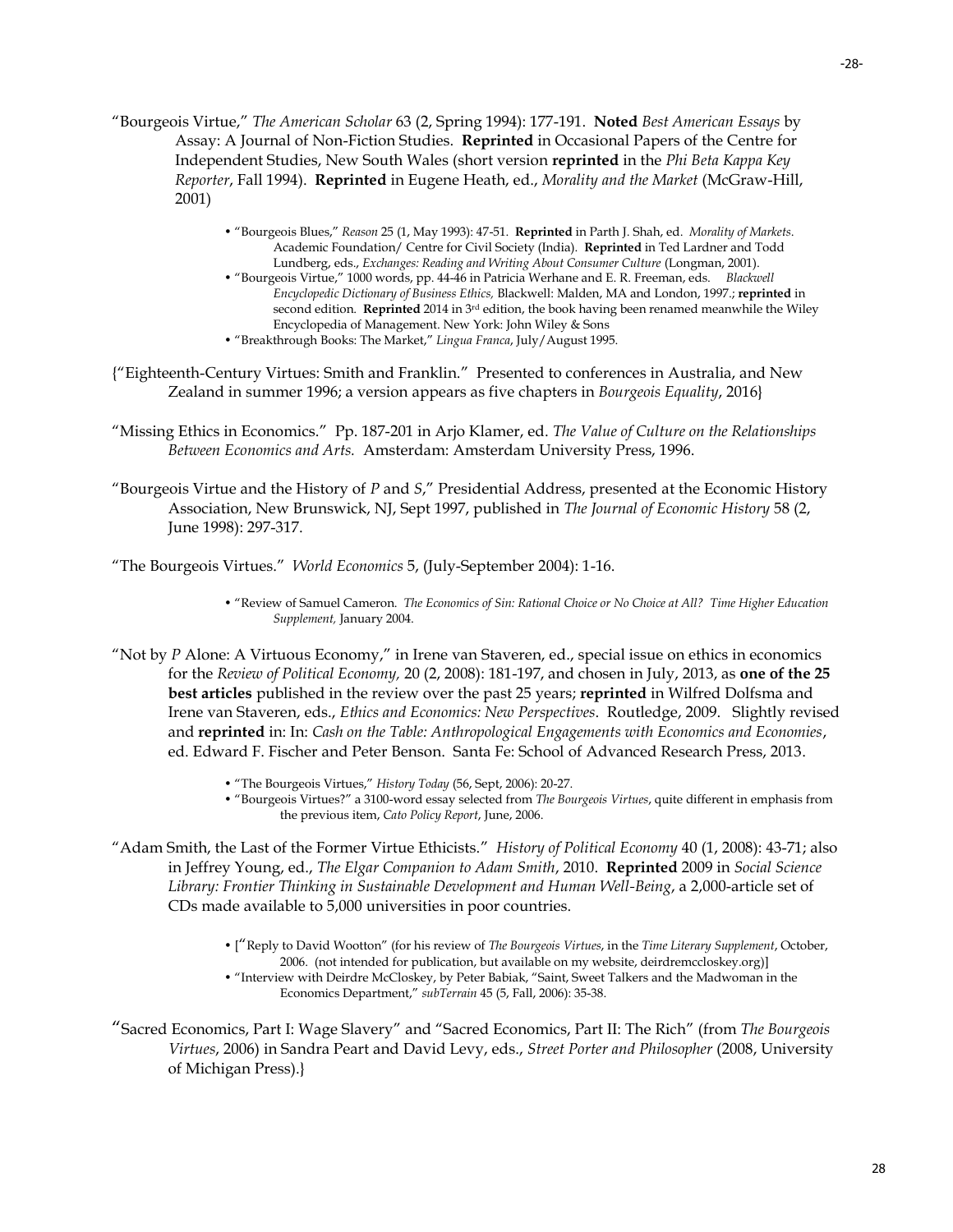[with Jack Amariglio] "Fleeing Capitalism: A Slightly Disputatious Conversation/Interview among Friends" pp. 276-319 in Jack Amariglio, Joseph Childers, and Steven Cullenberg, eds., *Sublime Economy: On the Intersection of Art and Economics*, 2008, London: Routledge.

- Review of Marglin's *The Dismal Science: How Thinking Like an Economist Undermines Community*, in the *Times Higher Education Supplement* 27 March, 2008, 600 words.
- "Listening, Really Listening: Reply to Graafland, Binmore, and Ferber on *The Bourgeois Virtues*, *Journal of Economic Methodology* 16 (2009. No. 2): 221-232.
- "The Economics and the Anti-Economics of Consumption" in Karin Ekstrom and Kay Glans, eds., *Changing Consumer Roles*, Routledge 2010.
- "Life in the Market Is Good for You." Pp. 139-168 in Mark D. White, ed., *Accepting the Invisible Hand*. New York and London: Palgrave Macmillan, 2010.
- "What Happened in Modern Economic History, and Why Economics Can't Explain It." Engelsberg Seminar, Sweden, May 2010, in conference volume, 2014, 5700 words; also in Michael Zöller, ed., conference volume from Berlin meeting, May 2010.
	- "My Eureka Moment: Prudence, You No Longer Rule the World," *Times Higher Education THE*], 14 January 2010, http://www.timeshighereducation.co.uk/story.asp?storycode=409967
	- "Liberty and Dignity Explain the Modern World," pp. 27-30 in Tom G. Palmer, ed., *The Morality of Capitalism*. Ottawa, IL: Jameson, 2011, available on the web a[t http://studentsforliberty.org/wp](http://studentsforliberty.org/wp-content/uploads/2011/04/The-Morality-of-Capitalism-PDF.pdf)[content/uploads/2011/04/The-Morality-of-Capitalism-PDF.pdf.](http://studentsforliberty.org/wp-content/uploads/2011/04/The-Morality-of-Capitalism-PDF.pdf) Reprinted in Indian edition, New Delhi, Centre for Civil Society, 2014. **Trans. into Bulgarian, 2015** and many other languages, as Palmer commissions translations.
	- "*Eine Frage der Ehre*." Interview by Michael Wiederstein and Florian Rittmeyer. *Schweizer Monat* 994 (March 2012): 14-19.
	- "*Bürgerliche Tugenden?"* [Bourgeois Virtues?], *Schweizer Monat* 997 (June 2012): 44-47.
	- "A Liberal and Rhetorical Reply." 2012. *Journal of Socio-Economics* (Special issue devoted to *Bourgeois Dignity*. <http://dx.doi.org/10.1016/j.socec.2012.09.002>
	- "*Kapitalsime*," one-page interview in the magazine of *Trouw*, a Dutch newspaper, 22 Dec 2012
	- "*Kapitalisme is deugdzaam*" (Capitalism is virtuous), Interview by Robert Dulmers, cover article in (the Netherland's) *De Groene Amsterdammer* 137 (2013), no. 31, pp. 20-25. **Reprinted** as "De Wereld draait ook op liefde" ("The world runs also on love") in (Flemish Belgium's financial newspaper) *De Tijd*
	- "The Great Enrichment Continues." (1500 words), *Current History* 112 (November, 2013): 323-325.
	- "The Fruits of Humility, and Reading, in Economics: A Genial Reply to Don Boudreaux" Liberty Fund's Liberty Matters online intellectual exchange. July 2014; and subsequent replies to Joel Mokyr and John Nye. **Reprinted** in *The Collected Liberty Matters: Nos. 1-10 (Jan. 2013 – July 2014)*, ed. David M. Hart and Sheldon Richman (Indianapolis: Liberty Fund, 2014). [<http://oll.libertyfund.org/titles/2629>](http://oll.libertyfund.org/titles/2629).
	- "Equality Lacks Relevance if the Poor are Growing Richer." *Financial Times*. August 11 (or 12?), 2014.
	- "Two Kinds of Ethics of Creativity in Business," introduction to Nils Karlson, ed. *Virtues and Entrepreneurship*. Stockholm: Ratio Institute, 2014. 4,000 words.
- "A Change in Rhetoric Made Modernity, and Can Spread It." In Konrad Hummler and Alberto Mingardi, eds. *The Future of Freedom: Essays in Honour of Tito Tettamanti*. Torino: IBL Libri. 2016. German and Italian versions of the book will follow. Taken from my *Bourgeois Equality* 2016.

"Bourgeois Dignity Arrives in Early Georgian Drama." *International Journal of Pluralism and Economics Education* 7 (2, spring) 2016: 104-115, lead article n special issue on Economics and Literature (Michelle Albert Vachris, ed.), taken from Chaps. 27 and 28 of *Bourgeois Equality*.

- "Two Cheers for Corruption," review of Sarah Chayes's *Thieves of State* and Jay Cost's *A Republic No More Wall Street Journal***,** 28 February 2015, 1,500 words.
- "Waroom zijn wij zo rijk?" {Why are we so rich?] from *De Groene Amsterdammer* (a weekly magazine founded in 1877) Sept 23, 2015; English version (3,600 words): "Ideas, Not Capital or Institutions, Enriched the World."
- "Bourgeois Dignity: How Ideas, Not Capital or Institutions, Enriched the World." Pp. 30-37 in Hywel Williams, ed. *A World Transformed: Studies in the History of Capitalism,* Volume Two. London: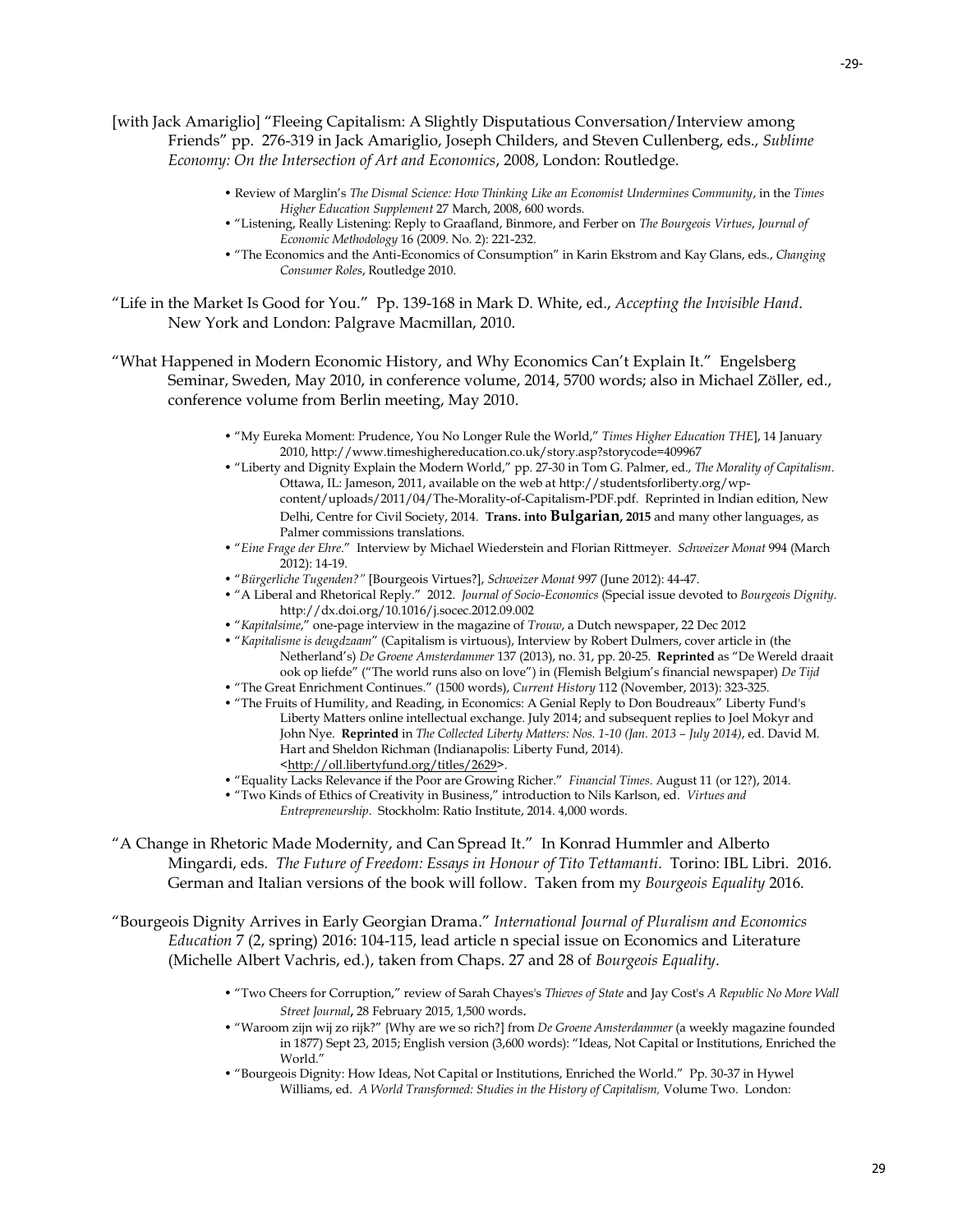Legatum Institute, 2016. **German** translation, *Neue Zürcher Zeitung* April 2016. Reprinted in FEE, Arch 2016. (Foundation for Economic Education,

- [with Art Carden] "If We Keep Our Ethical Wits, We Can See Over into a Great Enrichment." *Independent Review*, Winter 2016. 1,800 words, and in Robert Whaples, Christopher Coynes, and Michael Munger, eds. *Future: Economic Peril or Prosperity?* Independent Institute, 2016
- "How the Light Really Gets In: The Liberal and Bourgeois Deal," Hay-on-Why, Wales How-the-Light-Gets-In Festival. 30 May 2016
- "While Conforming to . . . Law and . . . Ethical Custom": How to Do Humanomics in Business Ethics. Preface to Eugene Heath and Byron Kaldis, eds., *Wealth, Commerce and Philosophy: Foundational Thinkers and Business Ethics*. Chicago: University of Chicago Press, 2017), pp. vii-xi.

"The Great Enrichment: A Humanistic and Social Scientific Account." *Scandinavian Economic History Review* 64 (1, 2016): 6-18 from *Bourgeois Equality.* Appearing with minor revisions also in *Social Science History* 40 (Winter, 2016): 1-16.

- •"Neo-Institutionalism is Not Yet a Scientific Success: A Reply to Barry Weingast's comment (on the previous item) *Scandinavian Economic History Review* 2017, issue 2. [ Also in the category Against Institutional Economics below]
- "The Economic Sky is Not Falling." *Prospect Magazine* (London), March 2016. **Reprinted** May 2016, *Global Residence & Citizenship Review* (Zurich).
- **"**Liberalism for Italians." Interview with Eleonora Barbieri in the Italian magazine, *Il Giornale* (in Italian), September 2016. A fuller version is available at deirdremccloskey.org.
- **"**Interview with McCloskey," by Grégoire Canlorbe, envisaged for the June 2017 issue of *Man and the Economy.*
- **"**The Great Enrichment and the Indigo Era: An Interview." Draft of September 2016 for *The Indigo Age*, fall 2016.
- "Interview in *Economy* (a Bulgarian magazine)" by Irina Atanasova, February 2017.

"The Great Enrichment Came and Comes from Ethics and Rhetoric." Chp. 9 in Arthur Metzer and Steven Kautz, eds., *Are Markets Moral?* University of Pennsylvania Press, 2018.

- "Reply to Eric Jones' Review of the Bourgeois Era Trilogy." *Economic Affairs* (Institute for Economic Affairs, London), May 2017 (4,100 words).
- "An Economist Goes to Shanghai." *Reason* magazine June 2017: 10-11.
- [with Art Carden] "Leave Me Alone and I'll Make You Rich: How the Bourgeois Deal Enriched the World." *Journal of Private Enterprise* Fall, 2017.
- [[with George F. DeMartino] "The Intellectual Responsibilities of Orthodoxy: Reply to Anne Krueger" {her review in the *Journal of Economic Literature* of the *Handbook on Professional Economic Ethics*.. September 2017]. Cited above as well..
- {"Reply to a Proposal to "Test" the Bourgeois Virtues:: A Letter to a Young Scholar." November 2017, Published only on my website}

### **(21.) Religious Economics**

(See also *The Bourgeois Virtues*, 2006)

- "Voodoo Economics." *Poetics Today* 12 (2, Summer 1991): 287-300, **reprinted** with minor revisions in *If You're So Smart* (1990)
	- "Forward" to Robert H. Nelson, *Reaching for Heaven on Earth: The Theological Meaning of Economics*. Savage, Maryland: Rowman and Littlefield, 1991, pp. xi-xvii.
	- "Christian Economics?" *Eastern Economic Journal* 25 (4, Fall 1999): 477-480.

"Avarice, Prudence, and the Bourgeois Virtues." Pp. 312-336 in William Schweiker and Charles Matthewes, eds. *Having: Property and Possession in Religious and Social Life.* Grand Rapids, Michigan: Eerdmans, 2004

> • "What Would Jesus Spend? Why Being a Good Christian Won't Hurt the Economy." *In Character* 1 (2004). Linked at *Wall Street Journal, OpinionJournal at* <http://www.opinionjournal.com/>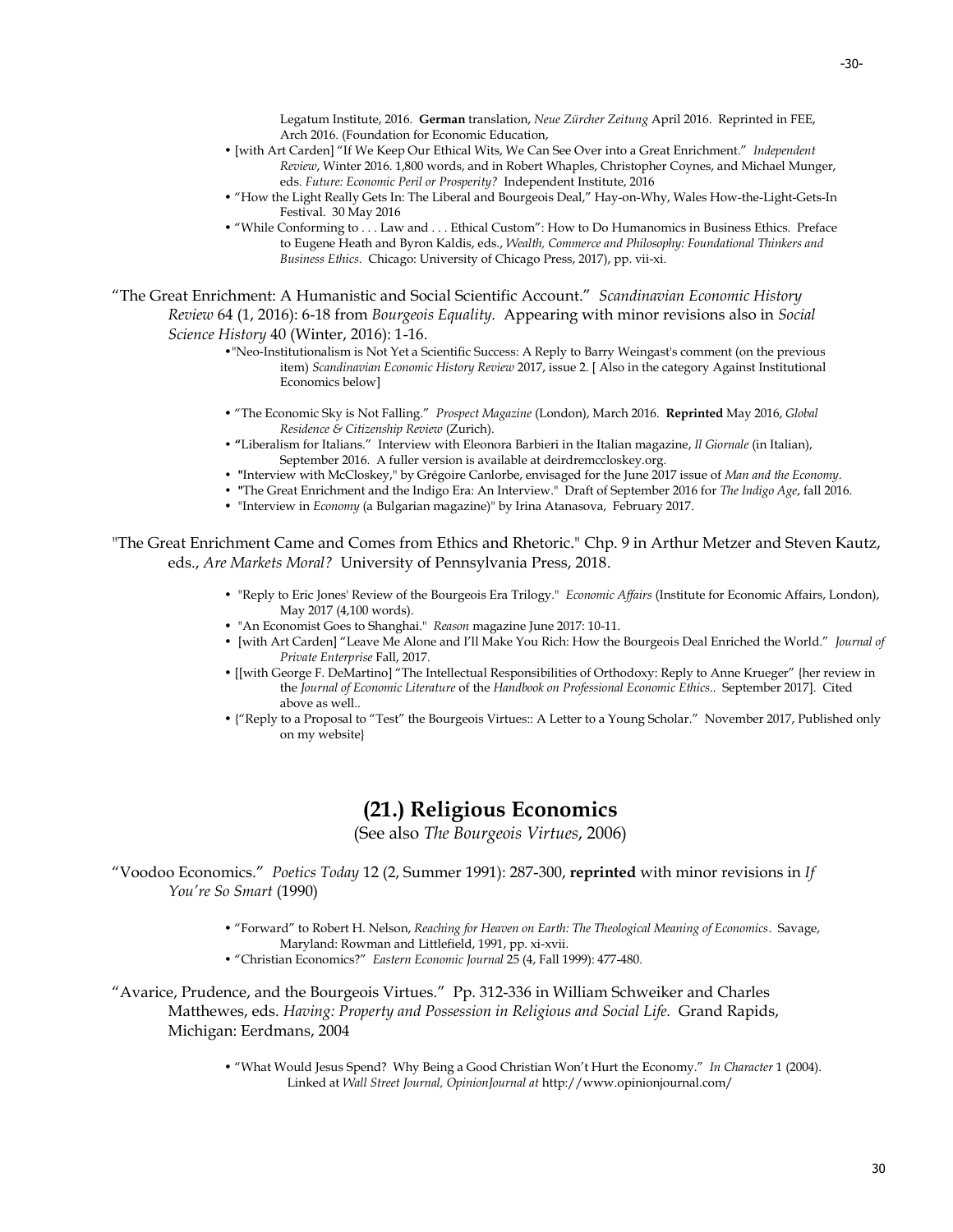extra/?id=110005687, November 2004. **Reprinted** in *The Christian Century*, May 4, 2004, pp. 24-30. then entitled "Thrift, Economy, and God."

• "Importing Religion into Economics," 2006 in *Faith and Economics.*

"Humility and Truth." *Anglican Theological Review* 88 (2, May 2006): 181-96.

- "Humility and Truth in Economics, pp. 173-177 in Jack High, ed., *Humane Economics: Essays in Honor of Don Lavoie*. Cheltenham: Edward Elgar, 2006.
- {{"God and Mammon," unpublished lecture ]}
- "Reply to Eugene McCarraher." 1100 words, May/June 2008 issue of *Books & Culture*
- "The Recession: A Christian Crisis?" 500-word essay in *Christian Century*, July 28, 2009. At [http://www.christiancentury.org/article.lasso?id=7392.](http://www.christiancentury.org/article.lasso?id=7392)
- "Virtues Lost: How it Happened and Why We Can't Live Without Them," Australian Broadcasting Company, Religion and Ethics site, 18 Dec 2013
- "Work in the World: An Economist's Sermon." *Faith and Economics* 61: 66-77, 2013. On the Australian Broadcasting Company Religion and Ethics website, December 2013. **Reprinted** in facsimile in Paul Oslington, Mary Hirschfeld, Paul S. Williams, eds., 2017 *Recent Developments in the Economics of Religion*, International Library of Critical Writings in Economics. Edward Arnold.
- "Christian Crossing," 100-word essay in *The Christian Century*, January 18, 2017.

"Not Institutions, But Ethics and Religion: A Reply to Whaples, Hill, Fox, Oslington, and Boettke and Candela." Response to a symposium on *Bourgeois Equality* in *Faith and Economics*, Fall 2016.

### **(22.) Political Philosophy**

See also

*How to Be a Humane Libertarian: Essays for Aa New Liberalism* Maybe forthcoming Yale University Press 2019

{"Hobbes, Rawls, Buchanan, Nussbaum, and All the Virtues. 2006. The full 11,500-word essay, available on request, deirdre2@uic.edu. Translated into **Swedish**, Timbro Klassiker, December, 2016]

{"The Hobbes Problem from Hobbes to Buchanan"}, First Annual Buchanan Lecture, George Mason University, April 7, 2006. Based on previous items. Reproduced at [http://www.gmu.edu/centers/ publicchoice/pdf%20links/dpaper4706.pdf\]](http://www.gmu.edu/centers/%20publicchoice/pdf%20links/dpaper4706.pdf). A later version was presented at the Western division of the American Philosophical Association, San Francisco, 30 March 2016, and is available at deirdremccloskey.org

- "Hobbes, Nussbaum, and All Seven of the Virtues," 1400-word comment at conference at the Institute of Social Studies, Den Haag, March 10, 2006 on "Nussbaum and Cosmopolitanism," in a special issue of *Development and Change*, 37 (6), 2006, Des Gasper, ed.
- "The Rhetoric of the Economy and the Polity." *Annual Review of Political Science* 14 (May/June, 2011): 181-199 at http://www.annualreviews.org/eprint/Re9E3ewhjIWwiWtpZ8tZ/full/10.1146/annurev-polisci-041309-110519
	- ''Giving a Damn: The Missing Ethics in Political Philosophy,\* June 2011 online symposium on John Tomasi's *Free Market Fairness* on the Bleeding Heart Libertarian site
	- "Factual Free-Market Fairness: A Response to the Discussion of Tomasi's *Free-Market Fairness* on the Bleeding-Heart Libertarian site, week of June 11, 2012," with 350 comments and 100 or so tweets.

"What Michael Sandel Can't Buy: Review of Sandel's *What Money Can't Buy* in *Claremont Review of Books*. 12 (Fall 2012): 57-59 (a longer version is "The Moral Limits of Communitarianism: What Michael Sandel Can't Buy," available at my website and on the web; the longer version was **reprinted** (in English) in the book review section of the German journal *ORDO* Band 64 (spring 2013): 538-543).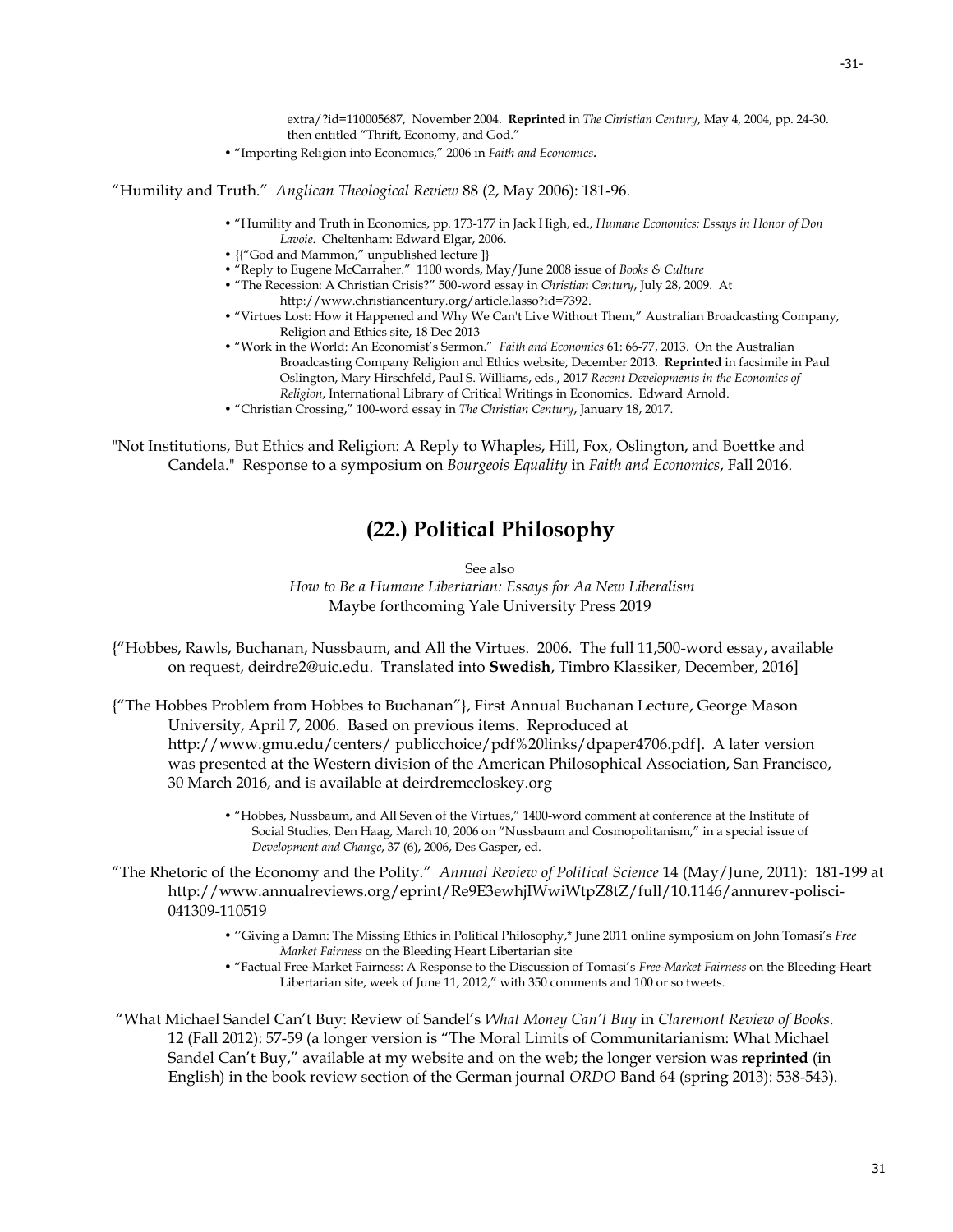- Comment on "Libertarianism, Yes! But What Kind of Libertarianism? The case for 'virtue libertarianism' over libertinism" by William Ruger and Jason Sorens, *Reason* June 9 2016, 1000 words. Translated into Portuguese at www.indigo.org.br, the website for Instituto de Inovação & Governança, March 2017.
- ""The Secret History of the Minimum Wage," *Reason* July 2016 (Review of Thomas C. Leonard, *Illiberal Reformers*: *Race, Eugenics, and American Economics in the Progressive Era* (2016).
- "Interview on Liberalism and Russia" by Vadim Volkov (Вадим Новиков) for *Liberty*, November 2016.
- "Nationalism and Socialism Are Very Bad Ideas, but liberalism is a good one." *Reason* February 2017. Translated into Portuguese at www.indigo.org.br, the website for Instituto de Inovação & Governança, March 2017.

"Manifesto for a New American Liberalism, or How to Be a Humane Libertarian," revision of the introduction to *How to be a Humane Libertarian: Essays in a New American Liberalism* (forthcoming, book manuscript under review, Yael University Press, Han 2018), for a conference volume edited by Benjamin Powell, printed June 15, 2017 on line at CapX, (online publication of the Centre for Policy Studies.London) at<https://capx.co/a-manifesto-for-a-new-american-liberalism/>

# **(23.) Language, Humanomics, and the Economy**

- [with Arjo Klamer] "One Quarter of GDP is Persuasion." *American Economic Review* 85 (2, May, 1995): 191-195.
	- "A Solution to the Alleged Inconsistency in the Neoclassical Theory of Markets: Reply to Guerrien's Reply." 2006. *Post-Autistic Economics Review* Sept. 18 May 2007:
	- "Creative Destruction vs. the New Industrial State: The "embedded" capitalism of Joseph Schumpeter and John Kenneth Galbraith." Review of Thomas K. McCraw, *Prophet of Innovation: Joseph Schumpeter and Creative Destruction* and John K. Galbraith, *The New Industrial State*. *Reason* magazine, Oct 2007.
- "How to Buy, Sell, Make, Manage, Produce, Transact, Consume with Words." Introductory essay in Edward M. Clift, ed., *How Language is Used to Do Business: Essays on the Rhetoric of Economics*. Lewiston, NY: Mellen Press 2008.
- "Happyism: The Creepy New Economics of Pleasure," cover story in *The New Republic,* June 28, 2012. Among 5 "Honorable Mentions" supplementing the 16 chosen by David Brooks for a "Sidney Award" (out of 20 noted in his columns Dec 24 and Dec 27, 2012), and one of four in *The New Republic* mentioned, for "the best (American] magazine essays" of 2012. Mentioned as "notable" in *Best American Essays 2013.*
	- "Die *Geisteswissenschaften und die Wirtschaft*] {The Humanities and the Economy} in German, *Schweizer Monat,*  autumn 2012.

"Adam Smith Did Humanomics: So Should We." *Eastern Economic Journal* 42(4), 503–513.

• "Review of Morson and Schapiro, *Cents and Sensibility: What Economics Can Learn from the Humanities*. *Wall Street Journal,* ugust 2017.

# **(24.) Against Neo-Institutional Economics**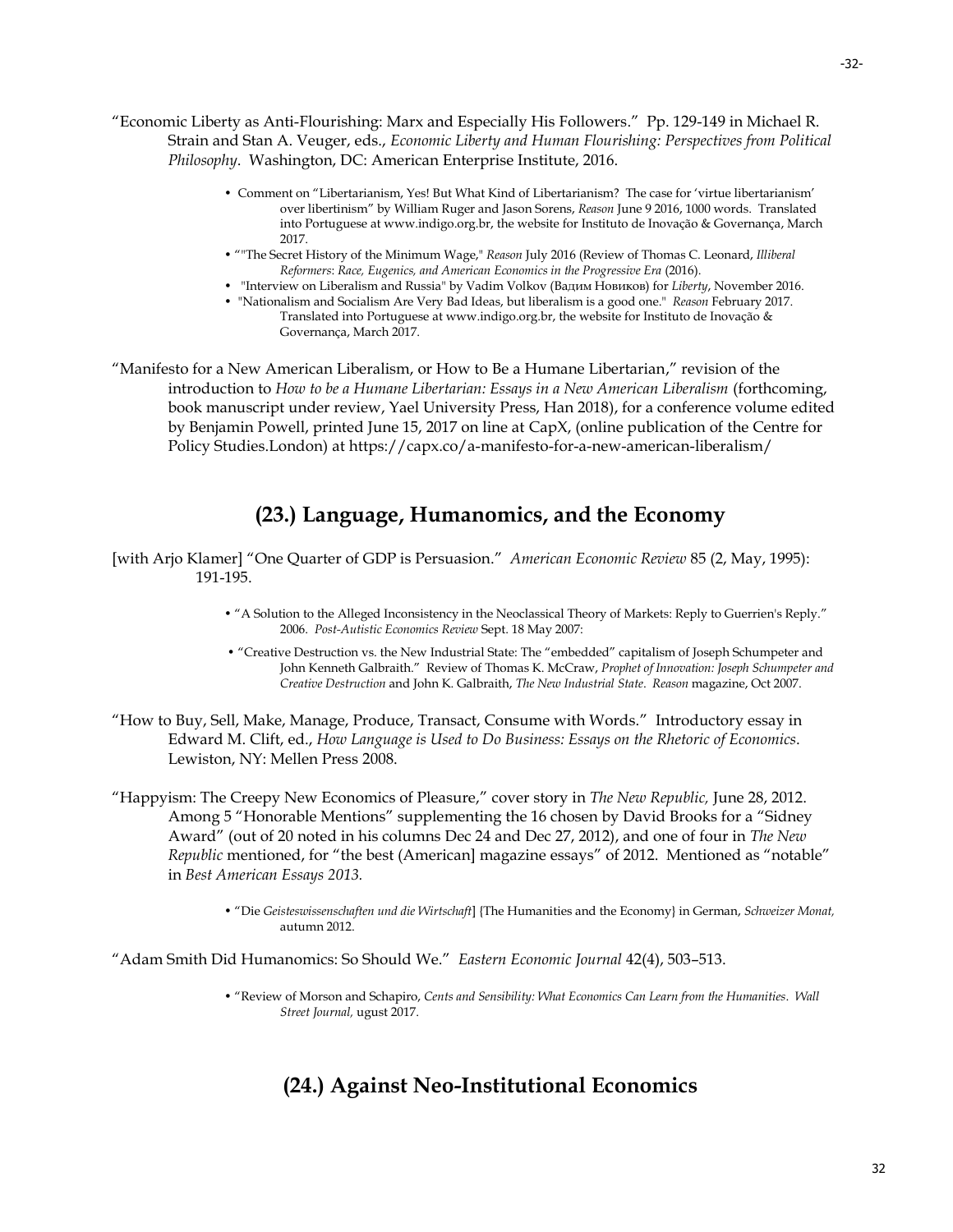(See also *Bourgeois Dignity* (2010; pp. 296-345), and *Bourgeois Equality* (2016; Chps. 13-15))

- "The Good Old Coase Theorem and the Good Old Chicago School: Comment on the Medema-Zerbe Paper," *Coasean Economics: The New Institutional Economics and Law and Economics*, (Steven G. Medema, Ed.) Boston: Kluwer Publishing, 1997, pp. 239-248.
- "The So-Called Coase Theorem" *Eastern Economic Journal* 24 (3, Summer 1998): 367-371.
- "A Neo-Institutionalism of Measurement, Without Measurement: A Comment on Douglas Allen's *The Institutional Revolution." Review of Austrian Economics* 26 (4, 2013): 262-373
- "Getting Beyond Neo-Institutionalism: Virgil Storr's *Culture of Markets*." *Review of Austrian Economics* 27 (2014): 463-472.
- "Max U *versus* Humanomics: A Critique of Neo-Institutionalism." *Journal of Institutional Economics* 12, Spring 2015: 1-27.
	- "The Humanities are Scientific: A Reply to the Defenses of Economic Neo-Institutionalism" (by Grief, Mokyr, Langois, Lawson, and Tabellini). *Journal of Institutional Economics* 12 (2015): 63-78.
- "Ideas, not Interests or Institutions, Caused the Great Enrichment." *Man and the Economy. The Journal of the Coase Society*. June 2015.

"Not Saving or Psychology or Science, But a New Liberalism: A Reply to Gaus, Goldstone, Baker, Amadae, and Mokyr." *Erasmus Journal of Philosophy and Economics* 9 (2): 66-89, Autumn 2016.

- "Neo-Institutionalism is Not Yet a Scientific Success: A Reply to Barry Weingast." *Scandinavian Economic History Review*, forthcoming 2017. [Also in Ethics, Bourgeois Equality, and Economics above]*.*
- "Excuses for Statism, and Staying Poor." For the 40th anniversary of the Cato Institute, *Cato Journal* 2017.

#### **Also in this category,**

- 1.) over in Religious Economics: "Not Institutions, But Ethics and Religion: A Reply to Whaples, Hill, Fox, Oslington, and Boettke and Rosolino." *Faith and Economics*, early 2017.}
- 2.) "Neo-Institutionalism is Not Yet a Scientific Success: A Reply to Barry Weingast's comment on an essay of mine; *Scandinavian Economic History Review* 2017, issue 2.

"Lachmann Practiced Humanomics, Beyond the Dogma of Behaviorism." Forthcoming 2017, *Review of Austrian Economics.*

### **(25.) Other Brief Academic Items**

- "Review of Stratton and Brown's *Agricultural Records in Britain*," *Journal of Economic History*, c. 1978: 189.
- "Fungibility," in *The New Palgrave*, 1987; **reprinted** *New Palgrave Dictionary of Money and Finance* (Macmillan U.K.; Stockton), 1992.
- "Gresham's Law," for the *New Palgrave Dictionary of Money and Finance*, 1992.
- "Reading the Economy." *Humane Studies Review*, 70 (2, Spring 1992): pp. 1, 10-13.
- "Duty and Creativity in Economic Scholarship," in Michael Szenberg, ed., *Passion and Craft: Economists at Work*, Ann Arbor: University of Michigan Press, 1999. Version **reprinted** in Sarah Philipson, ed. *A Passion for Research*, in progress 2006.

"When Winner Takes All: Private Monopoly is not the Problem." Essay for Institute of Art and Ideas (IAI) News (organizer of How the Light Gets in Festival). August 2017.

> https://iainews.iai.tv/articles/when-the-winner-takes-all-in-favour-of-digital-monopolies-auid-873 930 words.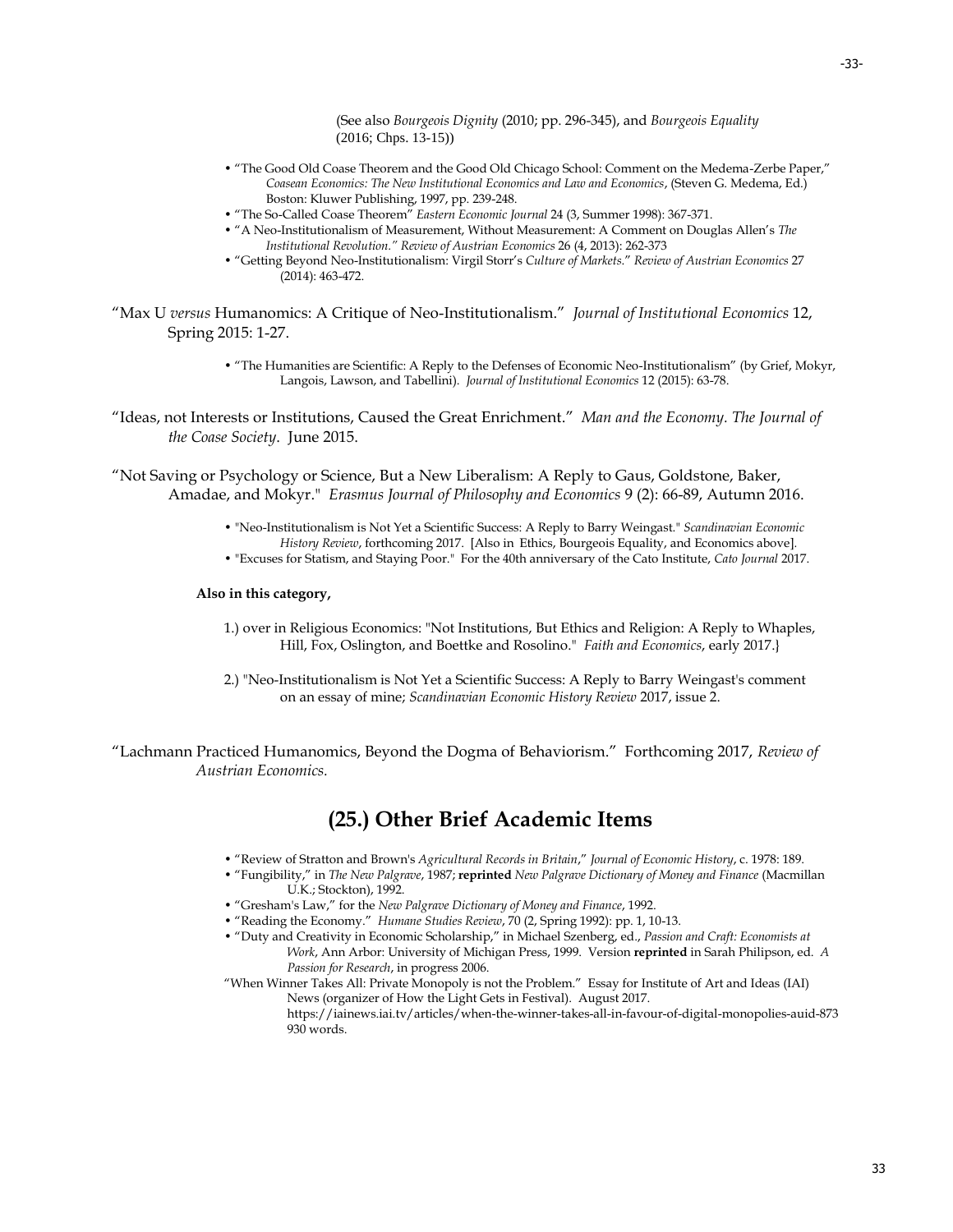### **"Other Things Equal" (columns in the** *Eastern Economic Journal*

**1992-2003;** many of these through 1999 are included in *How to be Human\* \*Though an Economist*):

- 
- (1.) "The Natural" 18 (2, Spring 1992): 237-239.
- (2.) "The Bankruptcy of Statistical Significance" 18 (3, Summer 1992): 359-361.
- (3.) "Schelling's Five Truths of Economics" 19 (1, Winter 1993): 109-112.
- (4.) "The A-Prime, C-Prime Theorem" 19 (2, Fall 1993): 235-238.
- (5.) "Reading I've Liked" 19 (3, Summer 1994): 395-399.
- (6.) "Economics: Art or Science or Who Cares?" 20 (1, Winter 1994): 117-120.
- (7.) "How to Organize a Conference," 20 (2, Spring 1994): 221-224.
- (8.) "Why Don't Economists Believe Empirical Findings?" 20 (3, Summer 1994): 357-350
- (9.) "To Burn Always with a Hard, Gemlike Flame, Eh Professor?" 20 (4, Fall 1994): 479-481
- (10.) "He's Smart, and He's a Nice Guy Too," 21 (1, Winter 1995): 109-112.
- (11.) "How to Host a Seminar Visitor," 21 (2, Spring 1995): 271-274.
- (12.) "Kelly Green Golf Shoes and the Intellectual Range from M to N," 21 (3, Summer 1995): 411-414.
- (13.) "Some News That At Least Will Not Bore You," 21 (4, Fall 1995): 551-553.
- (14.) "Love or Money" 22 (1, Winter 1996): 97-100.
- (15.) "Keynes Was a Sophist, and a Good Thing, Too" 22 (2, Spring 1996)
- (16.) "Economic Tourism" 22 (3, Summer 1996)
- (17.) "One Small Step for Gary" 23 (1, Winter 1997): 113-116.
- (18.) "Aunt Deirdre's Letter to a Graduate Student" 23 (2, Spring 1997): 241-244.
- (19.) "The Rhetoric of Economics Revisited" 23 (3, Summer 1997): 359-362.
- (20.) "Polanyi Was Right, and Wrong" 23 (4, Fall 1997): 483-487.
- (21.) "Quarreling with Ken" 24 (1, Winter 1998): 111-115.
- (22.) "Small Worlds, or, the Preposterousness of Closed Economy Macro" 24 (2, Spring 1998): 229- 232.
- (23.) "The So-Called Coase Theorem" 24 (3, Summer 1998): 367-371.
- (24.) "Career Courage" 24 (4, Fall 1998): 525-528.
- (25.) "Learning to Love Globalization" 25 (1, Winter 1999): 117-121.
- (26.) "*Economical Writing*: An Executive Summary" 25 (2, Spring 1999):
- (27.) "Cassandra's Open Letter to Her Economist Colleagues" 25 (3, Summer 1999): .
- (28.) "Christian Economics?" 25 (4, Fall 1999):
- (29.) "Alan Greenspan Doesn't Influence on Interest Rates," 26 (1, Winter 2000): 99-102
- (30.) "How to Be Scientific in Economics," 26 (2, Spring, 2000): 241-46.
- (31.) "Free Market Feminism 101," 26 (3, Summer): 363-65)
- (32.) "How to Be a Good Graduate Student," 26 (4, Fall 2000): 487-90.
- (33.) "Three Books of Oomph," 27 (1, Winter 2001): "Books of Oomph," **reprinted** *Post-Autistic Economics Newsletter*, 8 May 2001
- (34) "Getting It Right, and Left: Marxism and Competition." 2001 *EER* 27 (4): 515-520.
- (35) "The Insanity of Letters of Recommendation." 2002 *EER* 28 (1): 137-140. [also above cited in *The Chronicle of Higher Education*, January 2002.]
- (36) "What's Wrong with the Earth Charter." 2002 *EER* 28 (2): 269-272, with Reply to Professor England.
- (37) "Samuelsonian Economics." 2002 *EER* 28 (3): 425-30.
- (38) "Why Economists Should Not Be Ashamed of Being Philosophers of Prudence." 2003 *EER* 28 (4): 551-556.
- (39) "Milton" *EER* 2003 29 (1): 143-146.
- (40) "Notre Dame Loses" *EER* 2003 29 (2): 309-315.

### **(25.) Interviews on Radio and Television and Blogs**

Very numerous: see deirdremccloskey.org

### **(26.) Brief Print Journalism**

- "Review of Herbert Stein's *Washington Bedtime Stories: The Politics of Money and Jobs*," *Washington Post Book World*, Nov 30, 1986. **Reprinted** in *Washington Post Weekly, Manchester Guardian Weekly.*
- "Poland is Delicate Mix of Freedom, Fear," *Des Moines Register*, Oct 10, 1988.
- "The Circus of Politics." *Liberty Tree* 6 (1; May 1992), pp. 1, 3-5.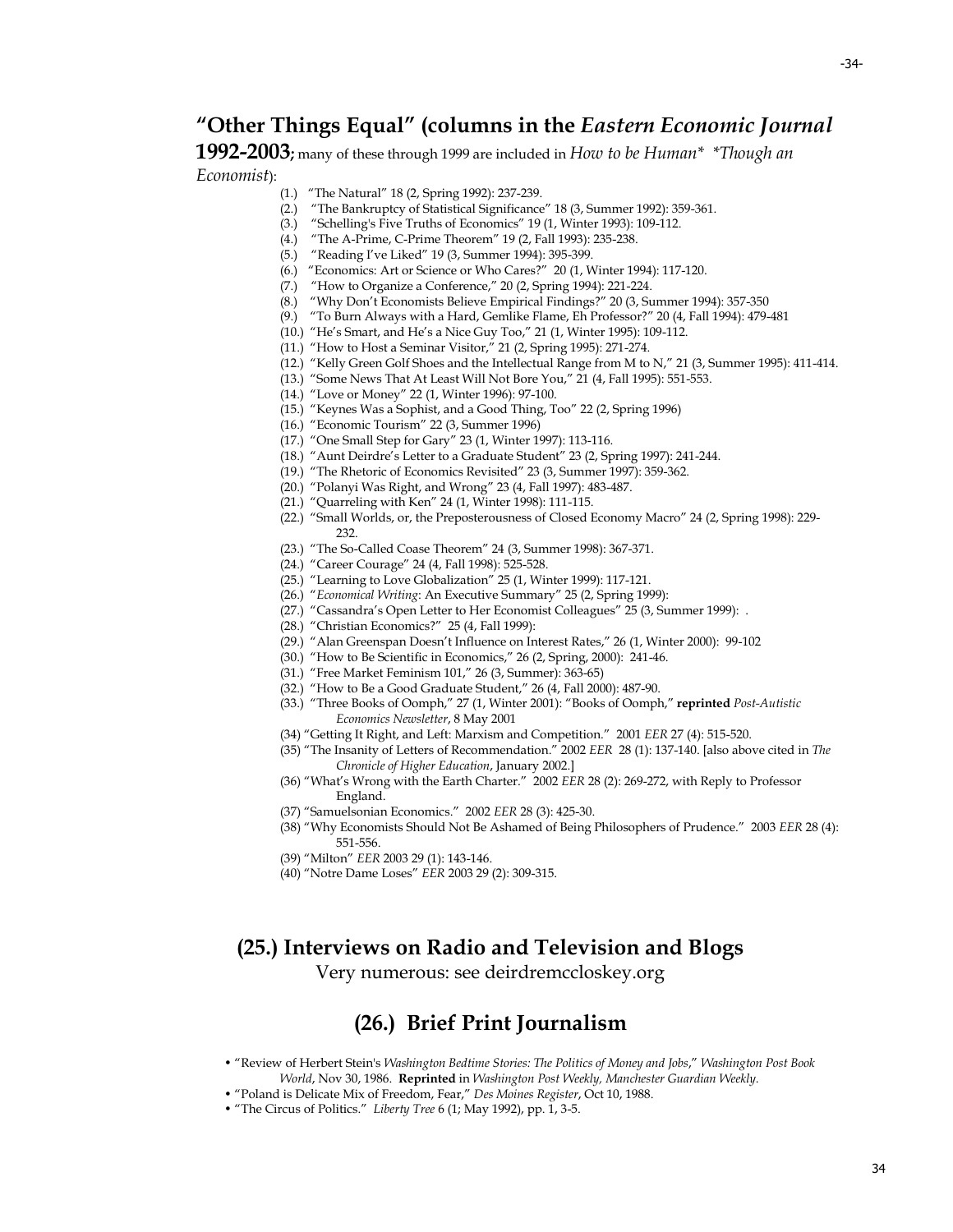- "Three Books the New President Should Read." *Reason*, Dec. 1992.
- "Overgeinzingen Deirdre McCloskey bij afschied" *Quod Novum*, Erasmus University of Rotterdam, Nummer 19, Jaargang 30-22 Januari 1997, English text, one page.
- Week-long diary for *Slate*, December 1999, mentioned above in Gender Crossing
- 30-minute Interview on *[Eight Forty-Eight](http://www.chicagopublicradio.org/programs/848/848.asp)* on Chicago Public Radio and affiliates, interviewed by Steve Edwards, producer, Gianofer Fields, received the 1999 Public Radio News Directors Inc (PRNDI) First Place Award in the Interview category.
- "One Tongue, Very Tied" [originally "On Not Knowing Even French"], *Times Higher Education* July 17, 2008.
- "Hopes and Fears for Obama." *Reason*, September 2008.
- "[Radical idea that Inspired the Industrial Revolution:](http://www.nypost.com/p/news/opinion/books/radical_idea_that_inspired_the_industrial_JIcynrzXprFCplIVvqj70N) That [is: It's good to be rich.](http://www.nypost.com/p/news/opinion/books/radical_idea_that_inspired_the_industrial_JIcynrzXprFCplIVvqj70N)" *New York Post*, Feb 12, 2011.
- "Anti-capitalist slogans have real costs: Don't put down a goose that lays golden eggs," *City A.M.* a newspaper of the City of London, 800 Words. November 28, 2011.
- "The secret of wealth? Liberty and dignity for innovators." Interview in Italian magazine, *Primo Piano Scala c*, issue n. 3 March 2011. English trans. at [http://www.telosaes.it/pdf/primo-piano-scala](http://www.telosaes.it/pdf/primo-piano-scala-c/primopiano_scala_c_march11_n3.pdf)[c/primopiano\\_scala\\_c\\_march11\\_n3.pdf](http://www.telosaes.it/pdf/primo-piano-scala-c/primopiano_scala_c_march11_n3.pdf)
- *•* (as above) "Equality Lacks Relevance if the Poor are Growing Richer." *Financial Times*. August 11 (or 12?), 2014.
- Paragraph for "'The Big Read' on wage growth," *Financial Times*, 18 September 2014.
- Paragraph for "Books of 2014," *Wall Street Journal*, Dec 2014
- **"**Guaranteed income? Yes: Rethink how to help poor, end subsidies and instill dignity." *Orlando Sentinel* June 28, 2016.
- "Is Globalization Over?" *City A.M.,* 160 words, July 26, 2016.
- **"**The Long View on Brexit: Liberalism, Nationalism, and Socialism**."** July 2016, for the blog of the Istituto Bruno Leoni, **reprinted** August, *Schwezer Monat*.
- **"**Interview on politics and economics with *La Tercera*, a Chilean newspaper, Sept 22. 2016, by Mauricio Rodriguez" (English version and Spanish at deirdremccloskey.org).

Regular *Reason* magazine columns 2016- [these are in other categories: that is, this list repeats some]: **All at[: https://reason.com/people/deirdre-mccloskey/all](https://reason.com/people/deirdre-mccloskey/all)**

"The Applied Theory of Bossing People Around: Thaler's Nobel." February 2018

- "Against 'Capitalism" November 2017
- "The Myth of Technological Unemployment," August 2017. Trans. **French** on the blog of Jasmin Guénette at Huffington Post, Oct 2017.

["An Economist Goes to Shanghai,"](https://reason.com/archives/2017/05/11/an-economist-goes-to-shanghai) June 2017.

["One Woman's Adventures in Gender Crossing and Civil Disobedience,](https://reason.com/archives/2017/03/18/sex-shrinks-and-the-state)" April 2017.

["Nationalism and Socialism Are Very Bad Ideas,](https://reason.com/archives/2017/01/26/three-big-ideas) February 2017.

# **Written Books in Preparation, and Projected**

in descending order of readiness.

{….} = full manuscript available now or reasonably soon;

{{….}} = not fully drafted, but outlines or partial MS available {{{…..}}} = the later books are projected, at present mere gleams

for the long-term, 5-10 years out

#### Virtually Complete

**{***How to be a Humane Libertarian: Essays for a New Liberalism.* Manuscript of political essays 1990-2017 under view, Yale University Press, Jan 2018

{Arjo Klamer, Deirdre McCloskey, and Stephen T. Ziliak, *The Economic Conversation***:** 

A First Text. To be published electronically 2017?}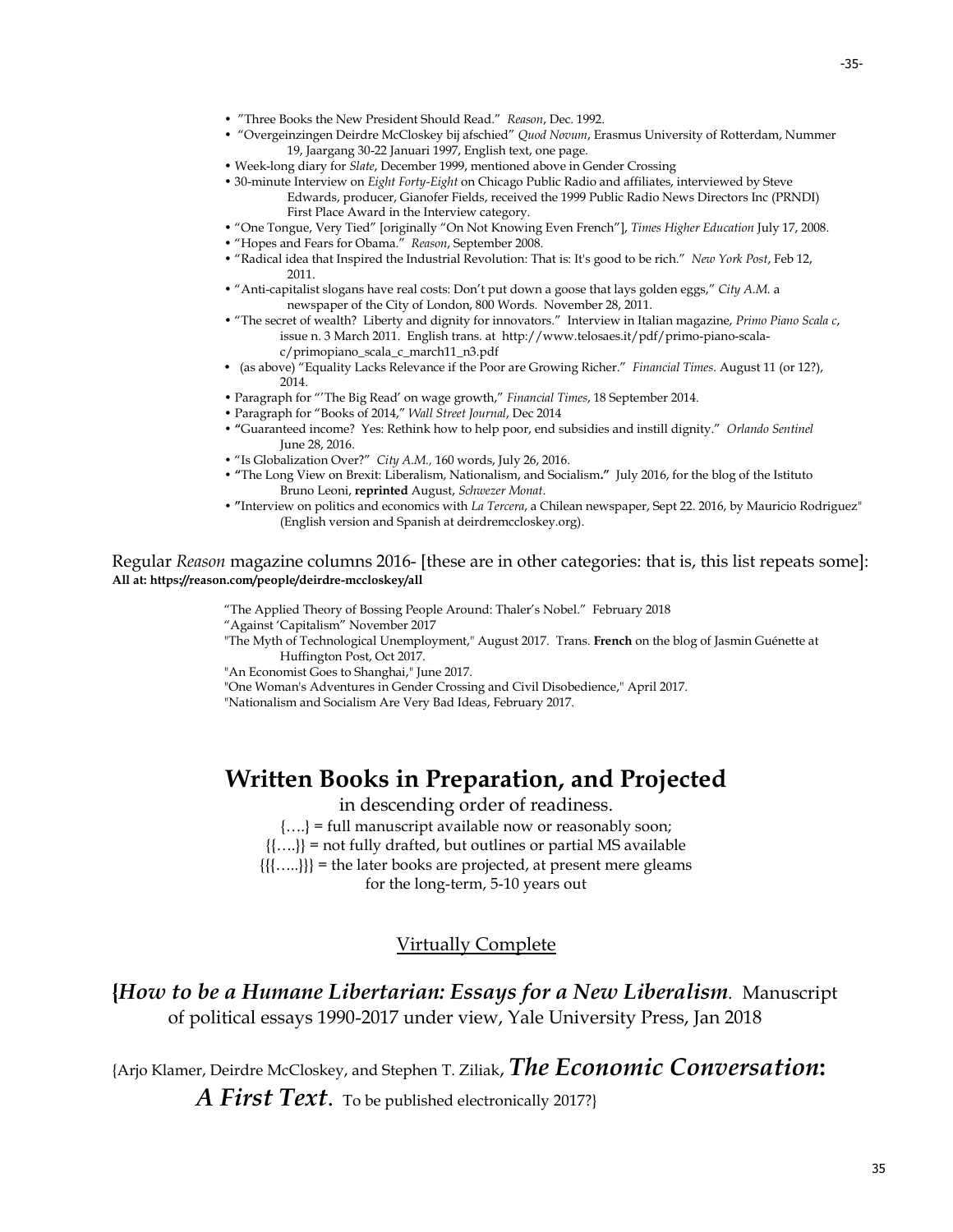Partially Drafted, and Likely to Happen Quite Soon, *Deo volente*:

**1.) {***Leave Me Alone and I'll Make You Rich: The Bourgeois Deal***}**, a single-volume, co-authored with Art Carden, popular version of the trilogy The Bourgeois Era. Draft available now. Seeking a trade publisher}

### **Projected**

(But Many's the Slip):

# **3.)** *Third edition of* **The Applied Theory of Price: A First Graduate Text***.*

Updating comments to the old second edition, in progress 2018, bringing the Max-U examples up to date by adding economic ideas since 1985, and showing the force of humanomics, that is, the humanities and ethics in economics

**4.) {***Linguinomics***}},** Some chapters have been available since January 2009 at deirdremccloskey.org.

> *Language is neglected in economics—-for example, in the explanation of the Industrial Revolution. The ideological and conversational shift from 1700 to 1848 is here examined.*

<sup>4</sup>.) {{[perhaps co-authored with Ross B. Emmett, Michigan State University {{{*God in* 

# *Mammon: Sermons on a Christian Economics*.}} Sample chapters available.

**{[** *A Little Economic History of the World***}}** An economic history for children, on the model of Gombrich's old *A Little History of the World*.

#### **{{***The Prudent and Faithful Peasant: An Essay in Pre-Modern History***}}**

*Using the essays in section 4 above on medieval open fields as a core, showing the workings of prudence modified by other virtues in olden times. It challenges the claim by Marx and Weber that rationality is peculiarly modern and the claim by materialists that religious motives have no grip on the economy. 350 pages in MS.*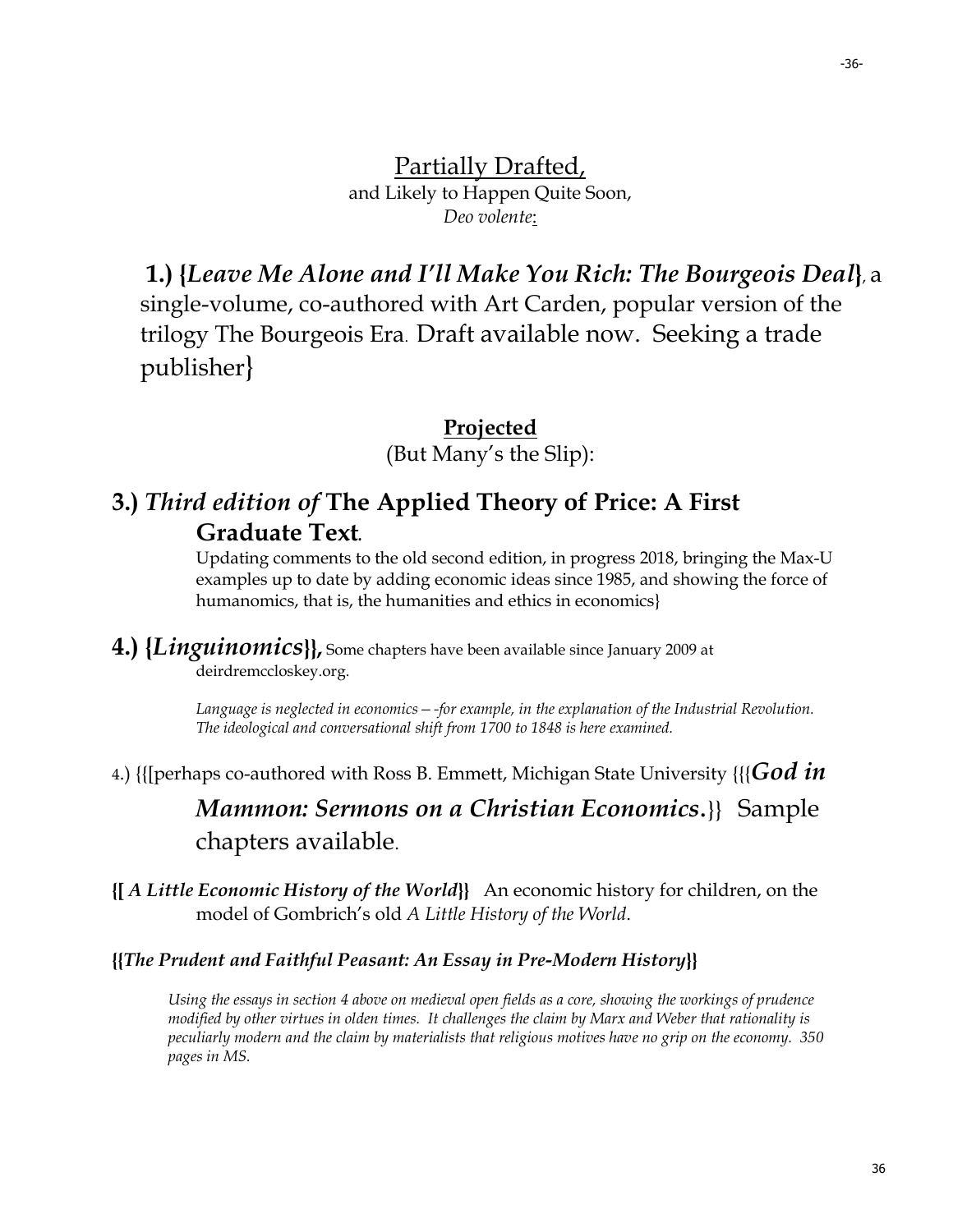**{{{** *Reading the Economy: An Anthology of Literary Works in English from Chaucer to Maya Angelou***}}}***,* sketched. It will only happen if some publisher wants it urgently.

*Designed for the bed-table of the bourgeois(e) bleared with trade, and for the growing number of courses in English and Economics nationwide, the anthology selects poetry, short stories, plays, literary essays, and chapters of novels re-presenting the economy: Frost's "Two Tramps at Mudtime," for example, or Gaskell on British industrialization, or Miller's "Death of a Salesman." It teaches economic ways of thinking to literary people and opens the literary world to economists and calculators. 800 pages.*

### **{{{** *Economie: A Literary Economics***}}}**

*A brief book, some 150 pages, about the economy in literature and economics in the discourse of literary leftism. It will introduce literary people to a conversation in scientific economics that they stopped attending to in the middle of the 19th century. Topics: "economy" as metaphor in literary studies; the economy as a subject for literary works (e.g.* Hard Times*; Frost on farming; naturalism, as in Zola and Dreiser); left, right, and middle views on how capitalism functions; what happened in economic history (e.g. trade unions are not responsible for the American standard of living); globalization, postcolonialism, and free-market feminism.*

### **{{{***The Success of British Capitalism***}}}**

.

*Gathering and extending my work early and late against the persistent but strange assertion that Britain has failed. 350 pages in MS.*

# **Other Academic Administrative Tasks**

(reverse chronological order)

National or international, current (a few of them: they are *representative*, not historically complete)

Committee van Aanbeveling [Recommendation] of the Forum voor Democratie, Amsterdam (2015- ) National Advisory Board, Human Progress, Cato Institute Regional (Midwest) selection committee for Fulbright student fellowships, 2008, 2007 Phi Beta Kappa selection committee **for Phi Beta Kappa Lecturers**, 1997-present, twice yearly meetings in Washington, desultory attendance after 2014. Institute for Gay and Lesbian Strategic Studies, member, Academic Advisory Panel, 1997- . Executive Committee International Network on Economic Method, 1999- . National Advisory Board, Gender Political Action Committee, 2001-present Selector, Guggenheim Fellowships, 1990s Advisory Board for the Free Market Road Show, 2014- HumanProgress.org advisory board member, 2015- Legatum Special Trade Commission, 2018-

#### **Grants**

Earhart Foundation, in support of the series of books on "The Bourgeois Era," 2010-2011, \$80,000 Earhart Foundation, on the Bourgeois Virtues, academic 2005-06, \$55,000 Earhart Foundation, on the Bourgeois Virtues, to support graduate students, early 1990s National Science Foundation, on The Enclosure of English Open Fields, 1975-1980, some \$40,000.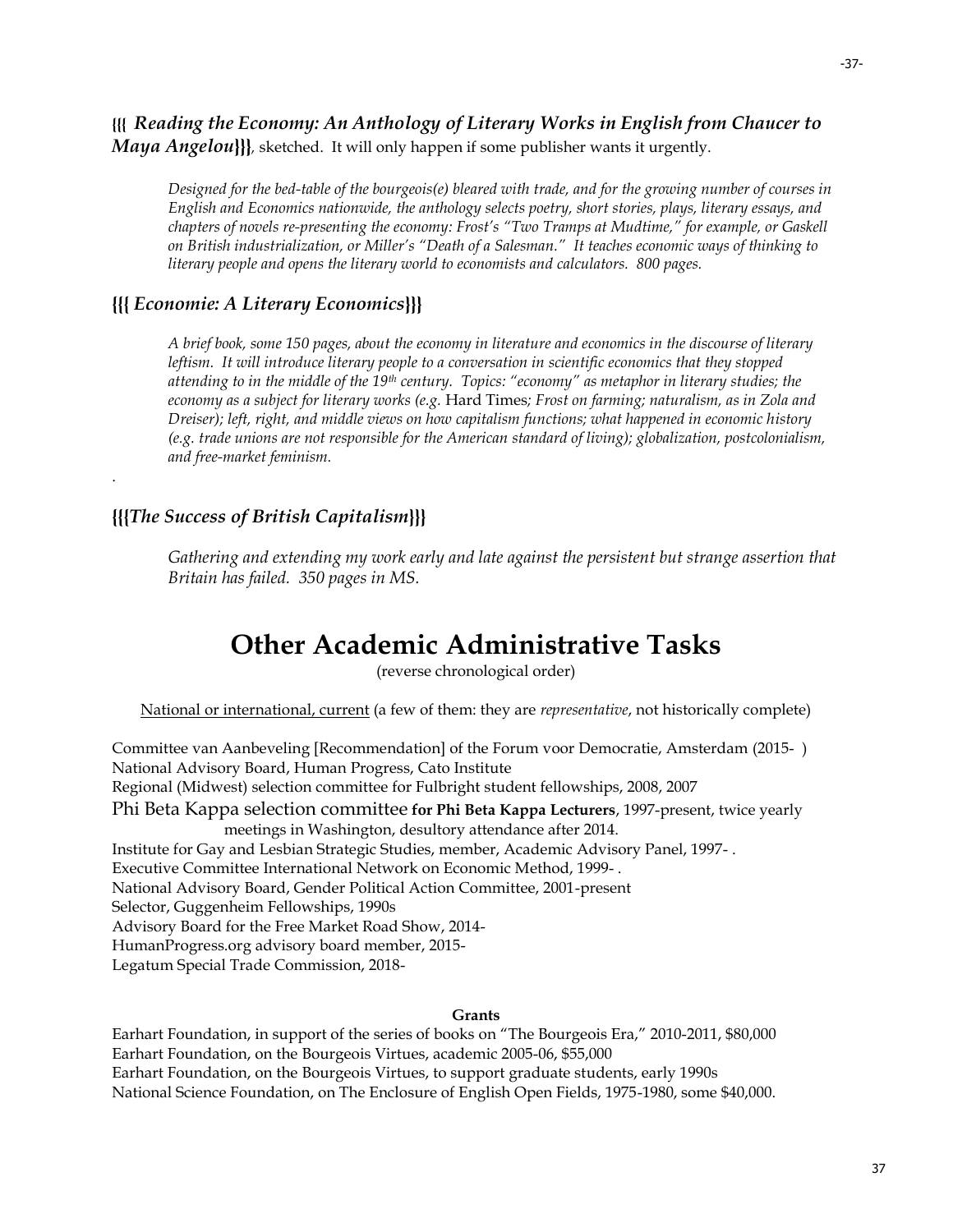National Science Foundation, on reading in economics, 1987-1989, \$45,000.

- National Endowment for the Humanities grant for support of humanists in the Project on Rhetoric of Inquiry, \$150,000, 1989-1993.
- National Science Foundation, on the historical extent of the market, 1992-1993, \$85,000.
- Earhart Foundation, in support of festschrift conference in Chicago organized by Santhi Hejeebu and David Mitch, April 2015, \$20,000
- On-going research fund, \$10,000 a year, from the College of Liberal Arts, University of Illinois at Chicago, 2000-present.

### *Administration, University of Iowa, 1980-1999*

**Founding Co-Director, Project on Rhetoric of Inquiry** (Poroi), University of Iowa,

1985-1999 (Honorary Founding Director, 2000-present). **Chair, Department of Economics**, University of Iowa, 1981 and 1982.

#### *Other Significant Administration, Iowa, 1980-1999*

- **University:** Search for Academic Vice-President (Chair 1988-89); University Advancement (1988-89); Institutional Audit (1988-89); Faculty Senate (1986-89); Review for the Department of English (1985); Editorial Board, University of Iowa Press (1984-87; Chair 1986-87); Selection of Faculty Scholars (1980, 1986); Faculty Welfare 1992-93; Research Council 1995, 1997-99.
- **College of Liberal Arts:** Executive (1985-88); Educational Policy (1989-92; secretary 1990); Unified Program (1988-97).
- **Economics:** Recruiting and Advisory (1980, 84, 85, 86, 89, 91, 92); Undergraduate (1980, 1992-93); Placement Director (1984-85).
- **History:** African History Search, 1984-85; Russian History Search, 1985-86; Chair, Departmental Selfstudy, 1994.

#### *Administration, University of Chicago, 1968-1980***:**

**Director of Graduate Studies, Economics 1976-80**; Committee on Public Policy Studies 1979- 80; Social Science Collegiate Division governing committee 1974-80; Chair, Galler Prize, Division of the Social Sciences 1977-79; board member and sometime Acting Director, Master of Arts Program in the Social Sciences 1976-80.

#### **EDITORIAL SERVICE:**

Presently mainly book referee reports (eight or so a year) for university presses, especially the University of Chicago Press, Princeton University Press, and Cambridge University Press in economics, history, economic history, rhetoric, political science, sociology. (Having done many hundreds of referee reports for *journals*, I have lost faith in their integrity and efficacy, and have therefore ceased doing them, or reporting them here.)

#### **Book Series:**

Co-editor (with John Nelson and John Lyne; David Depew and John Peters), Wisconsin University Press, book series on *The Rhetoric of Inquiry*, 1990- ; twenty books in print.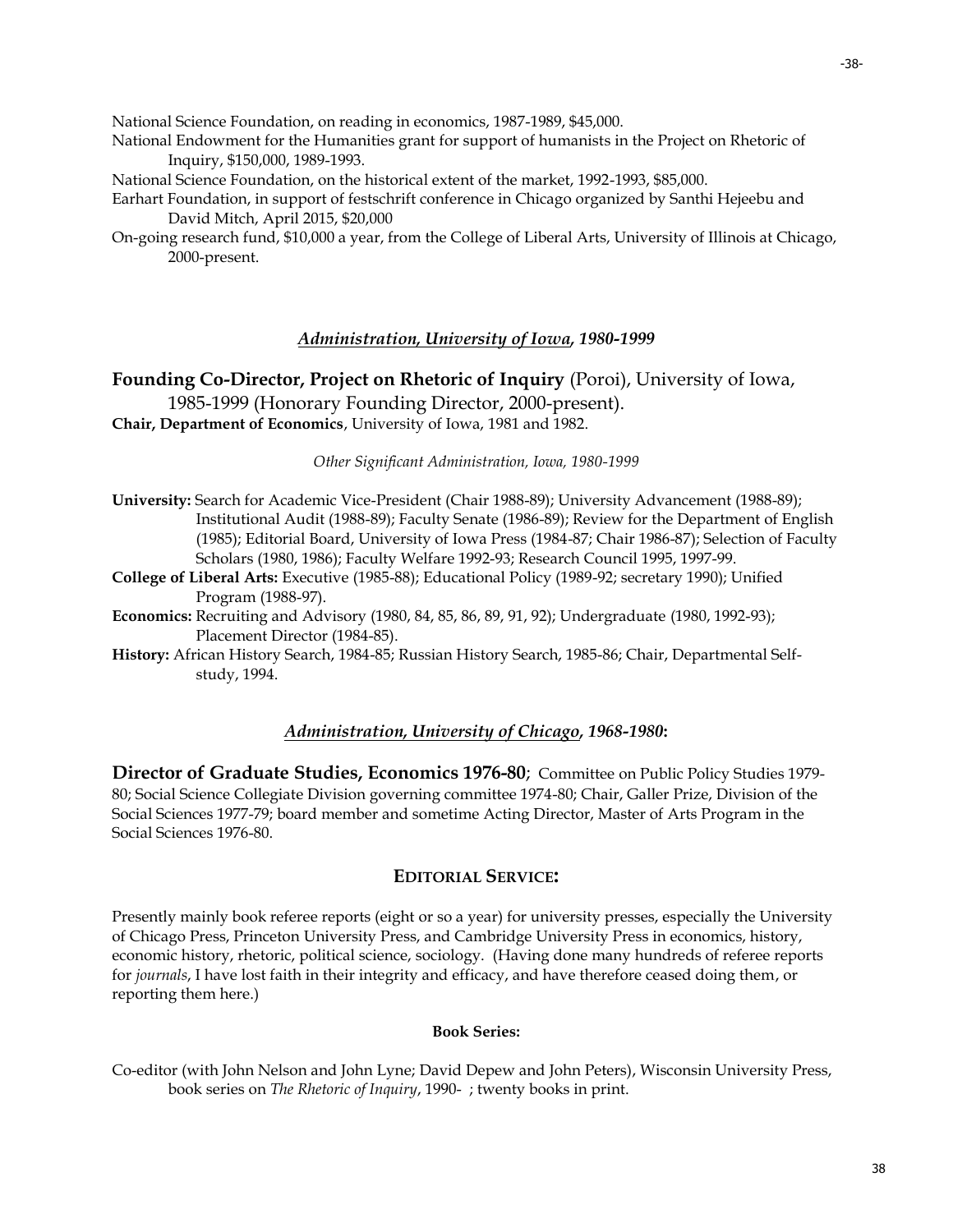-39-

- Co-editor (with John Nelson), University of Chicago Press, *New Practices of Inquiry*, 1990-99; six books in print.
- Editorial board for a book series from Stanford University Press *Emerging Frontiers in the Global Economy* [\(J.P. Singh,](http://globalaffairs.gmu.edu/people/jsingh19) ed.), 2012-present
- International Advisory Board member for the book series, *Economy, Polity, and Society*, published with Rowman & Littlefield International.

#### **Journals:**

### **Co-editor** (overlapping with R. Sylla 1980-1984 and with C. Goldin 1984-1986), *Journal of Economic History*, 1980-1986.

Associate Editor, *Journal of Economic Perspectives*, 1986-1987. Contributing Editor, *[Critical Review: An Interdisciplinary Journal of Politics and Society](http://www.criticalreview.com/cr/crindex.html)*. 1987- Contributing Editor, *Reason*. 1992-

Editorial boards, boards of advisors, consulting journal editor (a **selection, incomplete**; I can't keep track of them; therefore some the dates are approximate):

*Journal of Economic History*, 1974-1979; *Explorations in Economic History*, 1974-1980; American review editor of *Economic History Review*, 1976-1979; *Economics and Philosophy*, 1983-1996; *Journal of British Studies*, 1983-1991; *Economic Inquiry*, 1985-1991; *Journal of Economic Methodology* 1993 present; *Reason,* c. 1990-present; *Comparative Studies in Society and History* 1990-present; *Feminist Economics* 1994 -2000; *American Economic Review,* 1997-1998; [electronic} *Poroi,* 1995-present; [electronic] *Queen: A Journal of Rhetoric and Power*, 2000-present; *EconJournalWatch* 2003-present; Scientific Advisory Board, Ratio Institute, Stockholm, 2006-present; *Journal of Pluralism and Economics Education*, 2008-present; *Forum for Social Economics*, a journal of the Association for Social Economics*;* Board of Honorary Editors for the *Review of Behavioral Economics (ROBE)*, 2012 present; *Configurations* (for the Society for Literature, Science, and the Arts), 2010-present; *Narrative Works*, 2012-present; *Filosofía de la Economía,* 2013-present; *Review of Social Economy*, 2013 present; *Man and Society*, 2013-present; annual A*lmanac of the Center for the Study of Economic Culture, St*. Petersburg State University, Russian and English, 2012-present); *Molinari Review*, 2015- ; *Review of Economics and Economics Methodology* 2016- ; *Capitalism & History,* 2017-.

Board of Advisors and (from 2012) Trustee of MeasuringWorth, a service based at the University of Illinois at Chicago (Samuel Williamson and Lawrence Officer, founders and chief editors) giving information on the value of money historically, 2007-

Panmure House Advisory Board (Adam Smith's last house, in Edinburgh), 2012- Commissioner, Legatum Institute Special Trade Commission Jan 2018-

### **Service to Professional Associations:**

Cliometric Society:

**Co-founder** (with Samuel Williamson, 1984).

**First Annual "Clio" Award**, 1985, for service to historical economics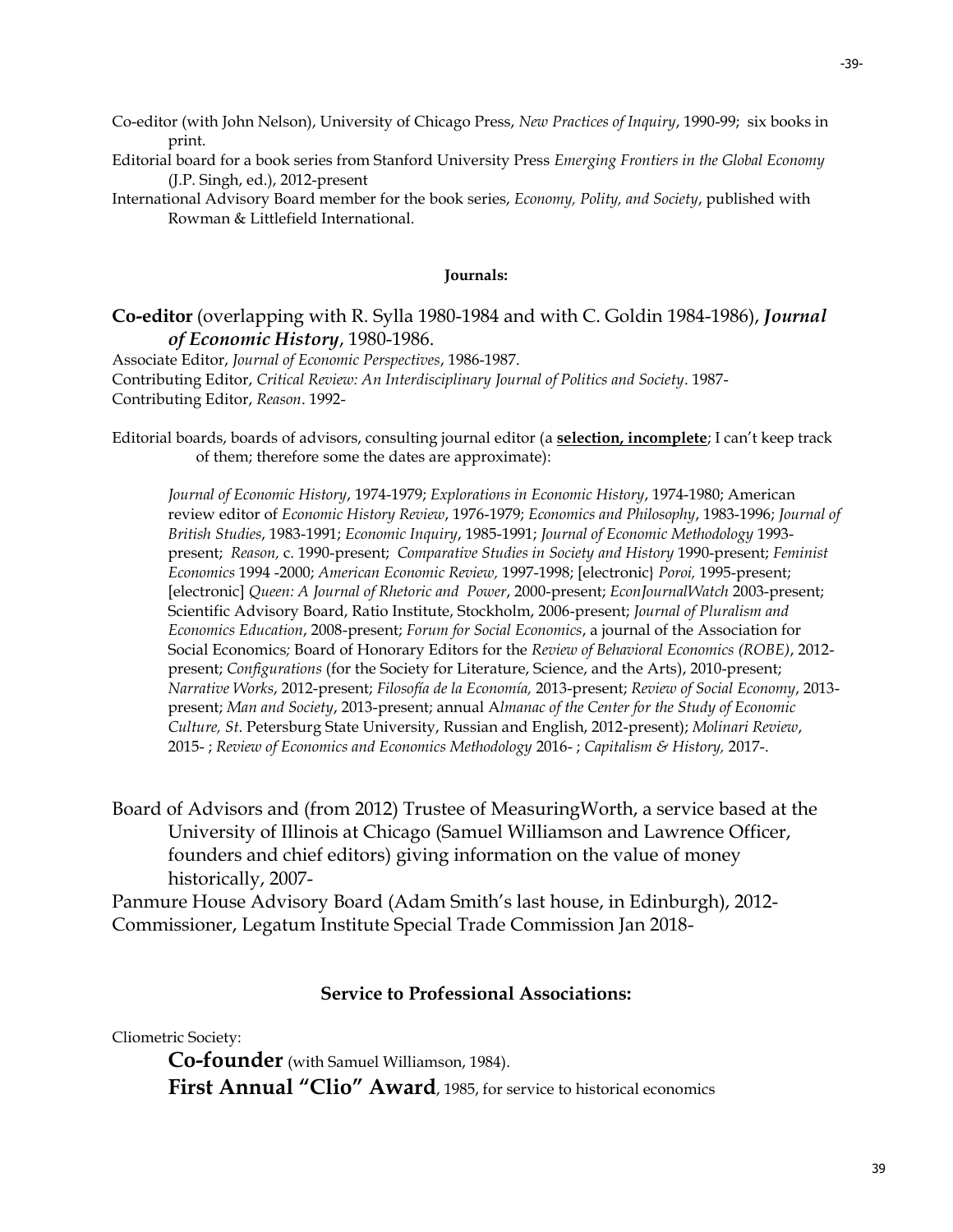#### -40-

#### **Fellow of the Society,** 2011

Social Science History Association:

#### **President 1988-1989**.

Vice President 1987-1988; Executive committee, 1985-1987; Nominating Committee, 1983 Midwest Economics Association:

#### **President, 1989-1990.**

First Vice-President, 1985-1986

Economic History Association:

### **President, 1996-97**

Founder, Annual Gerschenkron Prize Vice-President, 1986-1988. Eastern Economic Association:

#### **President, 2003-04**

[British]Economic History Society: Member of the Council, 1987-1990 (**first American member**).

American Economic Association:

**Member of Executive Committee**, Mar 1994-Mar 1997.

Committee for Race and Gender Balance in the Economics Curriculum, 1988 - present. Economics Task Force for the Association of American Colleges, 1988-1990. Nominating Committee, American Economic Association, 1990.

*Representative* memberships (on again, off again):

Cliometrics Society (co-founder), American Economic History Association, American Economic Association, American Historical Association, (British) Economic History Society, (British) Agricultural History Society, Society for Social Studies of Science, Social Science History Association, History of Economics Society, Kenneth Burke Society, Society for Literature and Science, Modern Language Association.

#### **Conferences Organized:**

Mathematical Social Sciences Board, NSF, for British economic history, Sept 1970.

NSF and British Social Science Research Council, two conferences on British economic history (Sept 1972- August 1974); with R. Floud.

British SSRC (with R. Floud), on preliminary chapters in a new economic history of England.

National Science Foundation, a series of annual "Cliometrics Conferences" (jointly with P. Lindert for 1977 and 1978; alone for 1979, 1980, and 1981; jointly with S. Williamson 1982-1986).

National Endowment for the Humanities, Iowa Humanities Board, and University of Iowa (with J. Nelson and A. Megill), on the rhetoric of the human sciences, 1984.

National Endowment for the Humanities, the Ford Foundation, and the National Science Foundation (with A. Klamer and R. Solow), for the rhetoric of economics, Apr 1986.

Russell Sage Foundation (with A. Megill), Sociology of Knowledge and the Rhetoric of Inquiry, Oct 1987. Liberty Fund, the Rhetoric of Liberty, Montana, Oct, 1990.

and a dozen or so others, with varying degrees of administrative responsibility, such as the annual conference during the Presidency of the Midwest Economic Association.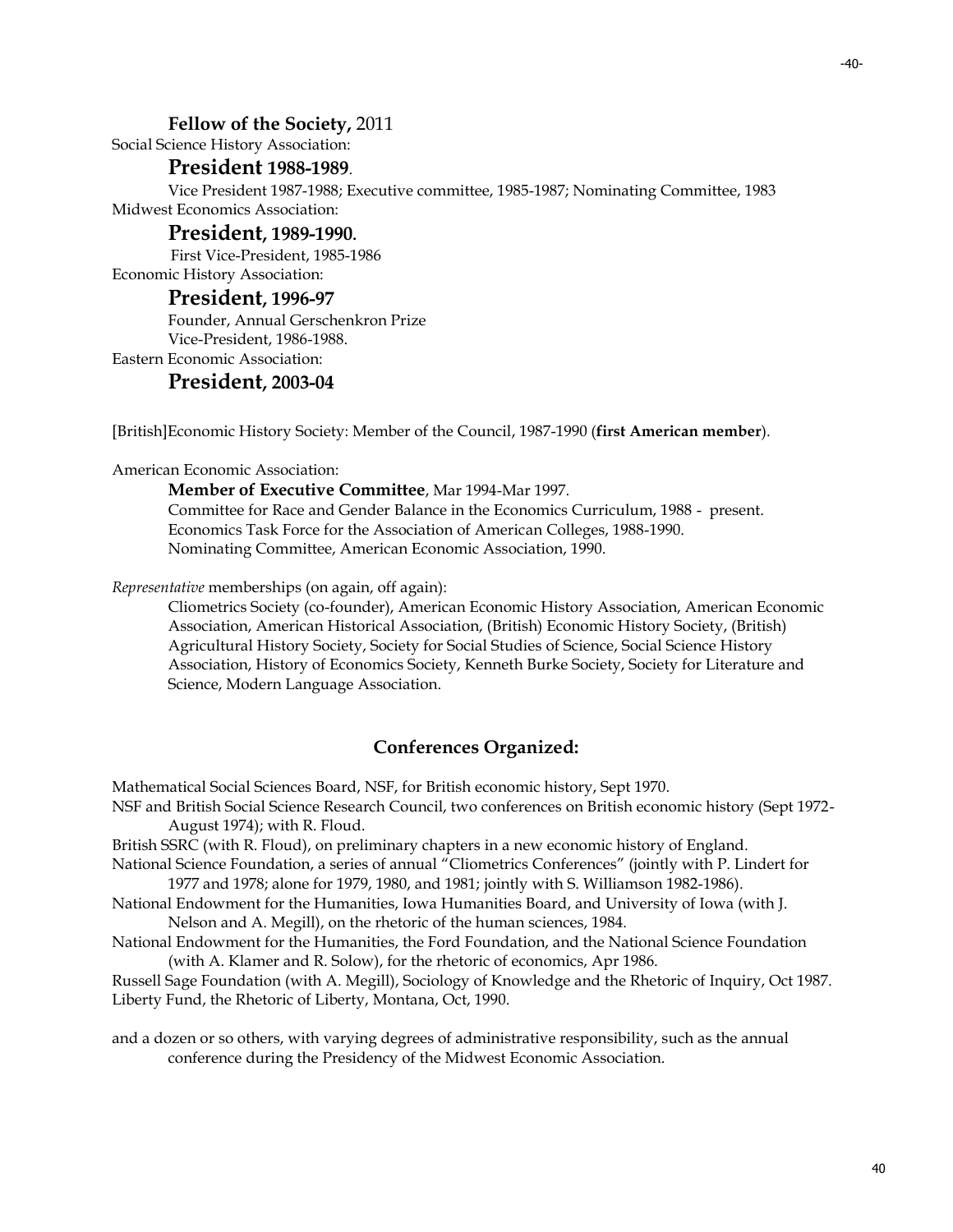### **Sample of Outside Lectures**

Out-of-town lectures as a rough average every two weeks or so. Frequent keynoting of conferences, such as, to give some examples from former years, in 2003-06 the Tawney Lecture at the Durham meetings at the (British) Economic History Society, April 2003; a keynote at the Centennial Celebration of the Cambridge Tripos in Economics (September 2003) and at the Economic Association of Australia annual meeting, at Canberra (September 2003), with side lectures at the Research School of Social Science at Australian National, and at Macquarie University, University of New South Wales, and at Wollongong University (all in September 2003); the keynote address at the Kingston meetings of the (British) History of Thought Society, Sept 2004; the keynote to the South African meetings of economists and economic historians in Durban, Sept, 2005 with seven or eight side lectures around the country; and so forth. For another instance, in October 2013, I was a Visiting [University of] Michigan {Ann Arbor] Institute for Teaching and Research in Economics (MITRE) scholar.

Here, as another sort of example, are some of the engagements concerning *The Bourgeois Virtues* (2006): front page report on an interview (in Dutch) by Olav Velthuis in the Dutch newspaper *Volkskrant*, July, 2006; podcast on TCSDaily, "What's the Big Idea?" by Nick Schulz, September 12, 2006 (http://www.tcsdaily.com/article.aspx?id=090706F); podcast Chris Gondek, September, 2006: http://www.theinvisiblehandpodcast.com / The \_Invisible\_Hand\_Episode\_37.mp3

And a podcast on the book with S. T. Ziliak *The Cult of Statistical Significance* (2008): speech to the the National Economists Club in December 2008: [http://www.national-economists.org/ speaklinks.html.](http://www.national-economists.org/%20speaklinks.html)  A fuller account of such appearances was kept by the late Susan MacDonald, ed., in *Prudentia*, an on-line magazine about McCloskey, at deirdremccloskey.org.

As another sort of example, in November 2011 in connection with the book *Bourgeois Dignity* the Dutch TV network VPO recorded an elaborate 90-minute interview on its program "Wintergasten" (Winter-Guests), which aired on 9 January, 2012, with re-airings, to some acclaim (see for example http://programma.vpro.nl/wintergasten/afleveringen/deirdre-mccloskey.html).

And during 2007-08, to give another scattered example: lectures to the meetings of the American Economic Association, the European University Institute (Max Weber Lecture), the Salk Institute, five universities in Ireland, two in Brazil, the Brazilian economic association, and so forth, two a month on average.

Here are the **outside lectures given in 2010 through part of 2014,** those about the trilogy, The Bourgeois Era (and omitting in these years some 20 or so more on statistical significance or on rhetoric):

January meetings of the American Economic Association (2011, 2012, 2013 ), and

**In 2010**: Segundo Congreso Latinoamericano de Historia Económica, Mexico City; Loyola University of Chicago; Economic History Seminar, All Souls College, Oxford; London School of Economics, Department of Economic History; The Ratio Institute, Stockholm, 2010; Stockholm School of Economics, Heckscher Lecture; Free-Market Road Show (Barbara Kolm, director); Engelsberg Seminar, Sweden; Oxford Libertarian Society, Oxford, UK; Society for Advances in Behavioral Economics meeting at San Diego State University; Beloit College; Social Science History Association meeting in Chicago; Jepsen School of Leadership Studies, University of Richmond.

**In 2011**: American Sociological Association, Chicago; World Economic History Congress, Stellenbosch, South Africa; Association of Private Enterprise Education, Bahamas; Christopher Newport University; James Madison University; Pennsylvania State University; Dennison University; Escuela Superior de Administración y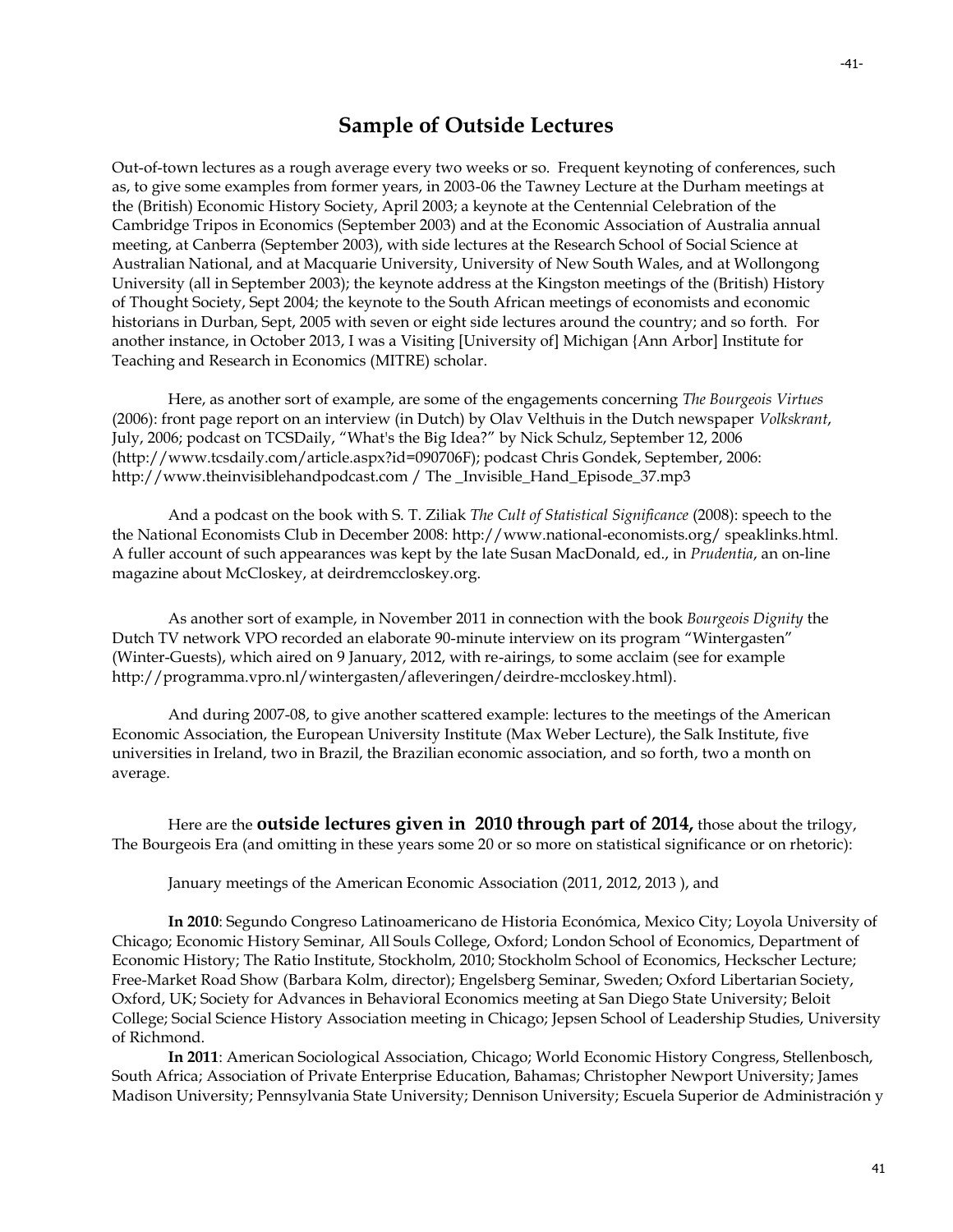Dirección de Empresas, Barcelona (and other occasiomns: ESADE is my intellectual home in Barcelona); Middlebury College; Latin American and Caribbean Economic Association, Santiago, Chile; Centro de Estudios Publicos, Santiago; Harvard University, Program on Constitutional Government; European Economic History Association, Dublin, Ireland; Scandinavian Economic History Association, Gothenburg, Sweden; keynote European Group for Organizational Studies, 27th Colloquium, Gothenburg, Sweden; Odyssey Lecture, Political Theory Project, Brown University; Social Science Festival (S3F), Salamanca, Spain; Thematicus Veerstichting, St. Peter's Kerk, Leiden; Technical University of Munich, Germany; Audimax of the University of Halle, Germany; University of Leipzig, Germany; Technical University of Hamburg, Germany.

**In 2012**: James Madison College of Michigan State University; Vrij Universieit, Amsterdam; Pennsylvania State University; Legatum Institute, London; University of Denver; College of Charleston; Copenhagen School of Business; Collegium Helviticum, Zurich; keynote address to the congress of the International Economic History Association, Stellenbosch, South Africa; History of Economic Thought Conference, Melbourne; keynote to Australian Economics Association, Victoria University, Melbourne; keynote to International Schumpeter Society conference, Brisbane; Francisco Marroquin University, Guatemala; IMCA seminar Lugano, Swizerland; Lauchlin Currie Lecture, Universidad Nacional de Colombia, Bogota; Universidad de los Andes, Bogota, Colombia; Oslo Business School conference; Annual meeting of the American Council of Learned Societies, Philadelphia; Conference at Fondazione Cini, Venice; Bocconi University, Milan; Scuola Superiore di Sant'Anna, Pisa, Italy**;** Heilbroner Memorial Lecture, New School, New York City; New York University; Pacific Lutheran University, Tacoma; Fourth Adam Smith Forum, Moscow, Russia.

**In 2013**: Ratio Institute, Stockholm; Centre for Business and Policy Studies, Stockholm; University of Victoria, Canada; Louisiana State University, Baton Rouge; Radboud University, Nijmegen, The Netherlands; Poroi (Project on Rhetoric of Inquiry), University of Iowa; Ramon Llull University, Barcelona; Universitat Autonoma de Barcelona, Spain; IE Business School, Madrid; University of North Carolina, Chapel Hill; Department of Economics, University of Missouri at Kansas City; St. Petersburg State University, Russia; Northwestern University, conference on Rhetoric and the Possible; Southern Illinois University, Department of Economics; Tocqueville Program, Indiana University; Ohio University; Annual John Boynton Lecture, Centre for Independent Studies, Sydney; Society for Heterodox Economics, University of New South Wales; Economic Society of South Australia; Crawford Lecture, Australian National University, Economic Society of Australia; University of Western Australia; Reserve Bank of New Zealand; Business School, Wellington University, New Zealand.

**In 2014, through early September**: Centre for Civil Society, New Delhi; University of Nebraska at Lincoln; Ohio State University; Kings College, London; Transatlantic Law Forum, Bucerius Law School, Hamburg; University Kiel, Germany; Centre for Policy Studies, Thatcher Conference, Guildhall, London; Department of Communication, University of Leeds; Mt. Pelerin Society meetings, Hong Kong; Rethinking Economics conference, New School, New York City.

# **Teaching**

(Chronological order, 1968-present)

#### **University of Chicago 1968-1980:**

Thesis supervisions and thesis committees in Economics, numerous; in History, Sociology, and Business

*Economics*: British Economic History (graduate and undergraduate Economics 348/History 245), 1969- 1979, annual; American Economic history (undergraduate Economics 220/History 377), 1969- 1979, as required; Workshop in Economic history (graduate, organizer), 1972-1980; Price Theory I (graduate Economics 300), 1969-1979, annual; Introduction to Economics (undergraduate Economics 200), 1969-1979, nearly annual; Econography (How to Write in Economics), noncredit graduate seminar, three times.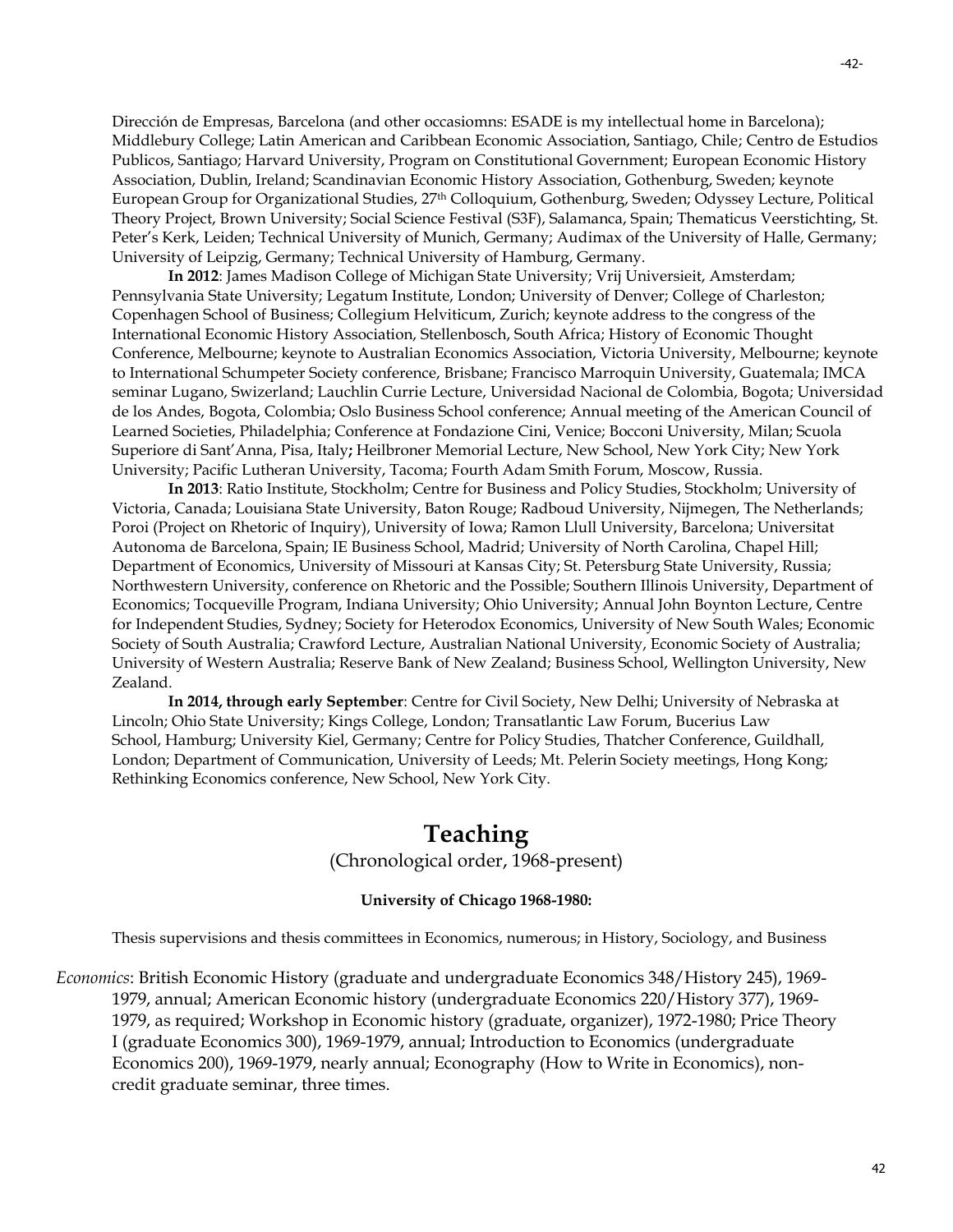*Other*: Business History (Graduate School of Business 404, first such course at the School), once, 1979; Economics for Public Policy (graduate Program in Public Policy Studies, Public Policy 300), 1978-1979; Freedom and Authority (undergraduate, Social Science 113), 1968; Quantitative Methods for Social Sciences (graduate), once, 1970.

#### **University of Iowa, 1980-99:**

Numerous thesis supervisions and committee service in Economics and in History; service on three thesis committees in Communication Studies; two in Geography; one in English.

- *Economics*: Microeconomics (Economics 103, undergrad) 1980, 1987, fall 1992; Introductory Micro Economics (undergrad; 450 students: joint with Albrecht, Daly, and Nordquist) 1982, 1986, singly spring 1993); Introductory Macro Economics (undergrad, 80 students, joint with Arjo Klamer), 1988; 430 students joint with A. Klamer 1989; Economics for Poets spring 1994; Law and Economics (undergrad) spring 1994; Price Theory for Graduate Students, 1982, 1984, 1985, 1986, 1989, 1990; Philosophy of Economics (grad) 1983, 1985, fall 1990, fall 1991.
- *History*: Quantitative methods of Historians (grad), 1982, fall 1990; Western Civilization, 1750-present (undergrad, 430 students), 1988, 1989, spring 1991, fall 1991, spring 1994; Philosophy of History (graduate, spring 1997); Modern British Survey, 1750-1867, spring 1995, spring 1997; 1867- Present, spring 1998.
- *Crosslisted History and Economics*: the New Economic History (grad history and economics seminar) 1980, 1988; British Economic History (undergrad), 1982; American Economic History (undergrad) 1984, 1985, 1992; 1997, 1999; Introduction to World Economic History (undergrad) fall 1993; graduate seminar in economic history and rhetoric ("the Sunday Seminar") 1991 present with a dozen students in History, Economics, and Geography; Bourgeois Virtue, undergraduate and graduate, 1997-98.

*Interdisciplinary Courses at Iowa*::

Literature, Science and the Arts (undergraduate): The Good Society (with David Hamilton [English], spring 1986); Capitalism and Romance (with Donald Marshall [English]), spring 1989); Greek and Modern Science (with Marlena Corcoran [English] and Steven Spangler [Physics]), fall 1993; Bourgeois Virtue (with Marlena Corcoran), fall 1994; two-day intensive course on Gender Crossing [Sexuality Studies, with Michelle Eliason, spring 1999]; (with Colin Bell), Business Ethics (1994, 95).

Other Unified Program Course (see also Economics above); Western Civilization II (fall 1990)

Rhetoric of Inquiry (grad, with John Lyne [Communication Studies], spring 1989); Rhetoric of Inquiry (grad, with John Nelson [Political Science], fall 1994.

### **University of Illinois at Chicago, 2000-2015:**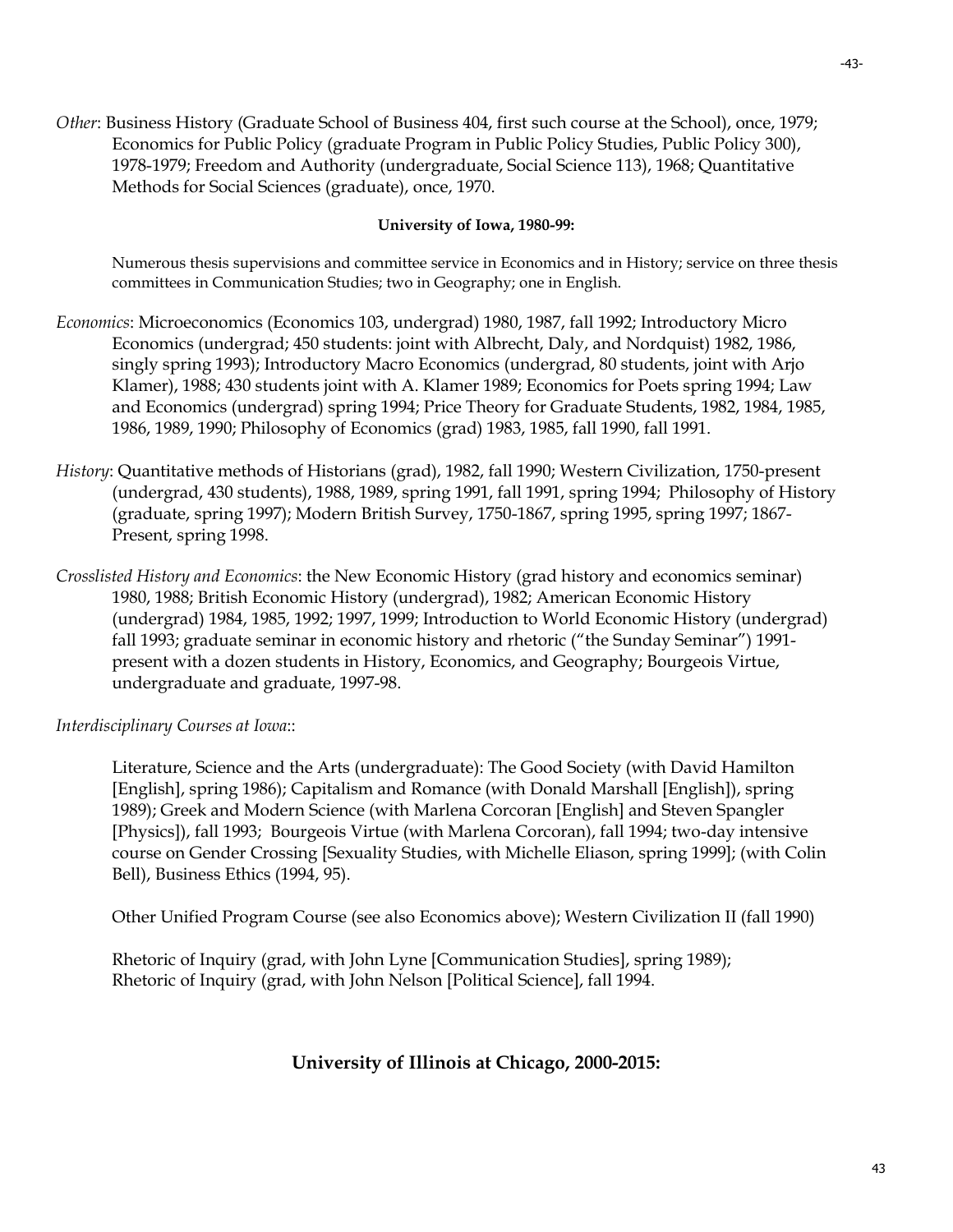Bourgeois Virtue (graduate interdisciplinary seminar while a visitor; 10 students) Communication 594, Language and the Economy (grad seminar, 2007 and 2011) Economics 110, The Economics of Gender (undergraduate, cross-listed with Gender and Women's Studies 110) (20 ) Economics 400: How to Be an Economist (graduate; 10 ). Economic 120, Principles of Economics (freshmen honors; 20 ) Economics 210, Microeconomics (30 ). Economics 218, Microeconomics: Theory and Business Applications (40 ) Economics 325, Topics in World Economic History (undergrad, 30 ). Economics 326, History of Economic Thought (undergraduate, 40 ) Economics 553, The Economics of Religion (grad, 12 ), spring 2009, spring 2011 Economics for Humanists (graduate, 20 ) English 402 [with Ralph Cintron], History of Rhetoric (graduate) (20 ) English 504, Graduate Seminar in Literary Criticism: Class, Ideology, and Subjectivity [with R. Cintron and W. Benn Michaels] (20 ) English 504: Seminar on Literature and the Economy, spring 2010, 8 students English 504: The Text and the Economy: Social Science for the Humanities (graduate seminar; 6 ). History 101: European History since 1648 (undergraduate 50 ) History 114: Topics in Economic History (undergrad, 80) History 254, The Coming of Bourgeois Europe (undergrad, 20 ) History 300, Seminar on Methods for Undergrads, spring 2010, spring 2011 History 504: Graduate Seminar in The Culture of the Middle Class in Europe, 1600-1848 (grad, 4 )

World Economic History (graduate interdisciplinary; 30 ).

Spring 2012: Economics 594 Seminar on Topics in a New and Humanistic Economics History 594 Seminar on Ideas, Class, and Economy in World History

# **Other Teaching:**

### **Frequent, annual, and on-going:**

- *EDAMBA* [European Doctoral Programmes Association in Management and Business Administration], southern France, July 1997, 1998, 1999, 2000, 2001, [not 2002],2003, 2004, 2005, 2006, 2007, 2008, 2009 2010, and forthcoming 2011: The Rhetoric of Management; The Fallacies of Statistical Significance; Writing Professionally; The Philosophy of the Social Sciences.
- *ESADE* (Escola Superior d'Administració I Direcció d'Empresses, Univ. Ramon Llull, Barcelona), week-long seminars, spring 1999, 2001, 2009, and forthcoming 2011 on the rhetoric of economics in managerial studies
- **Numerous Ph. D. thesis supervisions and co-supervisions: EIPE (Economics and Philosophy program in the Department of Philosophy, Erasmus University of Rotterdam**) and Art and Cultural Studies Program, Erasmus University of Rotterdam, 1996-present.

# Week long intensive graduate seminar on Economic Histories of Economic Growth, Department of Economic History, Gothenburg University, Sweden: Oct 2010, September 2011, May 2012